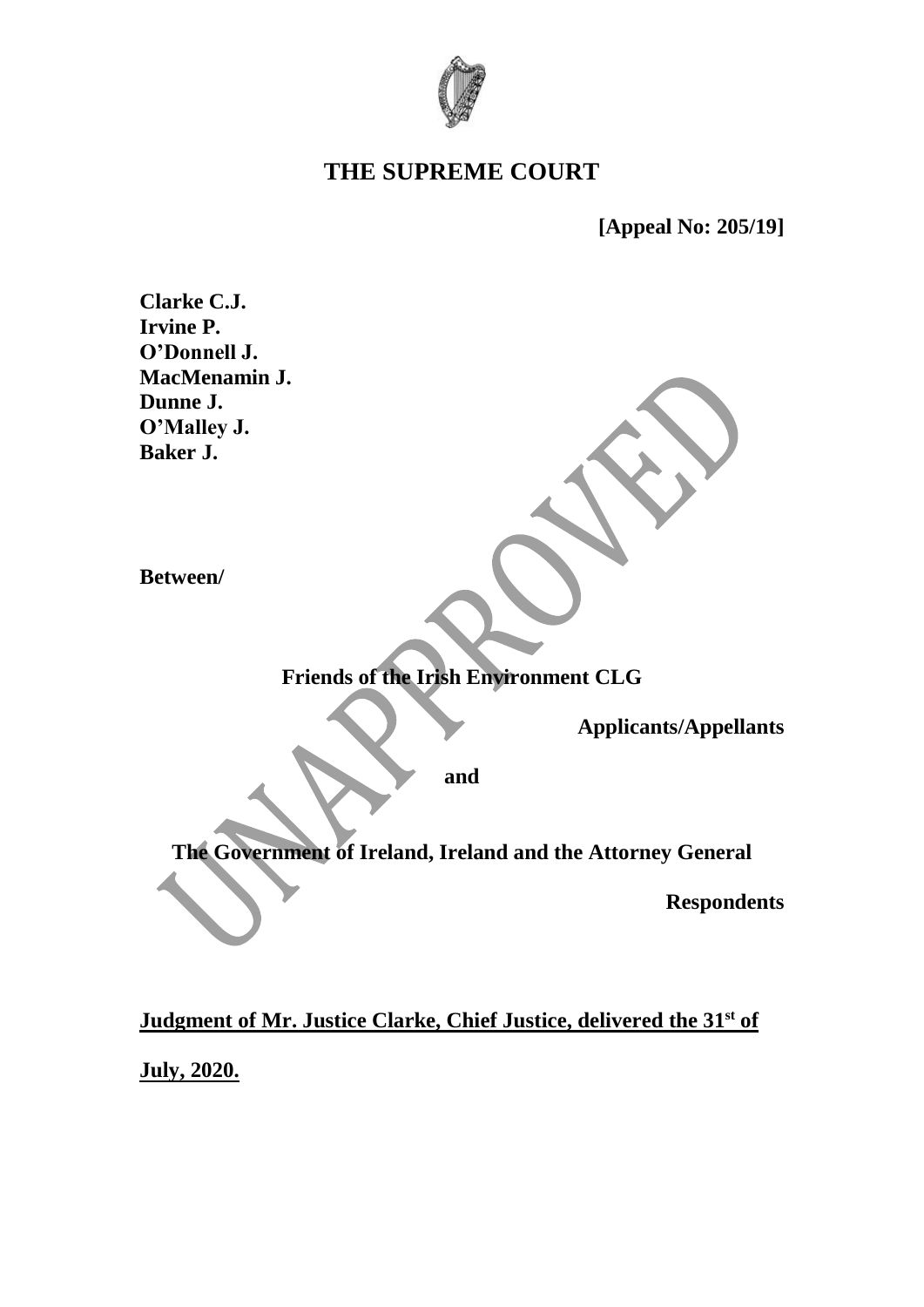#### **1. Introduction**

1.1 Climate change is undoubtedly one of the greatest challenges facing all states. Ireland is no different. There are many issues at the level of both policy and practice as to how the problems associated with climate change can, or should, be tackled. However, it is important to emphasise that these proceedings are concerned with whether the Government of Ireland ("the Government") has acted unlawfully and in breach of rights in the manner in which it has adopted a statutory plan for tackling climate change. It is important at the outset to emphasise that the role of the courts generally, and of this Court in particular, is confined to identifying the true legal position and providing appropriate remedies in circumstances which the Constitution and the laws require.

1.2 The applicants/appellants ("FIE") contend that the Government, in the plan in question, has failed adequately to vindicate rights which are said to be guaranteed by either or both of the Constitution and the European Convention on Human Rights ("ECHR or "the Convention"). It is also said that the Plan is *ultra vires* the relevant legislation. On that basis proceedings were brought in the High Court seeking a range of reliefs, to which it will be necessary to refer in more detail in due course. For the reasons set out in a judgment of MacGrath J. (*Friends of the Irish Environment CLG v. The Government of Ireland* [2019] IEHC 747), the High Court dismissed FIE's proceedings. From that dismissal, FIE sought leave to appeal directly to this Court.

### **2. The Grant of Leave to Appeal**

2.1 By determination dated 13th February 2020 (*Friends of the Environment CLG v. The Government of Ireland & The Attorney Genera*l [2020] IESCDET 13) this Court granted FIE leave to appeal the decision of the High Court for the following reasons:-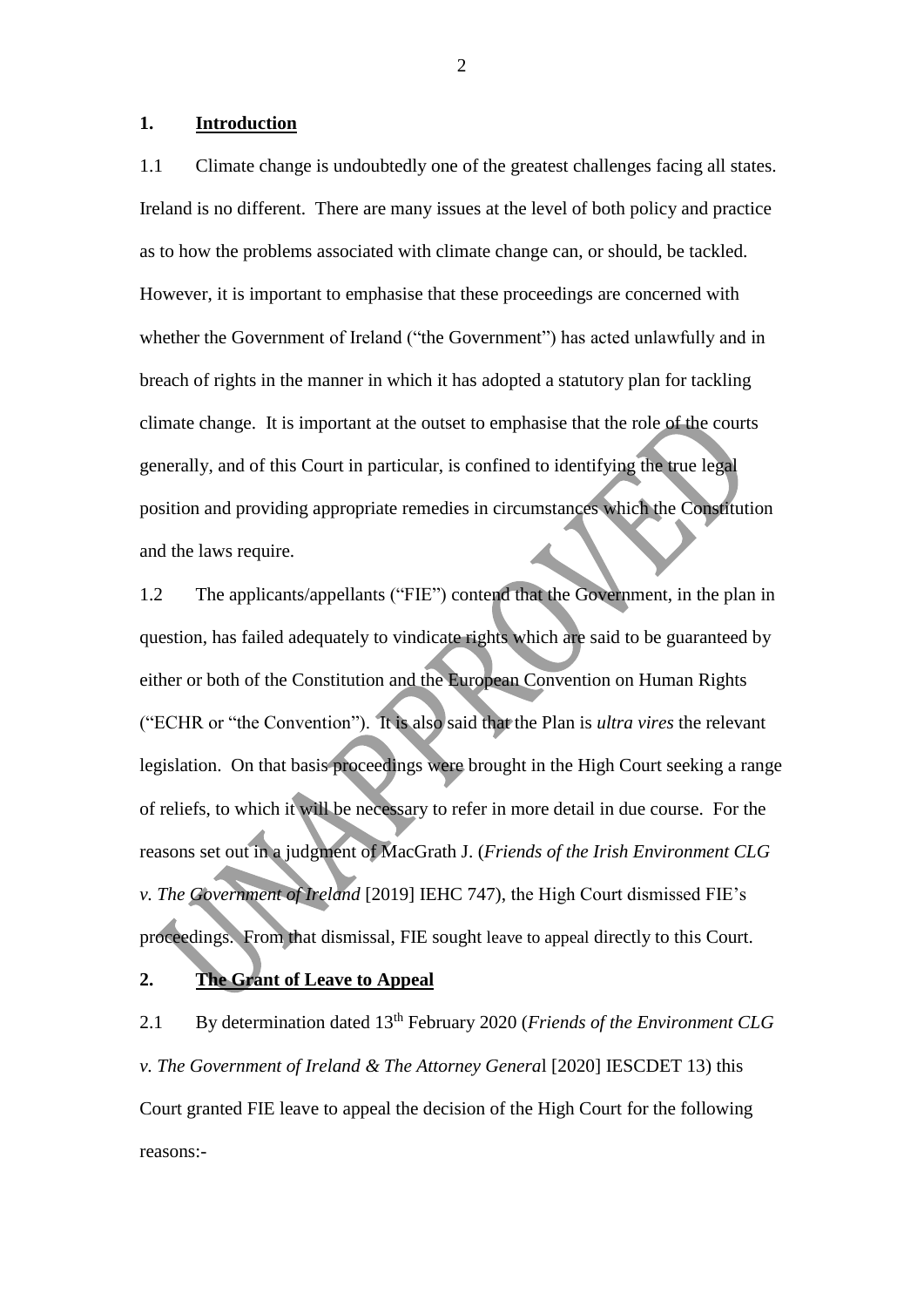- "8. The applicant and the respondents accept that there exists a degree of urgency in respect of the adoption of remedial environmental measures. There is no dispute between the parties as to the science underpinning the Plan and the likely increase in greenhouse emissions over the lifetime of the Plan. Further, the parties accept the gravity of the likely effects of climate change.
- 9. It is unlikely, therefore, that the questions of law or the factual issues will be further refined as a result of a hearing before the Court of Appeal.
- 10. The availability of judicial challenge to the legality of the Plan by the Government, the standard of such review if adoption of the Plan is justiciable as matter of law, and the broader environmental rights asserted by the applicant to arise under the Constitution, from the European Convention of Human Rights and/or from Ireland's international obligations are issues of general public and legal importance.

2.2 As noted, it is usually appropriate, even in cases which might meet the constitutional threshold for leave to appeal to this Court, that an initial appeal is considered by the Court of Appeal, where narrowing and clarification of the issues of importance can take place. However, in the present proceedings the parties did not dispute the relevant science, meaning that these issues were unlikely to require further refinement. Furthermore, the urgency which attends the resolution of this matter was determined by this Court to meet the additional criteria necessary for a leapfrog appeal.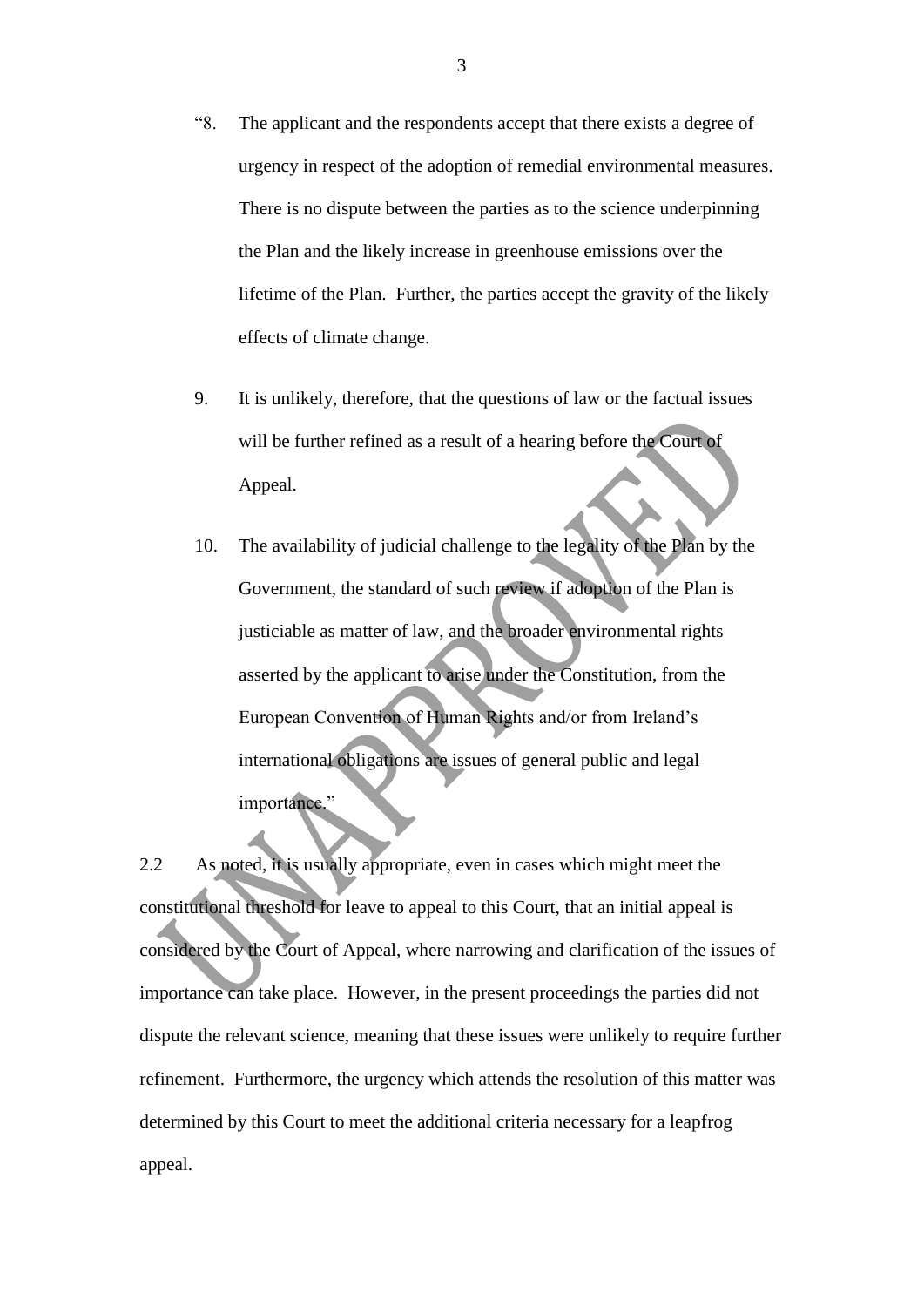2.3 At a very general level it may be said that the issues arising on this appeal relate solely to standing, to justiciability, to the legality of the adoption of the National Mitigation Plan ("the Plan"), the correct standard of judicial review if the adoption of the Plan is justiciable and the broader environmental and other rights asserted by FIE to arise under the Constitution and the ECHR.

2.4 The background to these proceedings is, of course, the science surrounding climate change. While the dispute between the parties (insofar as it did not relate to legal issues) focused on the measures which FIE suggest the Government is legally required to take in order to alleviate climate change, both under the Constitution, the ECHR and under statute, the broad underlying scientific evidence as to the causes of, and problems created by, climate change was not in dispute. It may be necessary, in the context of some of the issues raised, to deal with that scientific evidence in more detail, but for present purposes it is appropriate to set out a brief broad overview of the agreed position as tendered in evidence before the High Court and as accepted by the trial judge.

## **3. A Brief Overview of the Science**

3.1 Clearly one of the principal aspects of the factual background to these proceedings concerns the current scientific understanding of climate change itself, the consequences of a continuation of current trends and of the type of measures which may need to be put in place to minimise the extent of the rise in temperatures. There would not appear to have been any dispute before the High Court about that scientific analysis and, as it provides the backdrop to the legal issues which need to be explored, it is appropriate to set it out first.

3.2 Since the beginning of the Industrial Revolution, mankind has generated and consumed energy on a large scale, predominantly through the combustion of fossil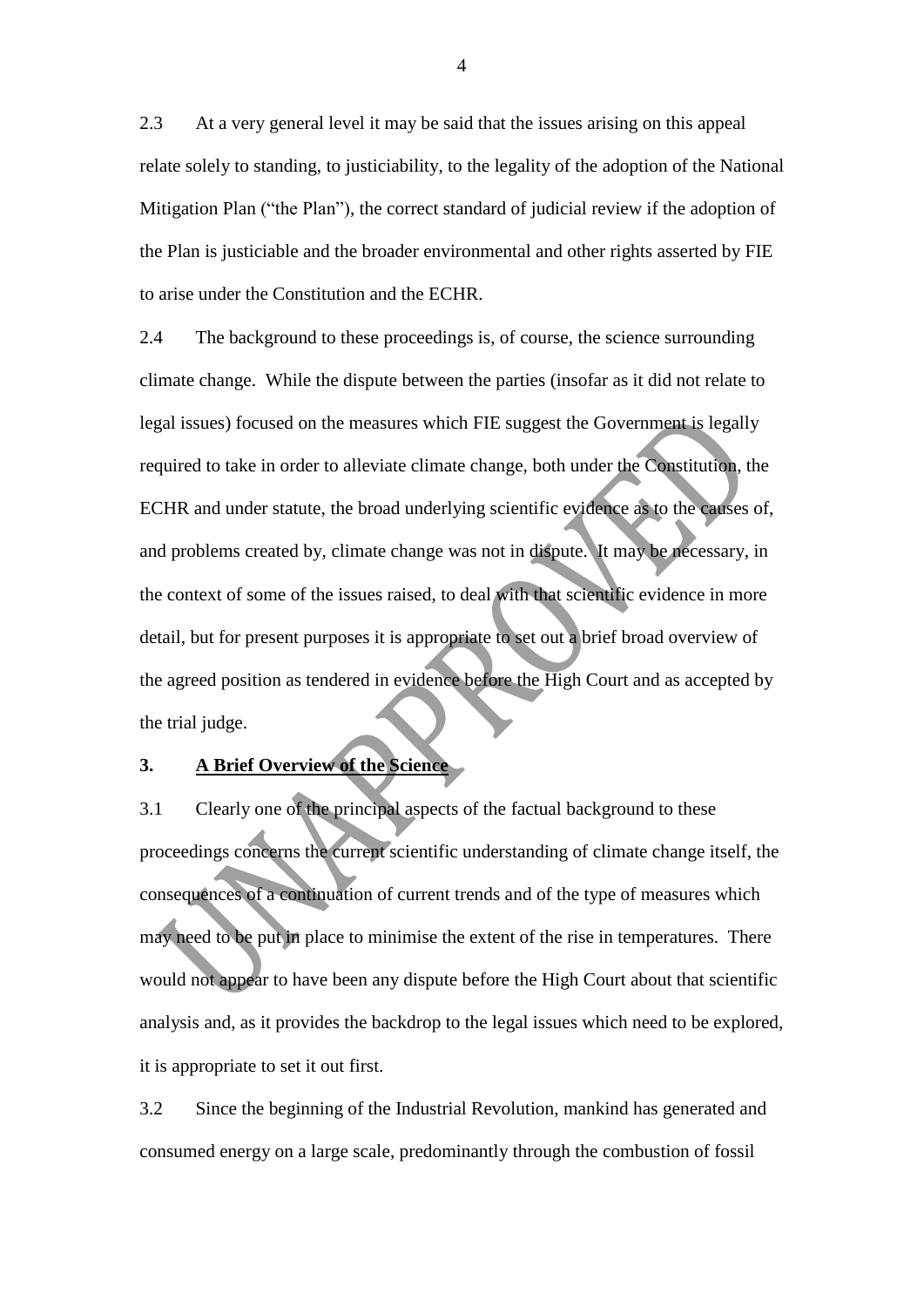fuels. This process produces carbon dioxide and releases it into the atmosphere, where it remains for hundreds of years. Carbon dioxide, along with other contributory greenhouse gases, traps the heat emitted by the earth in the atmosphere, in a process known as the greenhouse effect. The greenhouse effect produces a warming effect on global temperatures. The greater the quantity of carbon dioxide emissions, the more global warming becomes exacerbated. The climate system shows a delayed response to the emissions of greenhouse gases, meaning that the full warming effect of gases which are emitted today will only become apparent some 30 to 40 years in the future.

3.3 Studies have indicated that there is a consistent and almost linear relationship between carbon dioxide emissions and projected global temperature increases over the next 80 years. Climate change is already having a profound environmental and societal impact in Ireland and is predicted to pose further risks to the environment, both in Ireland and globally, in the future. While the challenges of climate change will affect all sectors of society, it is acknowledged that the impact will be felt most severely in developing countries. Future impacts of climate change are predicted to include further increases in global temperatures, rising sea levels and an increase in extreme weather events, such as episodes of flooding and drought. There are also reported increased risks of mortality and morbidity, as climate related extremes may place food systems at risk, lead to water shortages and the emergence of new pests and diseases, while also contributing to significant changes in the ecosystems of many plants and animals. The more global warming proceeds to a level which is 2°C higher than typical temperatures at the beginning of the Industrial Revolution, the greater are such risks.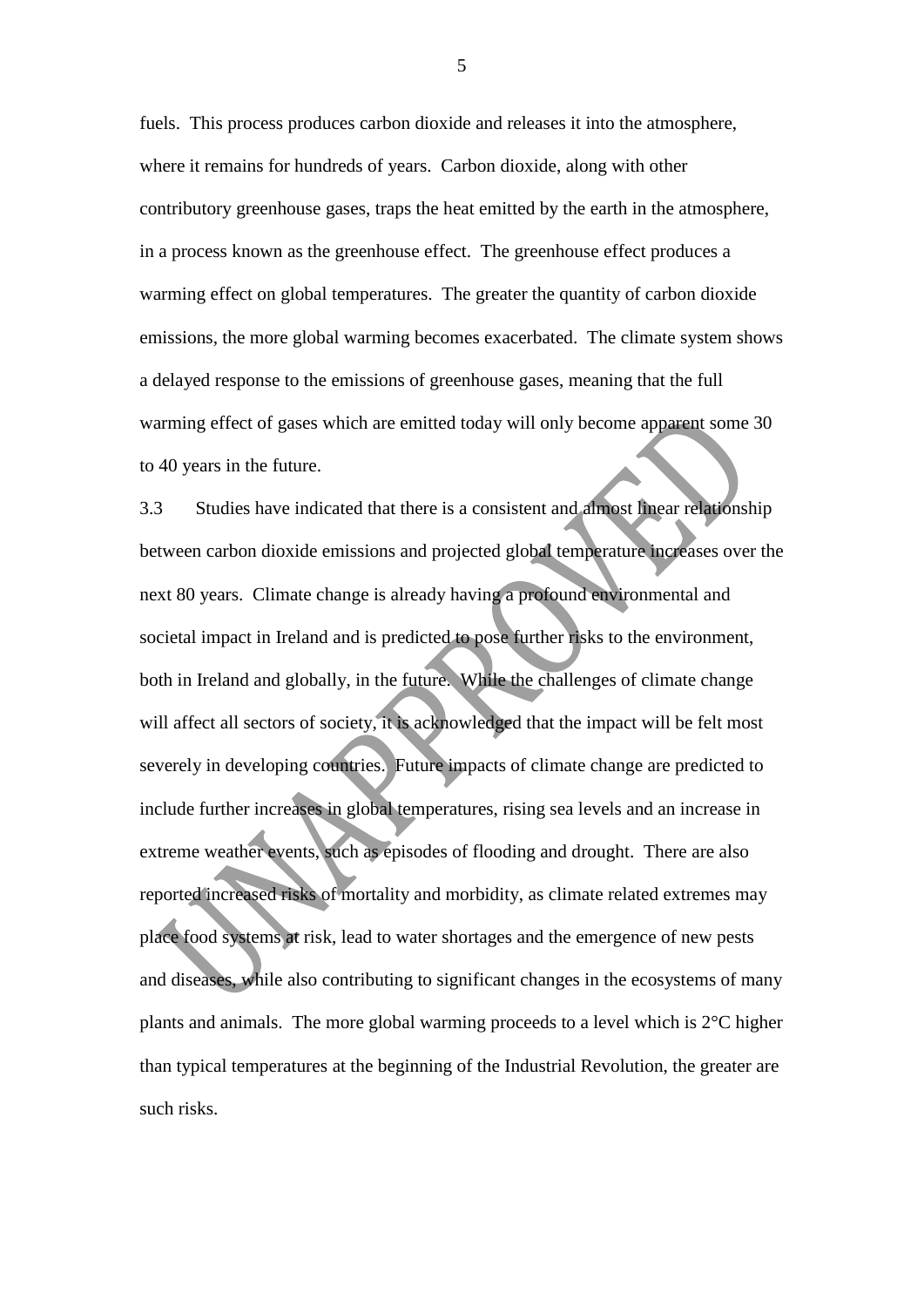3.4 There is, therefore, a general consensus in climate science that, if the effects of global warming are to be mitigated or reduced, the rise in global temperatures should not exceed 2°C above pre-industrial levels. However, MacGrath J. in the High Court in this case noted that, since the Paris Agreement 2015, which forms part of the United Nations Framework Convention on Climate Change (1992)**,** scientific thinking has moved in the direction of a lower figure which is in the region of 1.5°C above pre-industrial levels. In October 2018, The Hague Court of Appeal in the Netherlands in *The State of the Netherlands v. Urgenda Foundation* (C/09/456689/ZA) found that global warming levels were approximately 1.1°C higher than they were at the beginning of the Industrial Revolution. It will be necessary to refer to the decision of the Hoge Raad (the Supreme Court of the Netherlands) on a cassation appeal in that case in due course. Scientific evidence suggests that, in order to meet either the 2°C temperature rise target, or the more ambitious 1.5°C target, net negative carbon dioxide emissions are required at some point during this century. Achieving net negative emissions will require the use of costly carbon dioxide removal technologies, such as bioenergy and extensive reforestation. Many of the measures necessary to reduce emissions are still in the development stages and much of the technology remains untested. While it is widely acknowledged that urgent action is required in order to address climate change, urgency is assessed differently within the global community.

3.5 The threats posed by climate change have been set out in greater detail in both the High Court judgment and in the affidavits sworn by Mr. Lowes, director of FIE, on its behalf and Mr. Frank Maughan, principal officer in the Department of Communications, Climate Action and Environment, on behalf of the Government. As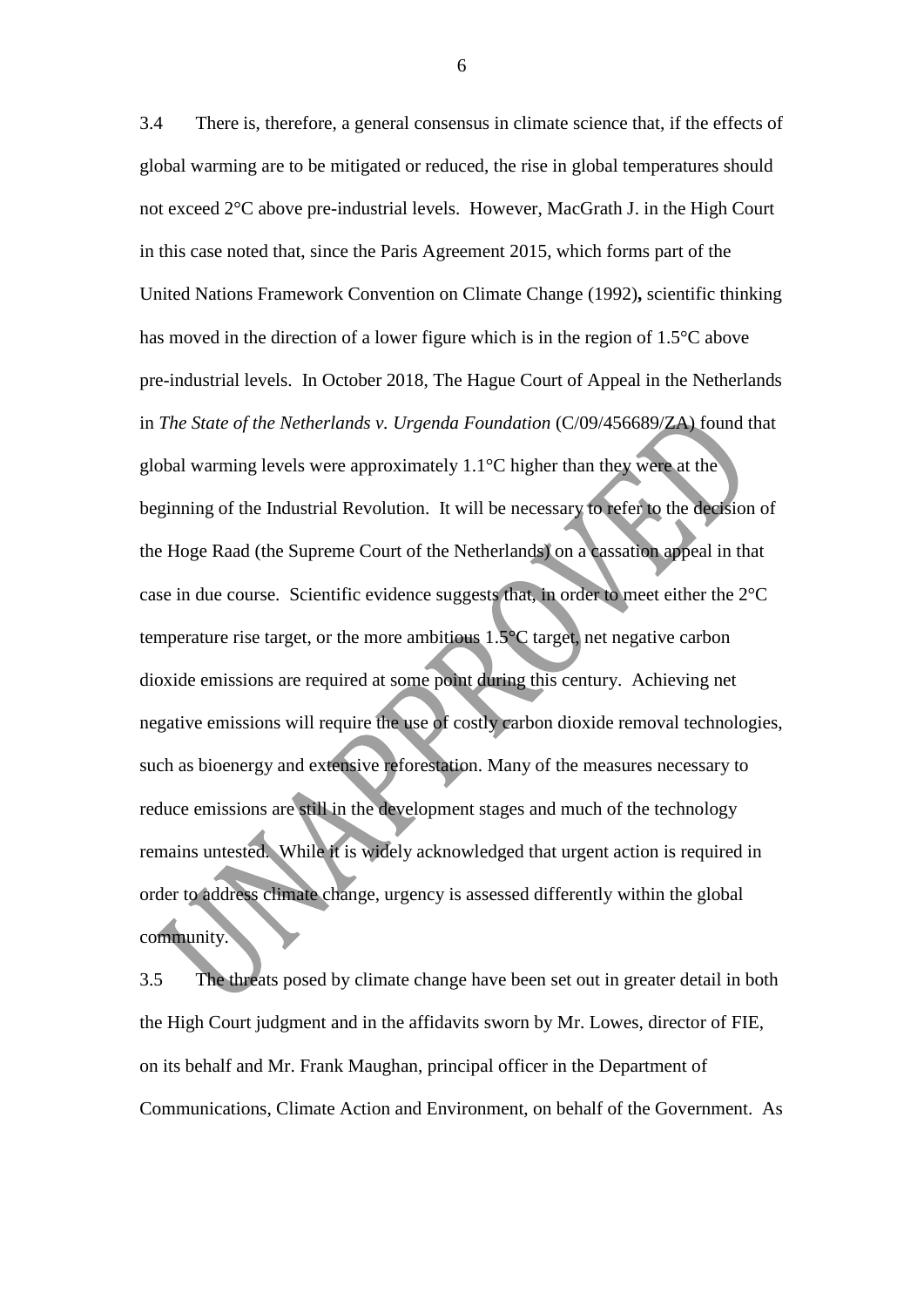noted earlier, it may be necessary to refer further to that evidence in respect of some of the issues arising.

3.6 It can, however, safely be said that the consequences of failing to address climate change are accepted by both sides as being very severe with potential significant risk both to life and health throughout the world but also including Ireland. While the severity of that situation is not disputed, a number of commentaries on the likely impact of global warming were established in evidence before the High Court. To take one example, it is possible to look at a summary of the impact on Ireland which was prepared by the Environmental Protection Agency. That summary referred to an increased risk from extreme weather likely to cause death, injury, ill health and disrupted livelihoods. It also referred to the risk that hundreds of square kilometres of coastal land could be inundated due to sea level rises. In similar vein, there was a reference to more extreme storm activity which would have the potential to bring the devastation of storm surges to the coast of Ireland. There was further reference to a likely increase in heat related mortalities and morbidity, together with a further risk in food-borne disease and infectious diseases. Reference was also made to a probable increase in cases of skin cancer and potential mental health effects.

3.7 At the oral hearing, counsel for FIE also drew attention to so-called tipping points. The scientific consensus suggests that, in general terms, rising greenhouse gas concentrations are likely to give rise to a slow evolution of temperature and precipitation with a certain delay. However, it is also accepted that, in addition, climate change may lead to more abrupt changes. There is as yet no consensus as to the precise level of climate change which is likely to trigger many of the tipping points in question. However, there are strong suggestions that even a level of global warming limited to below 2ºC may give rise to some important tipping elements. It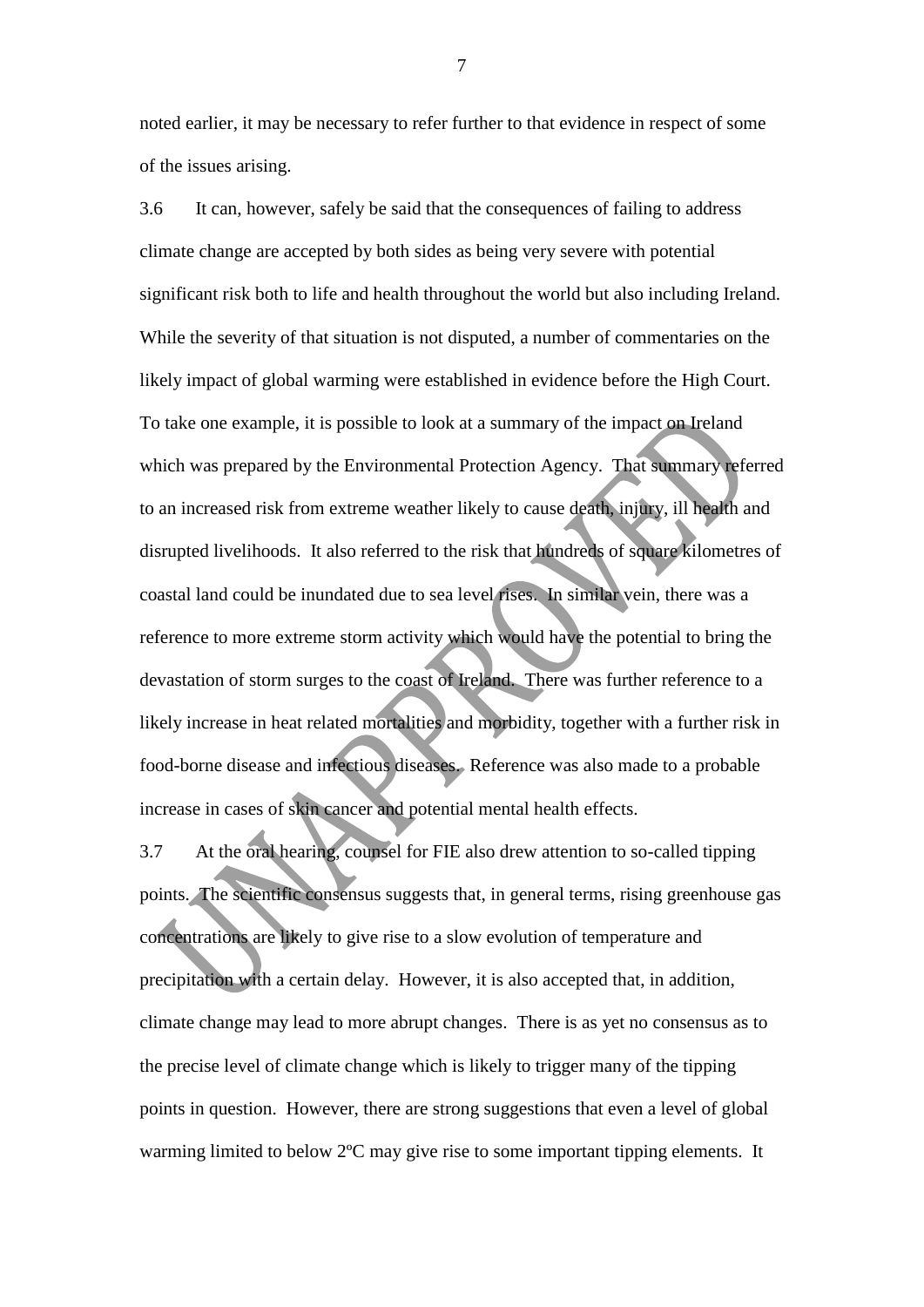has, for example, been suggested that the tipping point for marine ice sheet instability in the Amundsen Basin of West Antarctica may already have been crossed. While, therefore, it is not possible to predict the precise temperatures at which irreversible adverse events will occur, there does appear to be a consensus that the risk of such tipping points occurring is materially increased as temperatures themselves rise. It would certainly seem to me on the evidence that the practical irreversibility and significant consequences of reaching some of the tipping points in question adds a further imperative to the early tackling of global warming. That being said, it is, of course, necessary to again emphasise that this Court is not concerned with policy issues but rather with the lawfulness or otherwise of the Plan.

3.8 The central factual issue between the parties concerns aspects of the Plan. It is, therefore, appropriate to briefly outline the Plan with particular reference to the central contention made on behalf of FIE as to the manner in which it is said that the Plan breaches guaranteed rights.

#### **4. The Plan**

4.1 The Plan was adopted under the provisions of the Climate Action and Low Carbon Development Act, 2015 ("the 2015 Act"). The Plan is stated to be required, under s.3(1) of the 2015 Act, to be for the purpose of enabling the State to pursue and achieve the objective of transitioning to a low carbon climate resilient and environmental sustainable economy by the end of 2050. That objective is described as the National Transitional Objective ("NTO").

4.2 The Plan was published in draft form and a period of consultation followed. That consultation was required by s.4(8) of the 2015 Act. The procedure for the adoption of the Plan by the Government is specified in s.4 of the Act. The Minister for the Environment, Community and Local Government ("the Minister") is required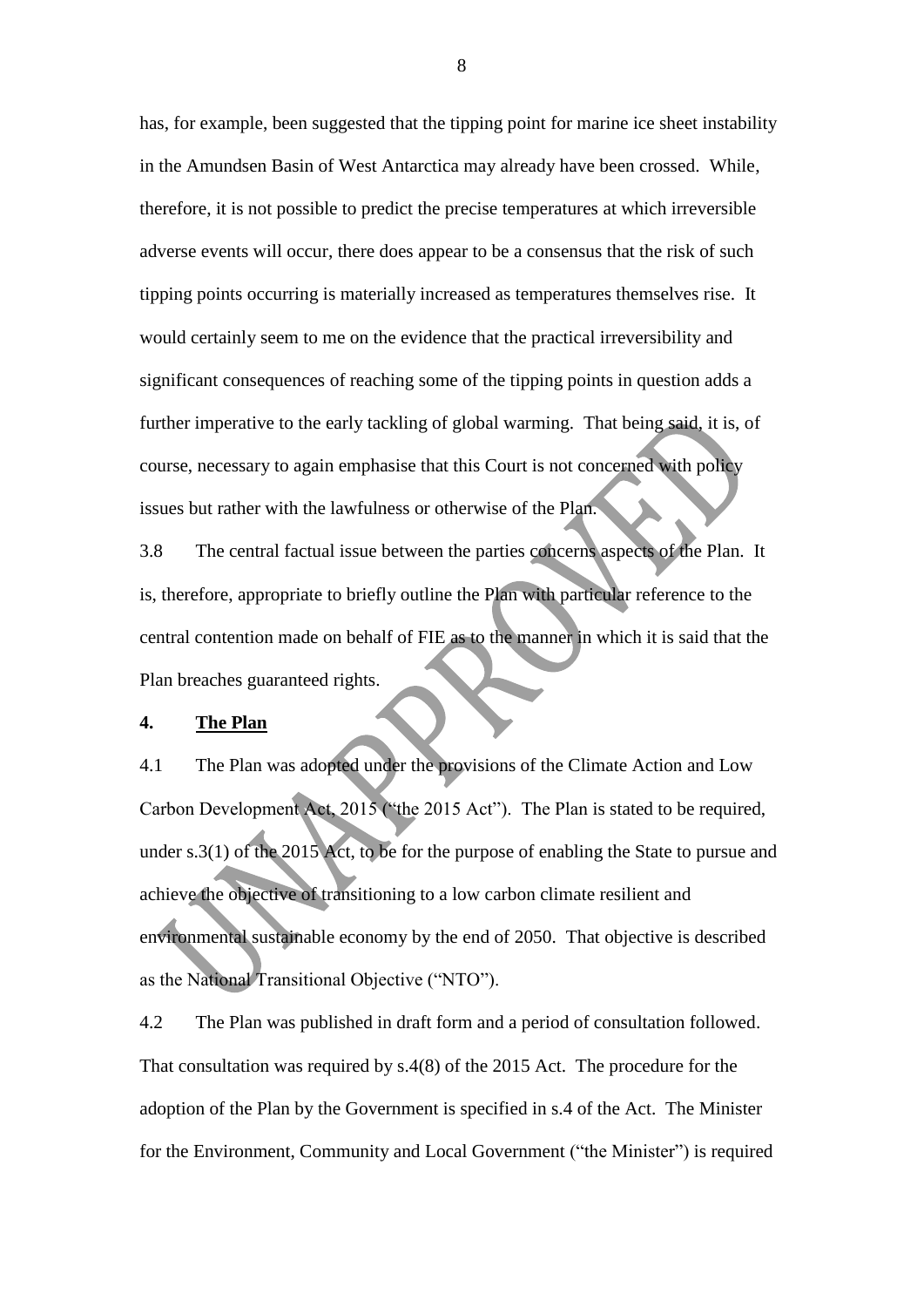to submit a plan for consideration by the Government which can then approve the plan either in the form submitted or subject to such modifications as the Government thinks appropriate (see  $s.4(1)$  and  $s.4(4)$ ). However, the Minister is required, before submitting the Plan, to publish a draft and to have regard to any submissions made in respect of that draft. A significant number of observations from interested parties was received and considered by the Minister before the Plan was finalised.

4.3 While it may be necessary to go into some of the details of the Plan in due course, for present purposes it is sufficient to indicate that a central contention on the part of FIE draws attention to the fact that the Plan envisages an increase, rather than a decrease, in emissions over the initial period of the Plan while, at the same time, committing to achieving the objective of zero net carbon emissions by 2050. FIE describes this as the trajectory of the Plan. A key argument advanced by FIE suggests that the level of global warming which will have come about by 2050 will be dependent not only on whether zero net emissions have been achieved by that time, but also the way in which the pattern of emission reduction has developed in the intervening years. It is said that it is the total amount of emissions which drive climate change and that an initial increase in emissions, even if the ultimate target of zero net emissions by 2050 is achieved, will inevitably lead to a greater total volume of emissions in the period to 2050 thus it is said, not contributing sufficiently to the aim of reducing warming. There is a dispute between the parties as to whether any, or any sufficient, basis is given in the Plan for adopting this initial target which allows for an increase in emissions.

4.4 For its part, the Government suggested that FIE had mischaracterised the Plan as representing a stand-alone measure. Rather it was suggested that the Plan should be viewed, as the trial judge held, as being a living document whose measures are not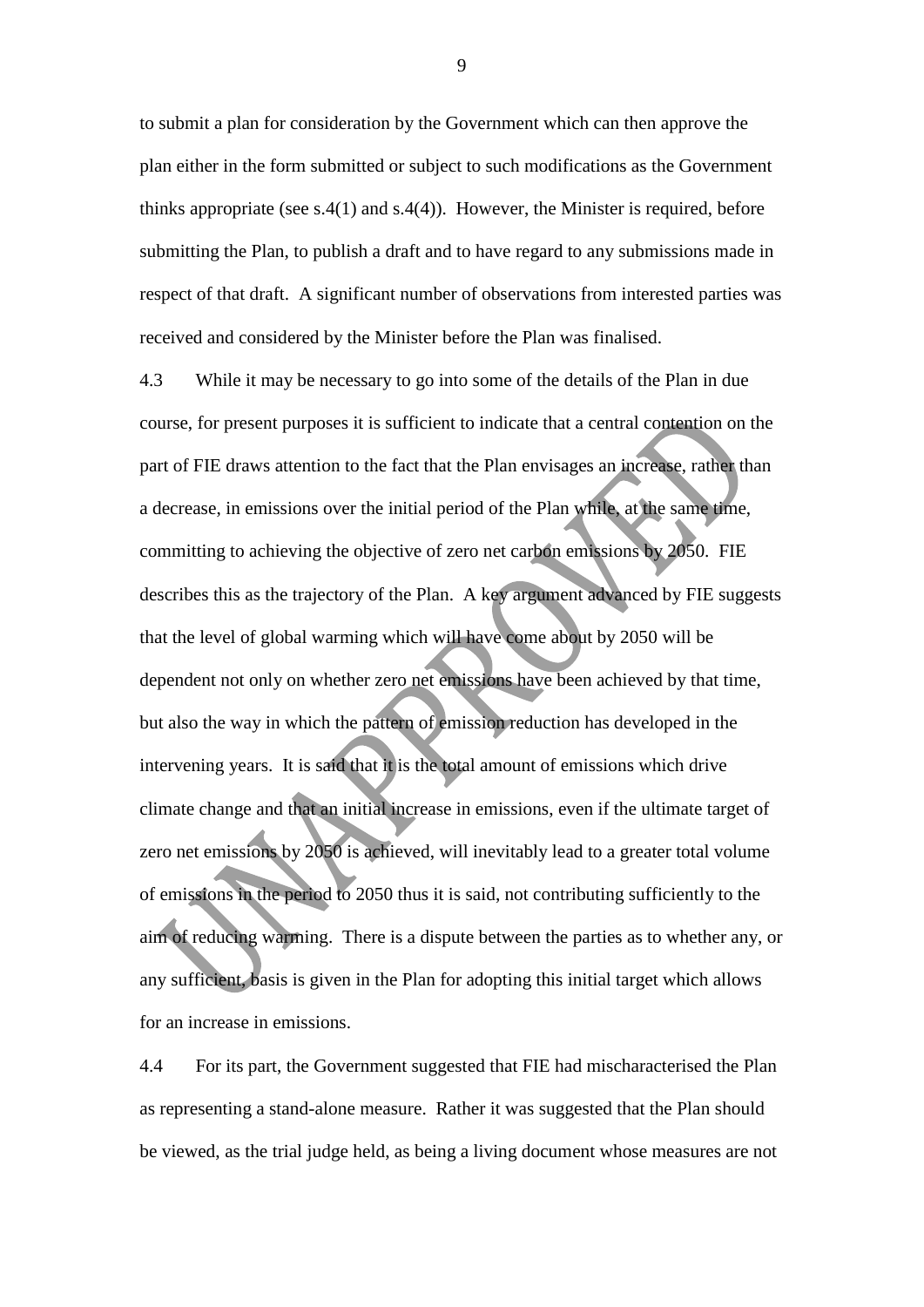set in stone and do not represent a once and for all response to the need for urgent action to tackle climate change. The Government argued that FIE had failed, in its submissions, to engage with this issue and with that finding of the trial judge.

4.5 As already noted, while there is significant scientific consensus both on the causes of climate change and on the likely consequences, there is much greater room for debate about the precise measures which will require to be taken to prevent the worst consequences of climate change materialising. FIE accepted that, in determining the measures required, the Government enjoys a very wide degree of discretion. However, it was said that, in adopting in the Plan, measures which will allow for an increase in emissions over the lifetime of the Plan, the Government had acted unlawfully.

4.6 In the context of the Plan, it is also worth mentioning at this stage that a range of measures have been adopted at European Union level designed to meet the EU's international obligations. Those measures do allow for a degree of what is called effort sharing. For example, the 2009 Effort Sharing Decision (Decision no. 406/2009/EU) set individual member states targets for certain types of emissions primarily associated with heating in buildings, transport and agriculture. It is not, however, said that Ireland is at this stage in breach of any of its international climate change obligations whether arising under EU law or under international treaties. Whether that will necessarily remain the case in the future will, of course, depend both on the trajectory of Irish emissions but also on any evolution in EU or other international treaty obligations.

4.7 Against that very brief account of both the science and the central thrust of FIE's challenge to the Plan, it is necessary to turn to the issues which arise on this appeal and the manner in which those issues were addressed by the trial judge.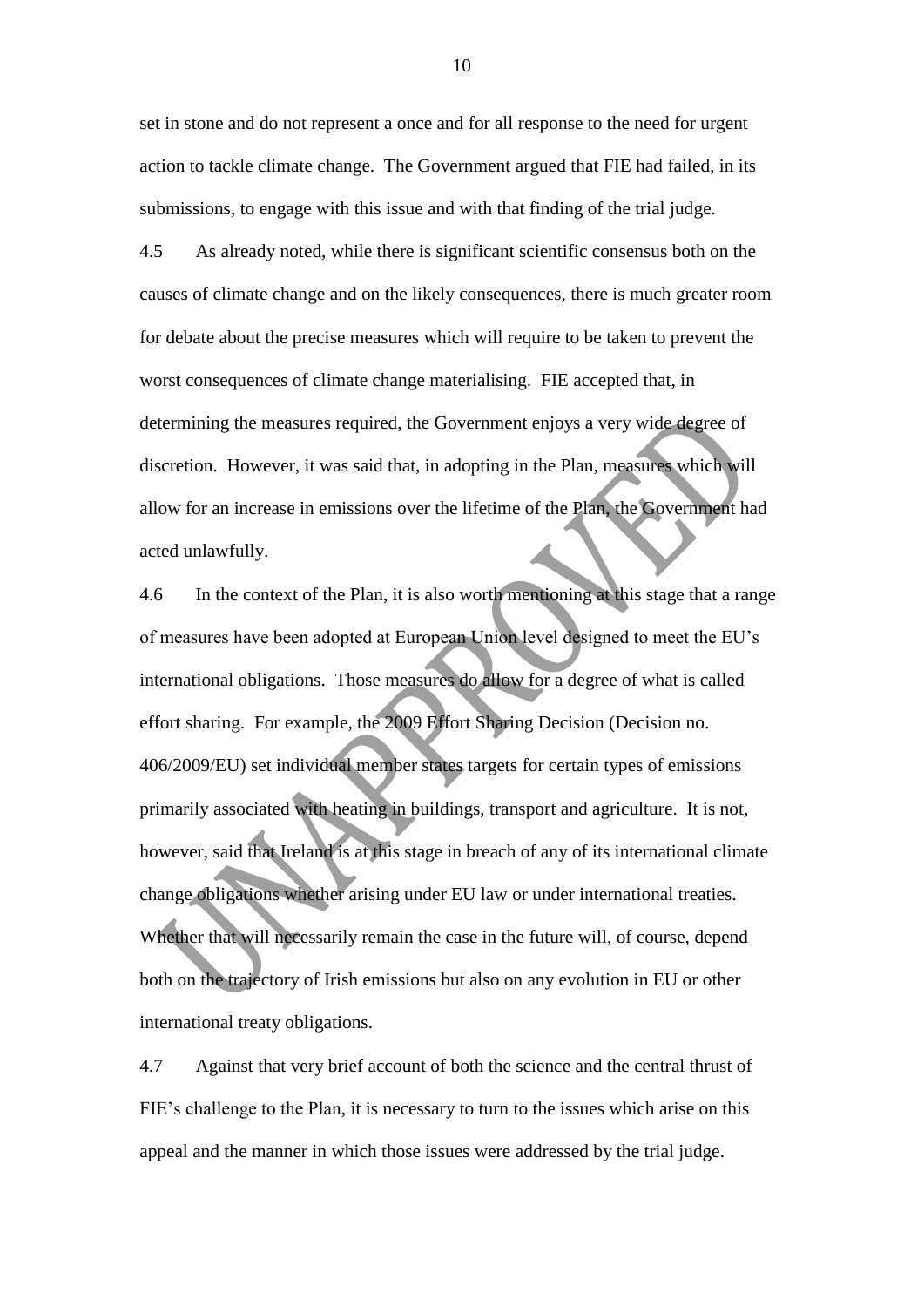#### **5. The Issues and the High Court Judgment**

5.1 Having regard to the judgment of the High Court and the written submissions filed by the parties on this appeal, it is useful to set out the issues which require to be resolved on this appeal. In addition, both parties helpfully filed respective documents setting out the headings under which it was said the issues arise. While not identical to either document, what follows appears to be one convenient way of categorising the issues. It is proposed, at this stage, simply to set out a brief account of the central contentions of the parties on those issues so as to identify the mattes which may require to be explored further in order to resolve this appeal.

#### (a) The Rights Involved

5.2 FIE contended that it is entitled to rely on rights, said to be guaranteed both under the Constitution and under the ECHR, to put forward its claim that the Plan fails to vindicate the rights concerned such that the adoption of the Plan is unlawful. 5.3 So far as the Constitution is concerned, FIE placed reliance on the right to life and, in particular, on what is said to be the obligation of the State to seek to protect persons against a future threat to life arising from climate change. Likewise, FIE placed reliance on the constitutional right to bodily integrity, as also guaranteed by the Constitution. It was again said that the consequences of climate change will significantly impact on the health and bodily integrity of persons thus infringing that right.

5.4 There are, however, issues between the parties as to the extent of a third right said to be engaged. The Government raised a question over whether it can be said that there is a so-called unenumerated right to an environment consistent with human dignity. The High Court has recognised such a right in the judgment of Barrett J. in *Friends of the Irish Environment v. Fingal County Council* [2017] IEHC 695. The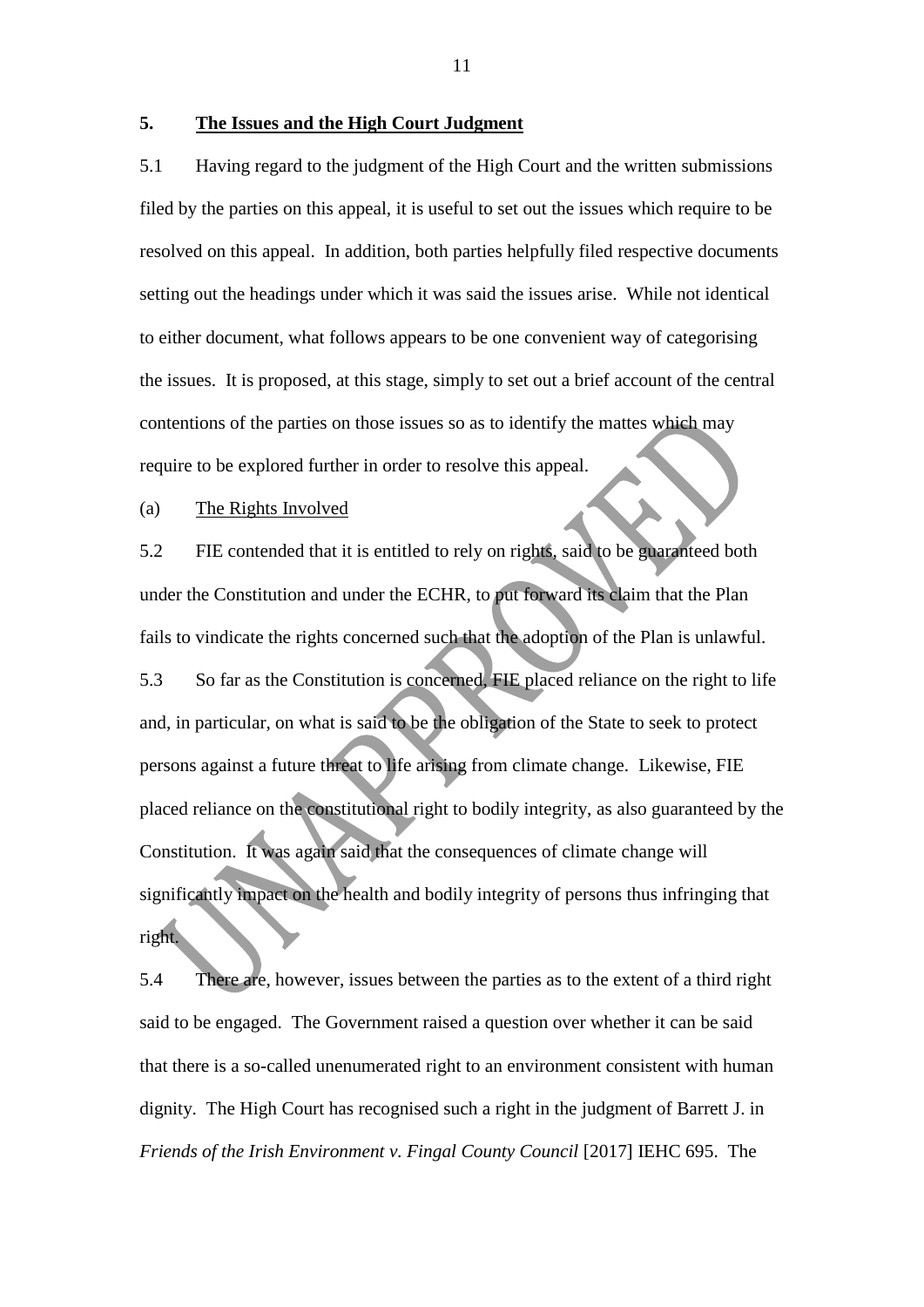question of whether such a right is recognised by the Constitution has not been the subject of any decision of this Court as yet. In addition, it may be necessary to consider whether a more appropriate characterisation of those rights which have been identified in the jurisprudence of the Irish courts, even though not expressly referred to in the text of the Constitution, may be to describe such rights as "derived rights". Such a re-characterisation would not mean that any of the rights described as unenumerated rights in the jurisprudence would no longer be recognised. The term "unenumerated rights" is not inaccurate for it describes rights which are not expressly referred to in the text of the Constitution itself.

5.5 However, it may be necessary to consider, for the purposes of determining whether the asserted right to the environment exists and, if so, the parameters of any such right, the basis on which a court should analyse whether such a right is recognised by the Constitution. It may be that the term "derived rights" more accurately reflects the true nature of those rights which do not find expression in the text of the Constitution itself but may, nonetheless, be accepted as being recognised by the Constitution by virtue of representing aspects of rights positively identified in that text as interpreted in accordance with the terms of the Constitution as a whole or deriving from the values either expressly referred to or inherent in the structure of the Constitution.

5.6 For the purposes of the case, the trial judge was willing to accept that there was an unenumerated constitutional right to the environment consistent with human dignity. However, the trial judge concluded that, even if FIE was found to have standing to engage the asserted constitutional rights, he was not satisfied that the making or approval of the Plan could be said to put these rights at risk.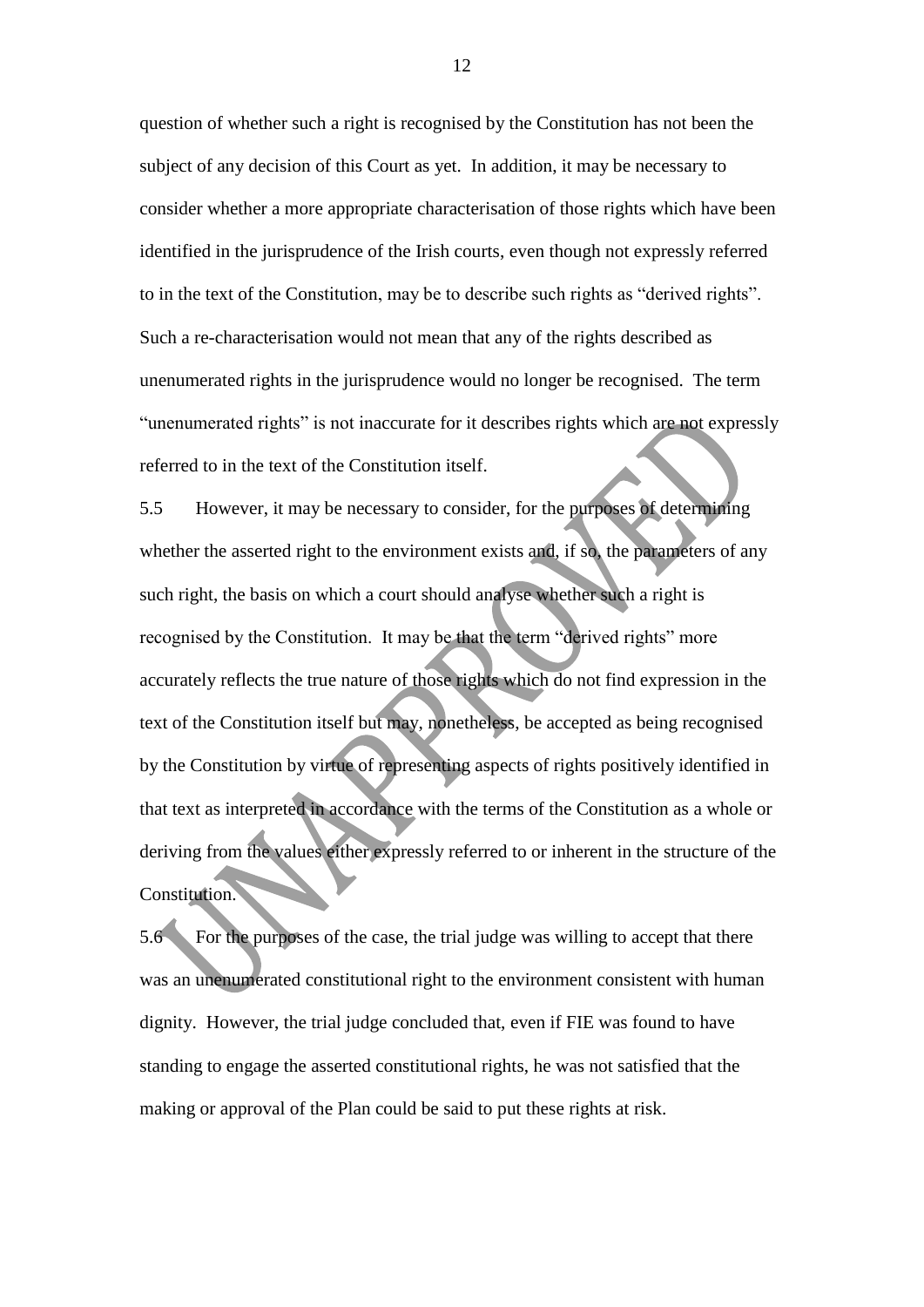5.7 It may be necessary, therefore, to address the question, insofar as it may be relevant to the resolution of this appeal, of the existence or extent of the right to the environment sought to be invoked.

5.8 In relation to the ECHR, FIE placed reliance on the rights guaranteed by both Art. 2 and Art. 8. In particular, attention is drawn to the requirements in the European Convention on Human Rights Act, 2003 ("the 2003 Act"), which places a positive obligation on all organs of the State (with the exception of the courts) to perform their functions in a manner compatible with the State's obligations under the Convention. On that basis it was said that decisions of the Government in relation to the Plan can be assessed to determine whether, in reaching any such decisions, the Government had met its obligations under the 2003 Act to properly act in a way which protects Convention rights.

5.9 That the rights sought to be relied on are recognised in the ECHR is, of course, clear. However, the precise way in which those rights may impact on legitimate decision-making in the field of climate change is disputed. There would not appear to have been any judgments, as yet, of the ECtHR directly in this area. On that basis the Government argued that national courts should not anticipate but rather should follow the ECtHR.

5.10 However, FIE drew attention both to the fact that ECtHR, in *Fadeyeva v. Russia* (App. No. 55723/00) (2005) 45 E.C.R.R. 10, considered rights in the context of pollution and did so while acknowledging that it was not for that Court to determine exactly what needed to be done, but rather to assess whether Russia had dealt with the issues under consideration with what was described as due diligence and proper consideration for all interests involved. The extent to which it may be appropriate for this Court to consider the precise application of the ECHR in an area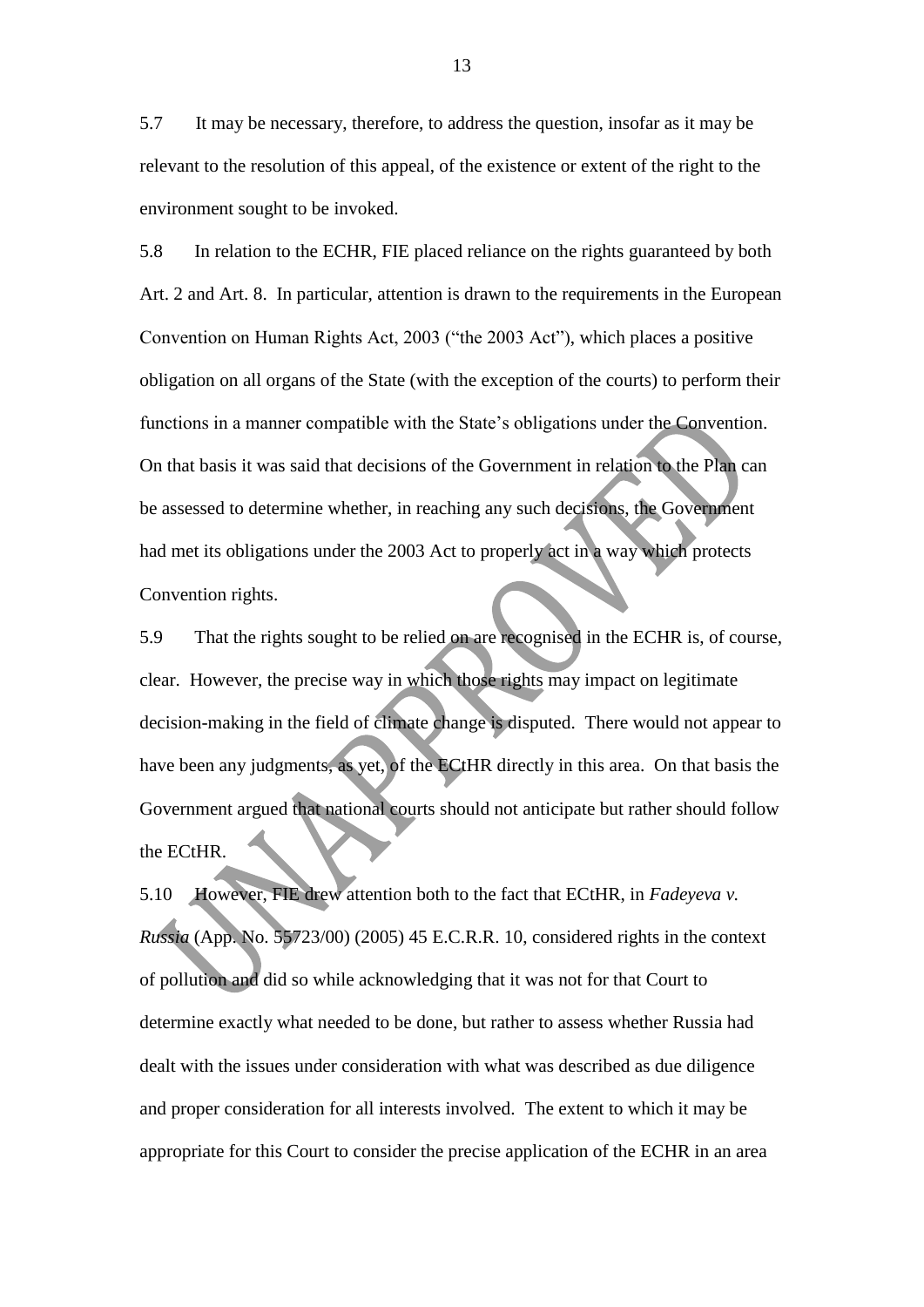which has not as yet been the subject of a determination by the ECtHR is another matter which may need to be considered.

5.11 On the other hand, the Government argued that the jurisprudence of the ECtHR in environmental pollution cases is confined to situations where the pollution concerned "directly and seriously" creates an imminent and immediate risk to guaranteed rights. In addition, the Government suggested that the relevant jurisprudence of the ECtHR makes clear that a state is entitled to maintain a "fair balance" in respect of all relevant interests. On that basis the Government argued that the existing jurisprudence of the ECtHR does not give guidance on the proper application of the Convention in relation to what was said to be an admittedly very difficult environmental challenge but one with global reach rather than relating to an immediate pollutant with direct effects. It follows that it may be necessary for this Court to consider what may be said to be the established application of the Convention in the context of claims that environmental issues may infringe convention rights.

5.12 In the context of the rights under the ECHR said to be engaged, there were significant references in the submissions of both parties to the decision of the Hoge Raad (Supreme Court of the Netherlands) in *Urgenda* (*the State of the Netherlands v. Stichting Urgenda* (ECLI: NL: HR: 2019: 2007). In that case the Dutch Supreme Court considered the scope of protection provided by Arts. 2 and 8 of the ECHR and considered it appropriate, as a matter of Dutch law, and having regard to the obligations arising under the ECHR as recognised in Dutch law, to make an order requiring the Dutch state to take measures against climate change.

5.13 FIE placed significant reliance in its submissions on *Urgenda* and suggested that this Court should consider the reasoning of the Supreme Court of the Netherlands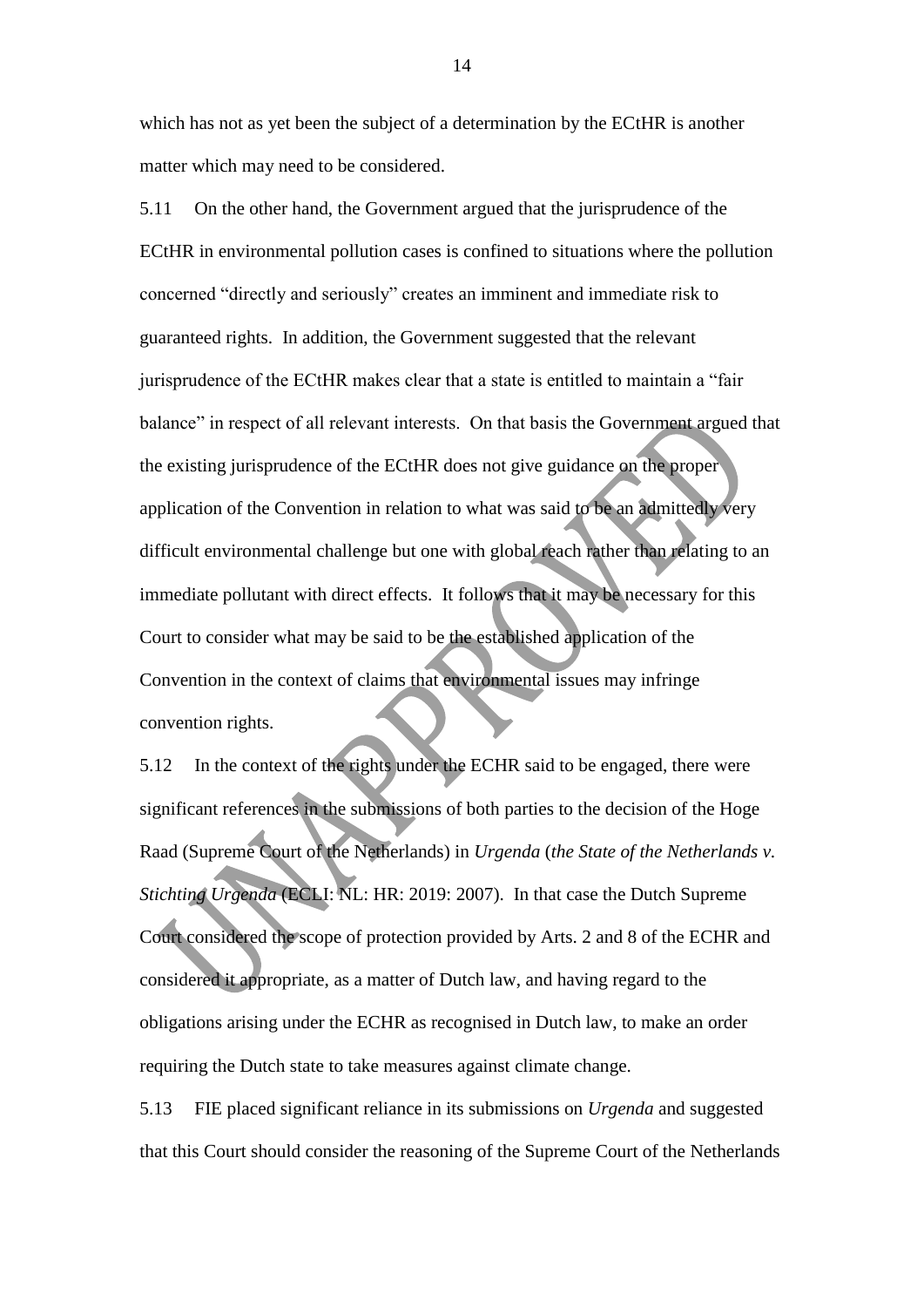as being persuasive as to the proper application of the ECHR to climate change. It was argued by FIE that, if the relevant interpretation of the Convention as determined by the Dutch Supreme Court is correct, then it would follow, on the facts, that Ireland is also in breach of its obligations under the Convention.

5.14 The Government argued that this Court should not consider the judgment of the Hoge Raad as being persuasive. This was done on a number of bases. First, it was said that, echoing a point already mentioned, national courts should exercise care in considering the decisions of other national courts under the Convention in circumstances where the ECtHR itself has not addressed the issue concerned. It was pointed out that a subscribing state to the Convention does not enjoy the right to bring proceedings before the ECtHR to suggest that an interpretation placed on the Convention by its own national legal system, which was unfavourable to the State, was incorrect.

5.15 It addition, the Government suggested that FIE has not established what were said to be necessary requirements in order that any significant weight might be paid to the judgment of a national court on convention issues. It was said that the precise status of the ECHR in Dutch law has not been established and it was further suggested that the Netherlands operates a monist system whereby, unlike the position in Ireland, international treaties can affect domestic law without the necessity of legislation. Furthermore, it was argued that FIE had not explained the manner in which any relevant provisions of Dutch law might have affected the Court's decision. There is, therefore, a significant issue between the parties as to the weight, if any, which this Court should attribute to the decision in *Urgenda*. In addition, and to the extent that this Court concludes that it should attach some weight to that decision, it might obviously be necessary for the Court to consider the reasoning of the Dutch Supreme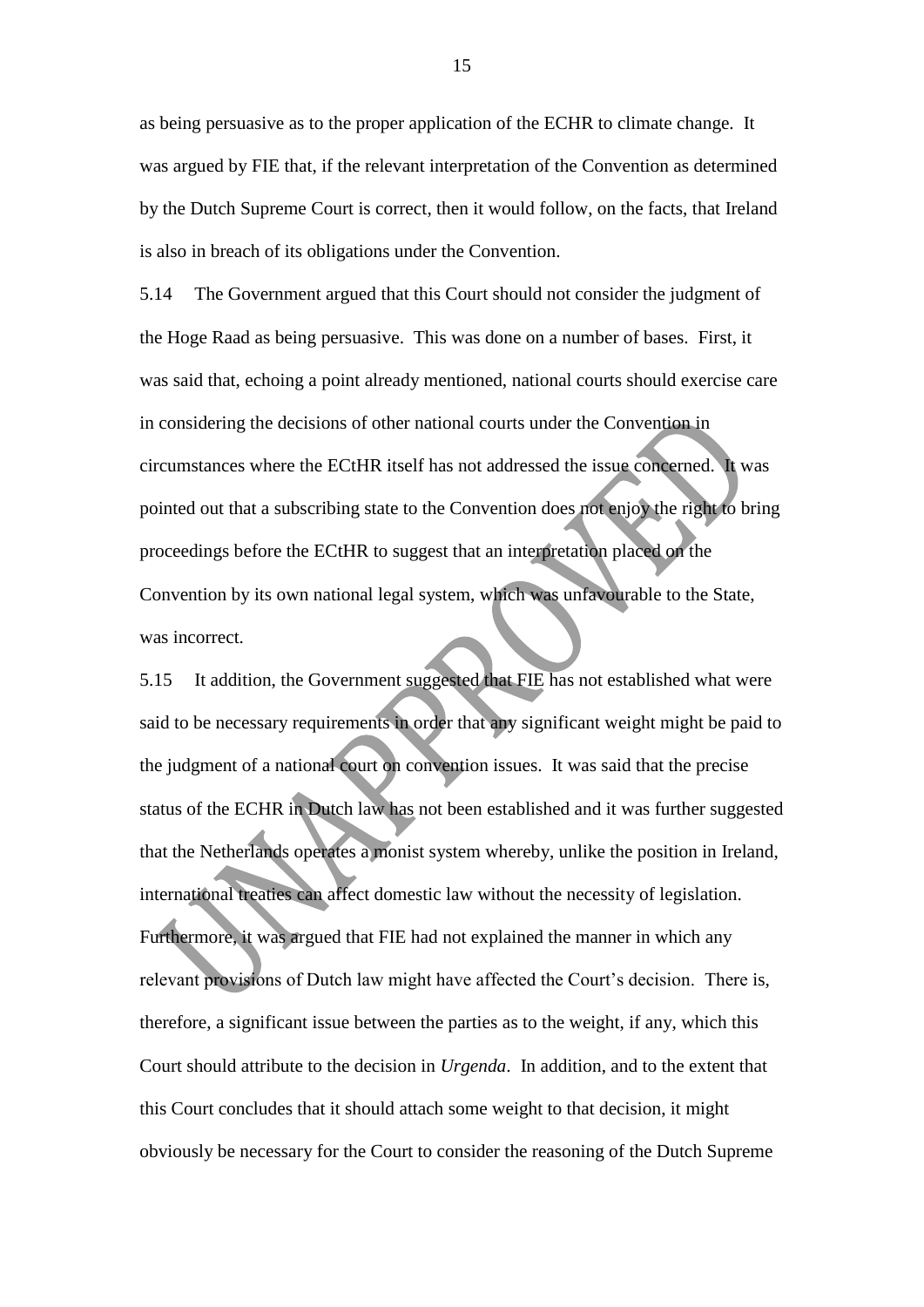Court for the purposes of determining whether that reasoning assists in assessing the issues which arise under Irish law in these proceedings.

5.16 As an overarching argument in respect of the various rights based claims made by FIE, the Government suggests that, contrary to FIE's submission, the fact that it accepts "the science" does not mean that it must also be taken to accept that the legal consequences of that science involve the sort of actionable breach of rights for which FIE contends. While not presented in this way, it might be said that the Government's argument suggests that three questions require to be addressed, being:-

- (a) Is there a legal rights based obligation to take action;
- (b) If so, what is the extent of that obligation; and
- (c) In the light of any such obligations identified does the Plan comply with same.

5.17 The trial judge concluded that FIE had failed to establish that the Plan had breached rights under either Article 2 or Article 8 of the ECHR. Having considered the decision in U*rgenda*, in which the Dutch Government's failure to meet more ambitious levels of reduction of GHG emissions was held to violate the rights guaranteed by those articles, the trial judge noted that no evidence had been presented before the High Court relevant to the constitutional order of the Netherlands, particularly in relation to the separation of powers in that jurisdiction. The trial judge distinguished *Urgenda* from this case on the basis that no particular statutory framework had been impugned.

5.18 The trial judge then went on to consider the importance of the decision of this Court in *McD* (*J*) v.  $L(P) \& M(B)$  [2009] IESC 81, in which it was held that it is not the role of a domestic court to declare rights under the Convention, but that this is rather a matter for the ECtHR. In the absence of any authority opened before the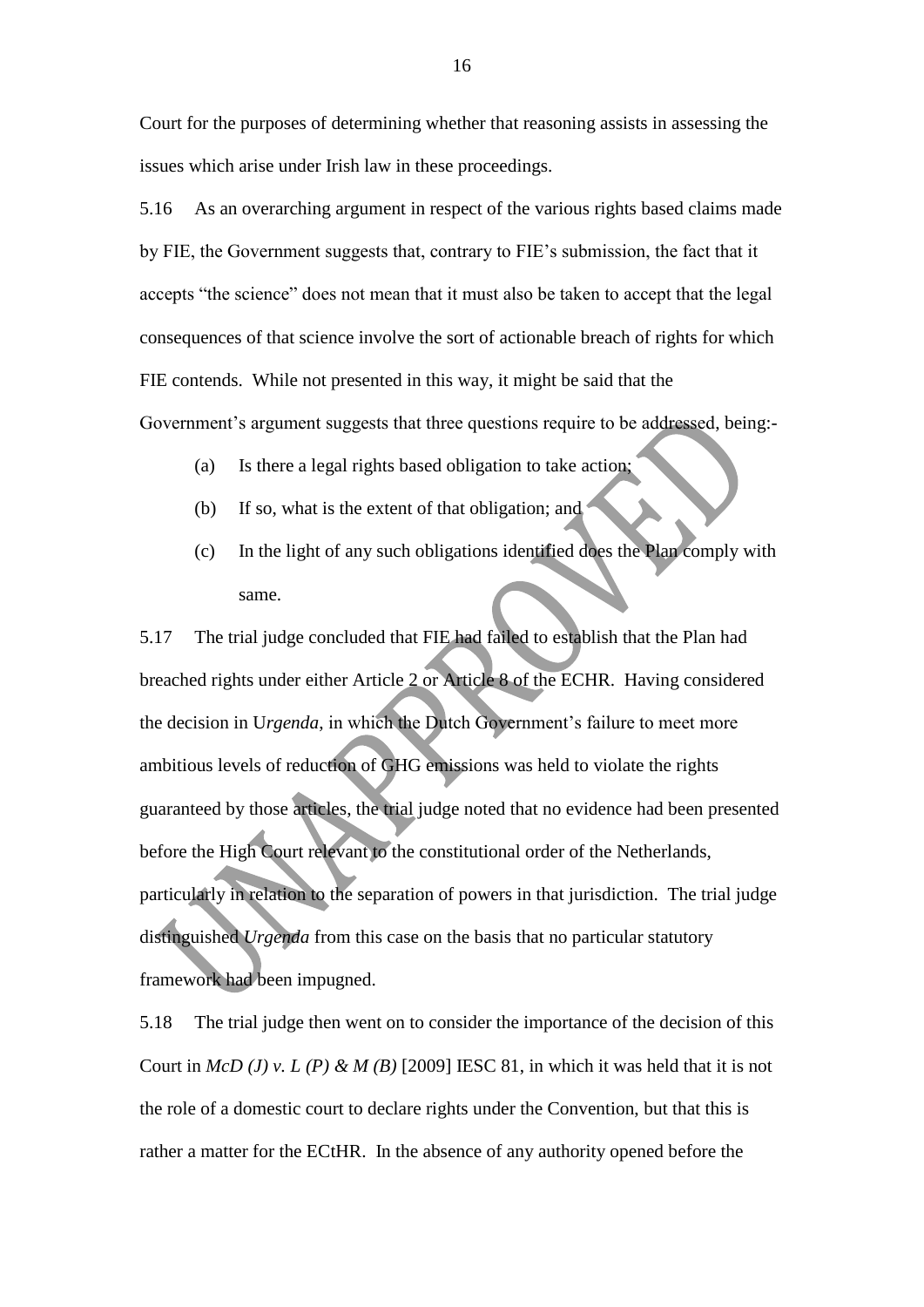High Court to suggest that the ECtHR had previously dealt with this issue, the trial judge adopted the dicta of Fennelly J in *McD* to the effect that an Irish court cannot anticipate further developments in the interpretation of the Convention by the ECtHR in a direction not yet taken by that Court. As such, the High Court concluded that the adoption of the Plan could not be said to be incompatible with the rights guaranteed by Articles 2 and 8 of the ECHR.

5.19 While there are, as noted, some issues in relation to the precise scope of certain of the rights asserted, many of the contentious issues which may require resolution on this appeal stem from the extent to which the existence of those rights and any potential breach of them can provide a proper legal basis for the type of challenge which FIE has mounted in these proceedings.

#### (b) Can the Claim Be Maintained?

5.20 Under this general topic a number of sub-issues arise having regard to the arguments put forward by the Government which suggest that FIE's claim cannot properly be maintained in these proceedings. The following issues were relied on by the State.

(b) (i) Justiciability

5.21 The Government argued that, having regard to the separation of powers, the issues raised are matters of policy which are within the exclusive remit of the Oireachtas and the Executive and not within the scope of questions which can properly be the subject of litigation.

5.22 The Government argued that FIE's case represents a "merits based disagreement with government policies". It was accepted by the Government that questions concerning compliance with the provisions of the 2015 Act, concerning the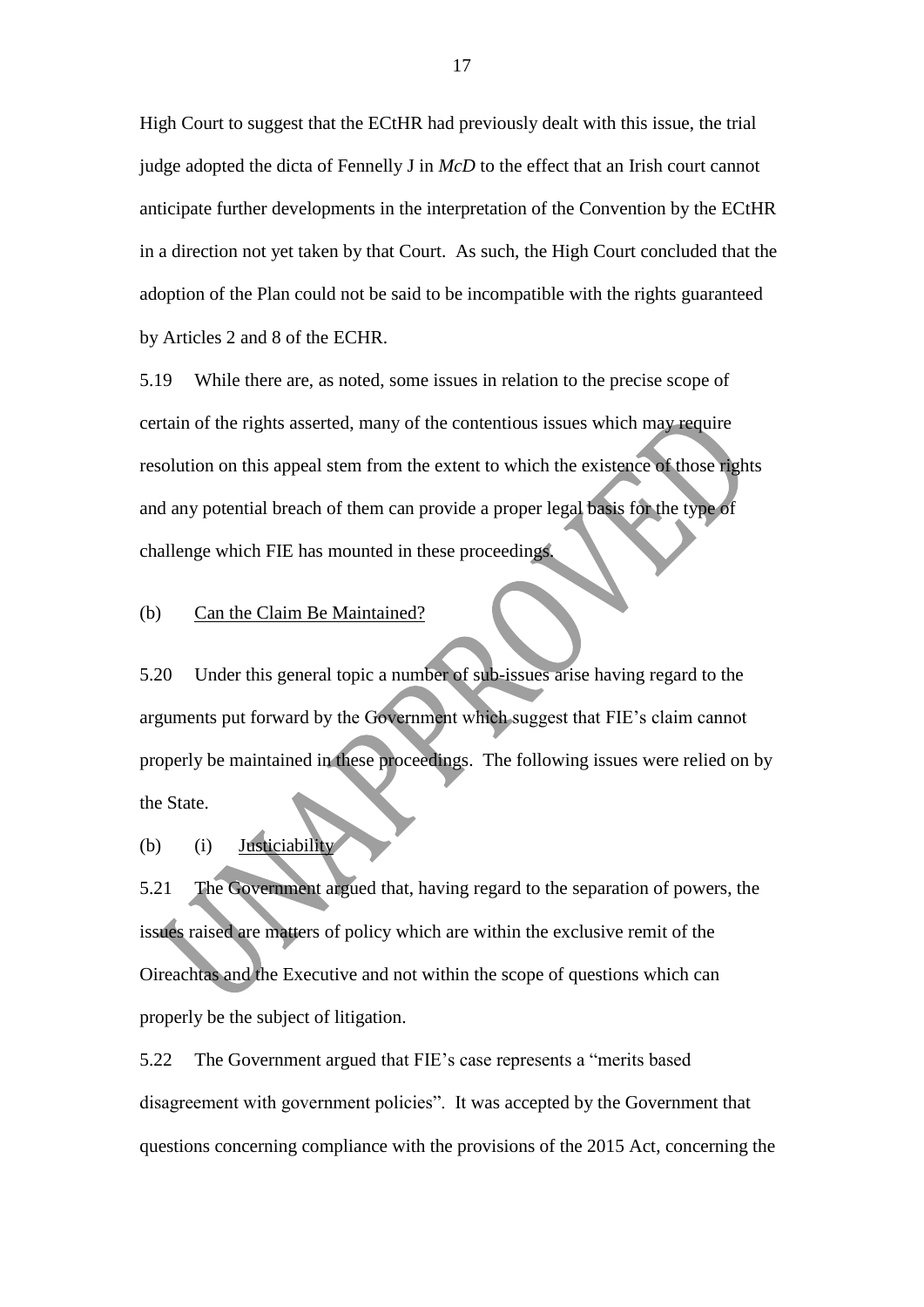procedures adopted in formulating the Plan, are justiciable. However, it was argued that the substantive provisions of the Plan itself involve policy choices made by the Government. It may be that the need to make such choices is mandated by the 2015 Act itself. However, it was argued that, on a proper construction of the Act, the requirements in that regard do not alter the fact that the Government is still required to make policy choices.

5.23 The trial judge held that the doctrine of the separation of powers was central to the arguments on the issue of justiciability in the present case. In the course of a lengthy discussion on the distinct functions of the organs of state, the trial judge observed that the jurisdiction of the courts can only be exercised in deciding on justiciable matters and that the courts have no general supervisory or investigatory functions. While the courts have a right and duty to interfere in the activities of the Government in circumstances where the constitutional rights of individual litigants are threatened, the trial judge considered that it is not for the courts to assume a policy-making role. Therefore, the courts should exercise caution when interfering in the exercise of Executive power, particularly where the aim is the pursuit of policy. 5.24 The trial judge held that, while the courts should be slow to find a matter or issue non-justiciable, they should also recognise that, due to the nature, extent or wording of a statutory obligation, it may be necessary to afford a wide margin of discretion to the Executive in discharging its obligations. In the present case, the trial judge considered that both the 2015 Act and the Plan were heavily oriented towards policy considerations and, therefore, even if it the Plan were justiciable, a considerable margin of discretion must be afforded to the Government in the Plan's preparation and approval, as well as in deciding how it should achieve its wider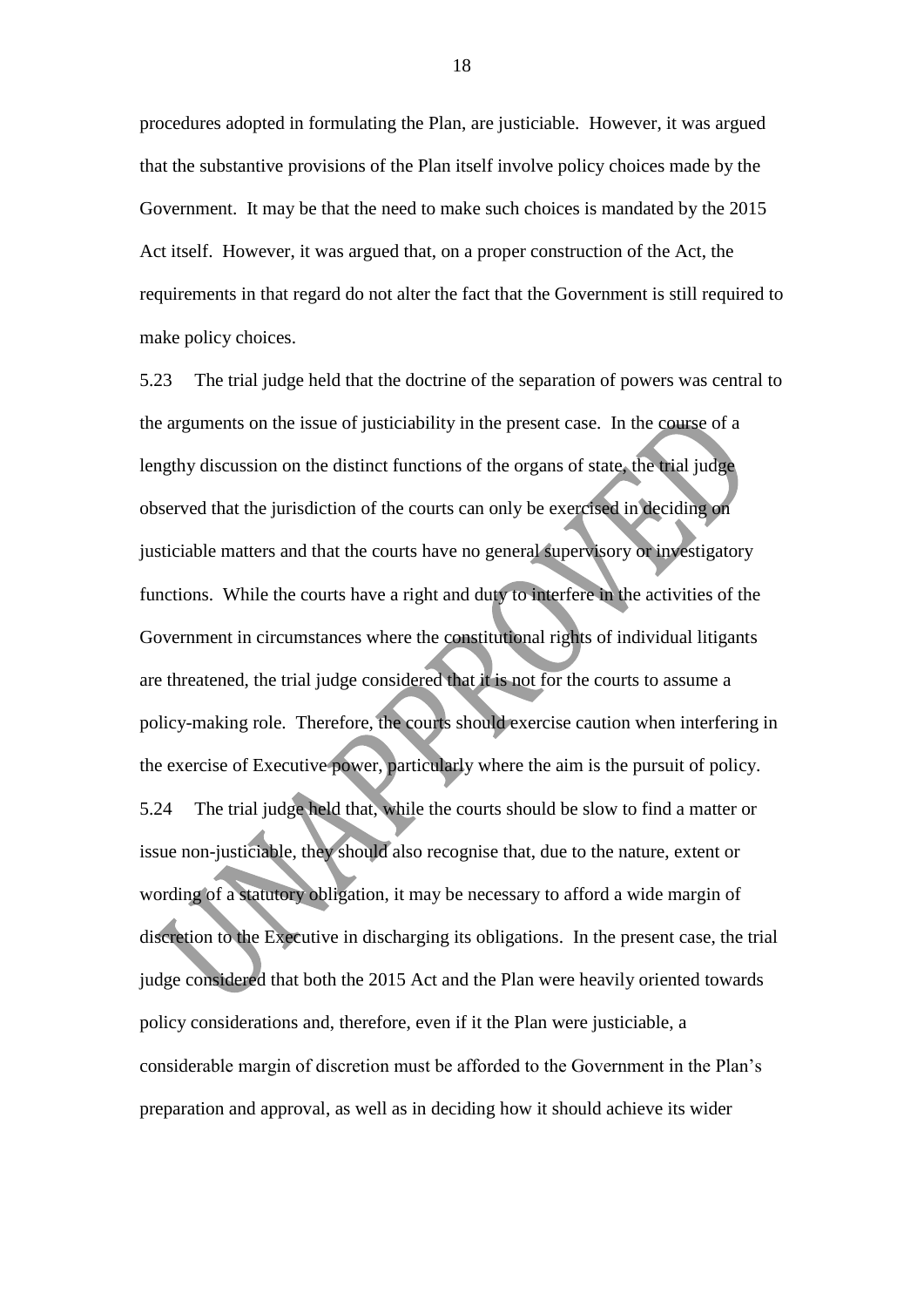obligations under the 2015 Act. It was held by the trial judge that it is not the function of the courts to second-guess the Government in these matters.

5.25 In the light of justiciability issues raised by the Government, and at least significantly accepted by the trial judge, it is necessary for this Court to consider the extent to which, having regard to the separation of powers, it is open to the Court to judicially review those policy choices in the context of the argument put forward on behalf of FIE that some of the choices made, and in particular the emission reduction trajectory, are said to impermissibly interfere with rights guaranteed under the Constitution and the ECHR. In that context it is worth recalling the point made earlier to the effect that FIE accepted that the Government has a wide discretion as to the methods to be adopted to reduce emissions. However, the principal focus of the factual contention made by FIE centres on the fact that the Plan envisages an increase in emissions in the short term although seeking by 2050 to meet the NTO and also the National Climate Policy Position of April 2014. This policy envisages that there should be an aggregate reduction in carbon dioxide  $(CO<sub>2</sub>)$  emissions of at least 80% (compared to 1990 levels) by 2050 across the electricity generation, built environment and transport sectors. It is also envisaged that there should be, in parallel, an approach to carbon neutrality in the agriculture and land-use sector, including forestry, which does not compromise capacity for sustainable food production.

(b) (ii) Standing

5.26 Insofar as the claims made by FIE involve an assertion of whatever rights may be established under either or both of the Constitution and the ECHR, the Government questioned the standing of FIE to bring such claims reliant on those rights.

5.27 In substance the Government argued that what FIE seeks to maintain in these proceedings is a so-called *actio popularis* which form of action, it was said, does not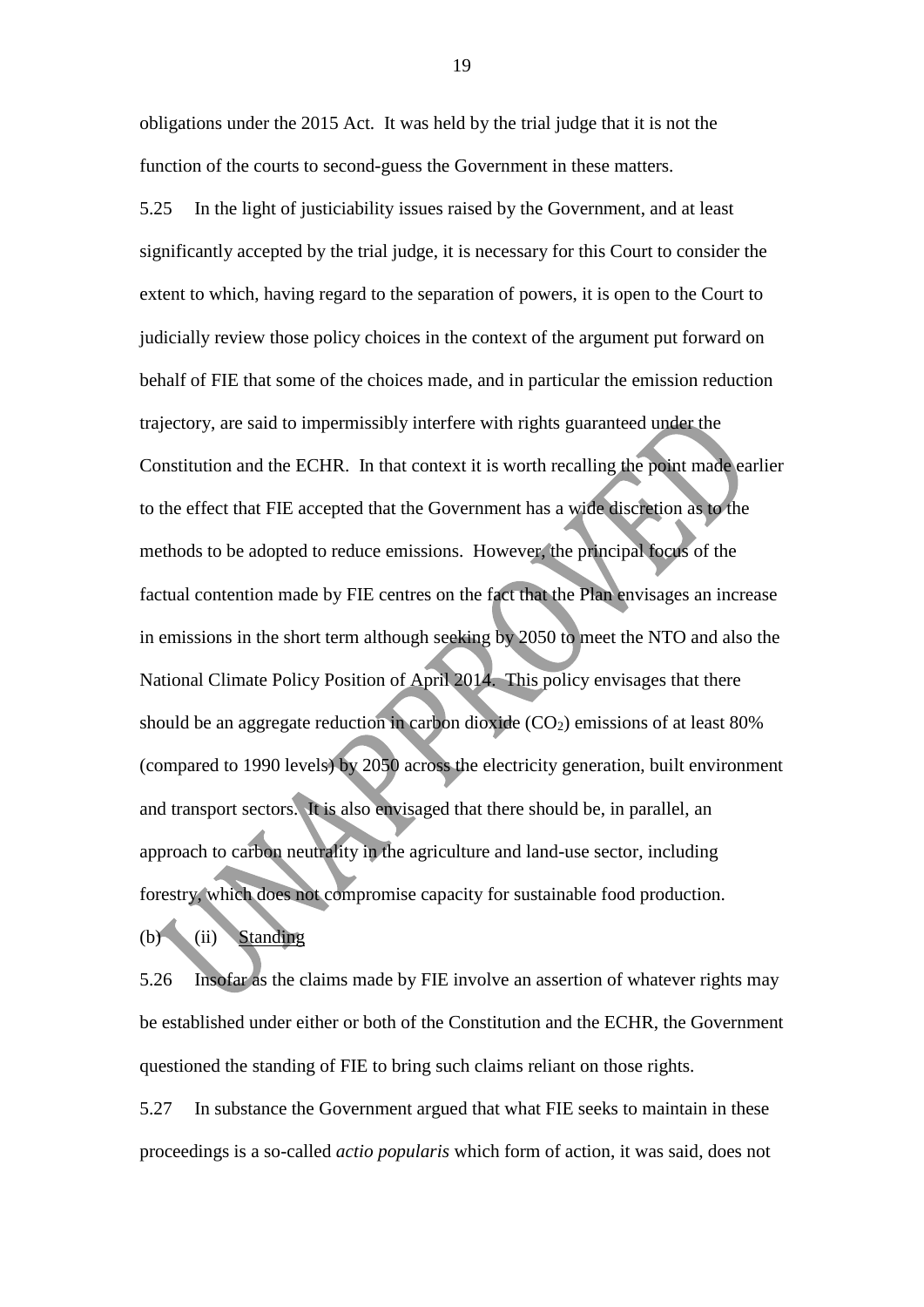exist in Irish constitutional law. In that regard, reliance is placed on the decision of this Court in *Mohan v. Ireland and the Attorney General* [2019] IESC 18. On that basis it was said that only a person who is affected in reality or as a matter of fact may bring such a challenge.

5.28 In addition, it was argued by the Government that FIE, being an incorporated association, cannot assert either constitutional or convention rights which it does not and, it was said, could not, ever enjoy, such as the right to life or the right to bodily integrity. The Government submitted that, to allow FIE to maintain these proceedings would be to recognise a *jus tertii* contrary, it was argued, to the decision of this Court in *Cahill v. Sutton* [1980] I.R. 269. In addition, it was argued that none of the possible exceptions recognised in *Cahill v. Sutton* apply.

5.29 So far as rights under the ECHR are concerned, similar points were made. It was said that the Convention does not permit an *actio popularis* or complaints *in abstracto* and that likewise the ECtHR would not grant standing to corporate bodies for violation of rights which they do not have.

5.30 FIE noted in its written submissions that the High Court did not hold against it on the question of standing and suggested that the Government was precluded from raising the standing question by virtue of the fact that the Government did not seek to cross appeal. The Government did include the standing issue in the section of the respondent's notice at the application for leave stage which is headed "additional ground on which this decision should be affirmed".

5.31 However, without conceding that the point was invalid, FIE indicated in providing further clarification on foot of a request for such clarification, made under Practice Direction S.C. 21, that it was not pursuing the point. Thus the issue of standing is before the Court. I should, however, say that, in my view, the position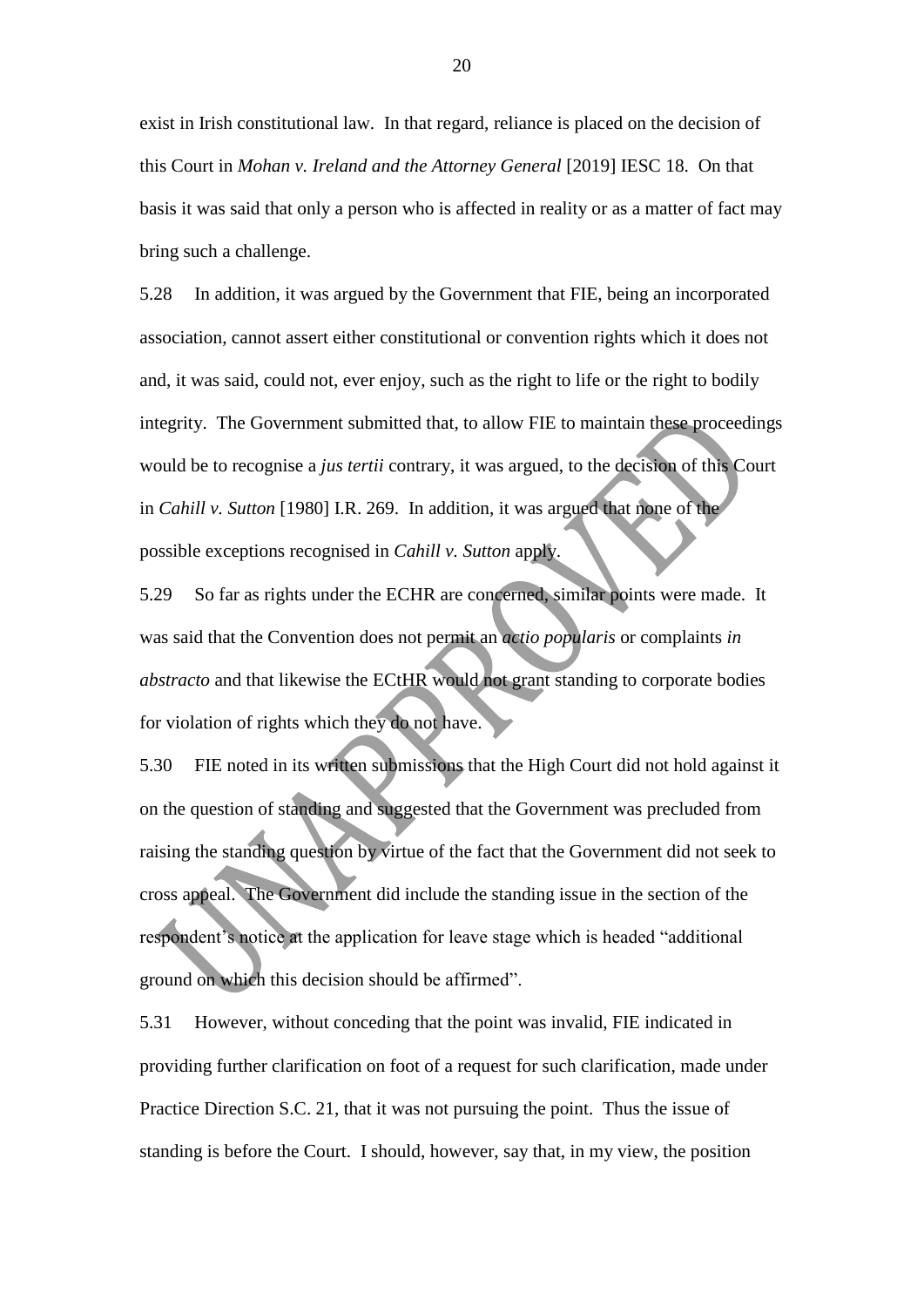adopted by the Government on this question was correct. The current procedure requires an application for leave to cross appeal only where the respondent to the appeal wishes to suggest that this Court should give a different result to the case, rather than that this Court might come to the same result by a different route. These proceedings were dismissed by the High Court. There was, therefore, nothing for the Government to appeal against. The procedures allow for the specification by a respondent of any alternative route by which the same result could be achieved. This is precisely what the Government did by indicating that it would urge on this Court that the proceedings could be dismissed on standing grounds as well.

5.32 Be that as it may, it is also important to note that the standing argument raised by the Government did not apply to the *ultra vires* part of the case for it was accepted that FIE had standing to raise those issues. There were, however, other procedural questions concerning that aspect of the case to which it will shortly be necessary to turn.

5.33 On the other issues, FIE argued that the Court should recognise the standing of FIE notwithstanding its corporate nature and the fact that it seeks to enforce rights whose infringement, if such be established, do not affect it in any particular way. It was said that this may be done by analogy with the position adopted by this Court in cases such as *SPUC Ltd v. Coogan* (No 1) [1989] I.R. 734 and *Irish Penal Reform Trust v. Minister for Justice* [2005] IEHC 305.

5.34 The trial judge concluded that FIE did enjoy standing in the particular circumstances of this case. MacGrath J. first considered the approach to standing set out by this Court in its decision in *Mohan* where it was held that, in Irish constitutional law, in order for a plaintiff to enjoy standing to challenge the validity of legislation on the grounds that it infringes their constitutional rights, a claimant must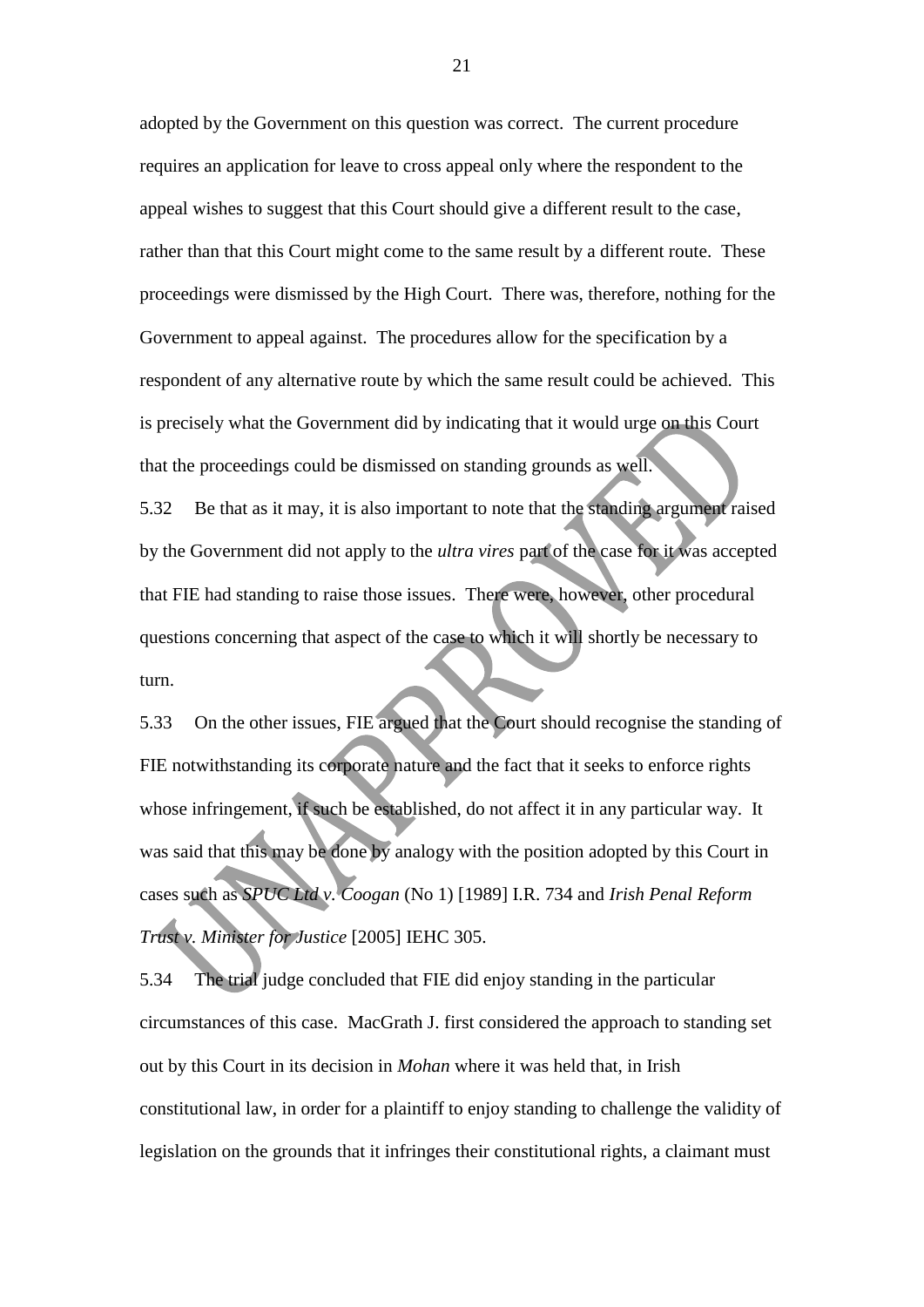demonstrate that his or her interests have been adversely affected, or are in imminent danger of being adversely affected, by the operation of the legislation in question. The trial judge followed the observations of O'Donnell J. at para. 11 of *Mohan*.

5.35 In line with the approach taken by this Court in *Mohan*, MacGrath J. held that, in order for a potential plaintiff to establish that his or her interests had been adversely affected by legislation, it was sufficient that the court be satisfied that the plaintiff was affected in a real way in his or her life. Where a plaintiff successfully demonstrates to the court that the legislation they seek to challenge has had a real effect their life, they have standing to claim that the same legislation infringes on their constitutional rights. While the trial judge acknowledged that the term "interests" was deliberately intended by the court in *Mohan* to be broader than the term "rights", he was nevertheless willing to consider the nature of the constitutional rights which are alleged to have been infringed when determining whether FIE enjoyed standing, as, in his view, it was in this context only that one can consider whether interests relevant to the case being made have been affected.

5.36 The trial judge then moved on to consider *Digital Rights Ireland Ltd v. Minister for Communications* [2010] 3 I.R. 251, in which McKechnie J (in the High Court) had suggested that a more relaxed approach to standing might be taken where it was clear that a particular public act could adversely affect a plaintiff's constitutional or ECHR rights, or society as a whole. In these circumstances, McKechnie J held that a potential plaintiff should not be precluded from bringing proceedings to protect the rights of others.

5.37 Adopting the dicta of McKechnie J in *Digital Rights Ireland*, the trial judge concluded that, as FIE sought to raise important issues of a constitutional nature which affected both its own members and the public at large, as well as significant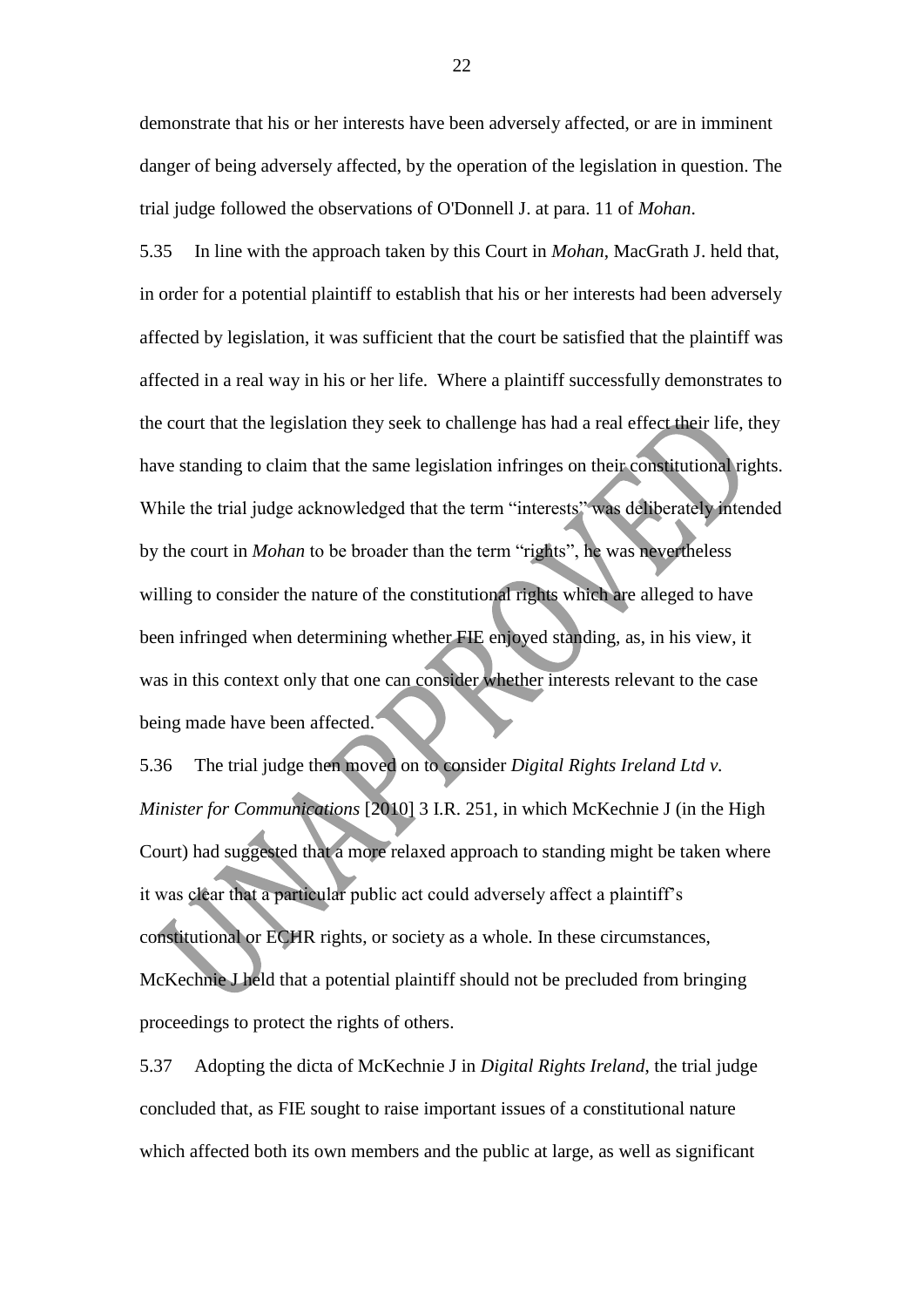issues in relation to environmental concerns, in the interests of justice, FIE did have standing in the present proceedings.

(b) (iii) The Nature of the Challenge

5.38 The Government questioned the entitlement of FIE to maintain proceedings of this type. The first basis on which this challenge was made was the Government's submission that the absence of any challenge to the 2015 Act itself precluded FIE from obtaining the reliefs sought.

5.39 The Government argued that the challenge to the validity of the Plan amounts to a collateral attack on the 2015 Act itself. FIE argued that its complaint was directed towards the Plan rather than the 2015 Act. It is, of course, the case that FIE also challenged the legality of the Plan on the basis of a contention that it is *ultra vires* the 2015 Act. The issues under that heading will be briefly identified in succeeding paragraphs. Clearly if the Plan were found to be *ultra vires* the 2015 Act, then it would be unnecessary to consider the collateral challenge issues. However, the Government's argument was that, in the event that it successfully persuades this Court that the Plan is not *ultra vires* the 2015 Act, then it would follow that a challenge to the Plan, without also challenging the constitutionality of the legislation, would necessarily amount to a collateral challenge.

5.40 In this context it may be necessary for the Court to consider the extent to which it may be permissible to view the range of options open to a person or body under a statute as being circumscribed by the need to vindicate rights. On one view, it might be said that legislation would have to be interpreted in a constitutional manner, following *East Donegal* principles, so that, on its proper construction, the range of options available to a decision maker might be constrained in any event by the necessity to interpret the legislation in a manner which did not infringe rights. If that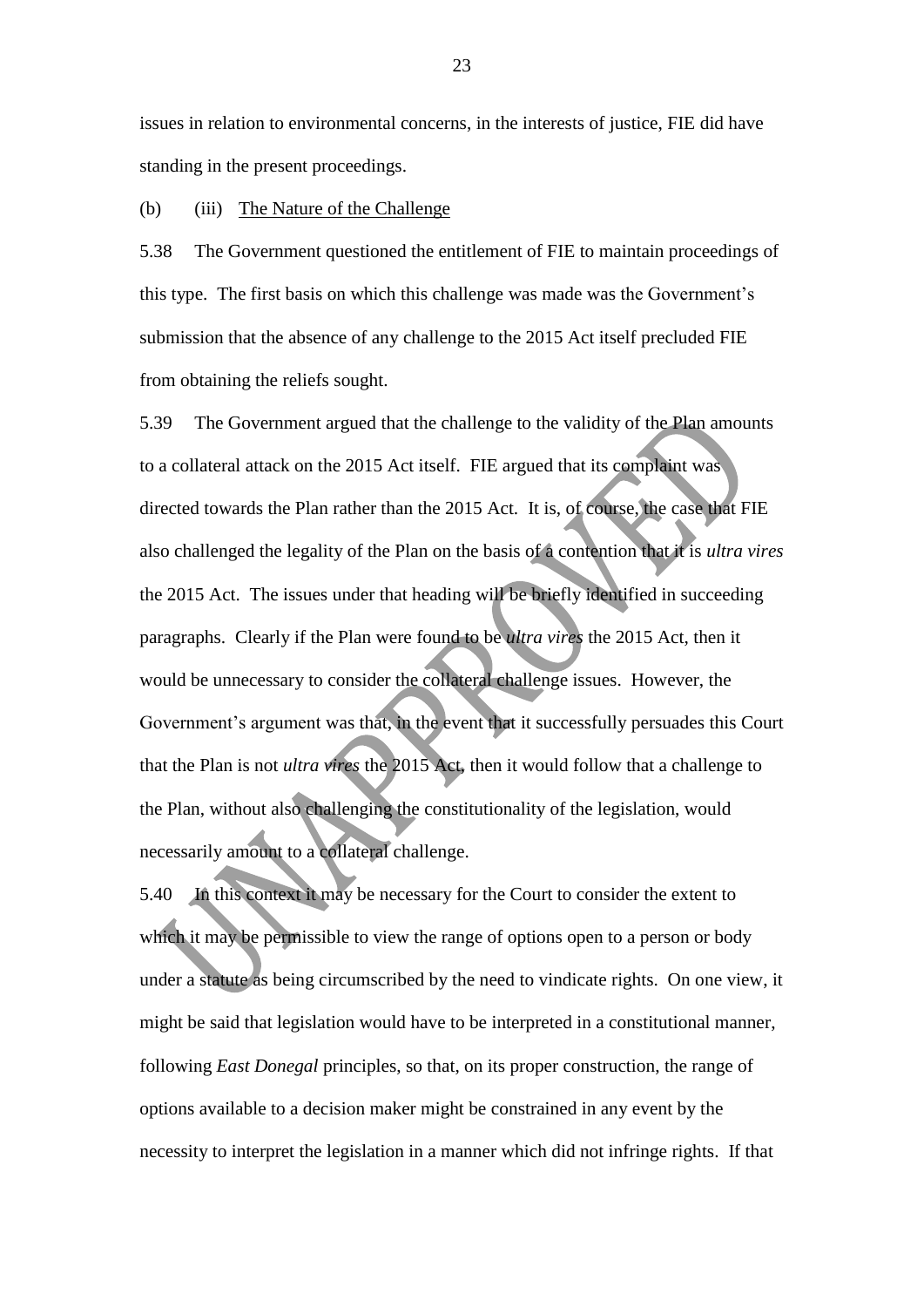view were to prevail then, of course, an exercise of any discretion conferred on the decision maker in a manner which impermissibly infringed rights would itself be *ultra vires*. On the other hand, if it could be said that the relevant legislation could not be interpreted in a manner which would constrain the range of options open, then it might be argued that, by allowing a discretion which could be exercised in a manner which breached rights, the legislation itself was unconstitutional thus grounding an argument based on collateral attack.

5.41 The trial judge held that if, as FIE contends, the Plan is an inadequate response to, and does not propose to do enough, quickly enough, to combat the effects of climate change, then that is not a legal deficiency or inadequacy of the Plan, but of the provisions and objectives outlined in the 2015 Act and also possibly of national policy. The trial judge noted that the provisions of that act were not challenged by FIE and he therefore made no observation on them.

5.42 Second, it was argued by the Government that what were described as "fundamental rights-based relief" of the type sought by FIE is not available under the provisions of the European Convention on Human Rights Act, 2003 ("the 2003 Act"). 5.43 Under this heading the Government argued that FIE had failed to identify the precise way in which the 2003 Act permits reliance to be placed on the Convention rights asserted. It was submitted that FIE sought to rely directly on the ECHR which, it was argued, is impermissible. FIE contended that the Government is under an obligation to perform its functions in a manner compatible with the State's obligations under the Convention and that it was, therefore, open to FIE to assert that the Government is in breach of the 2003 Act by virtue of what is contended to be a failure to comply with convention obligations in making the Plan.

(c) *Ultra Vires*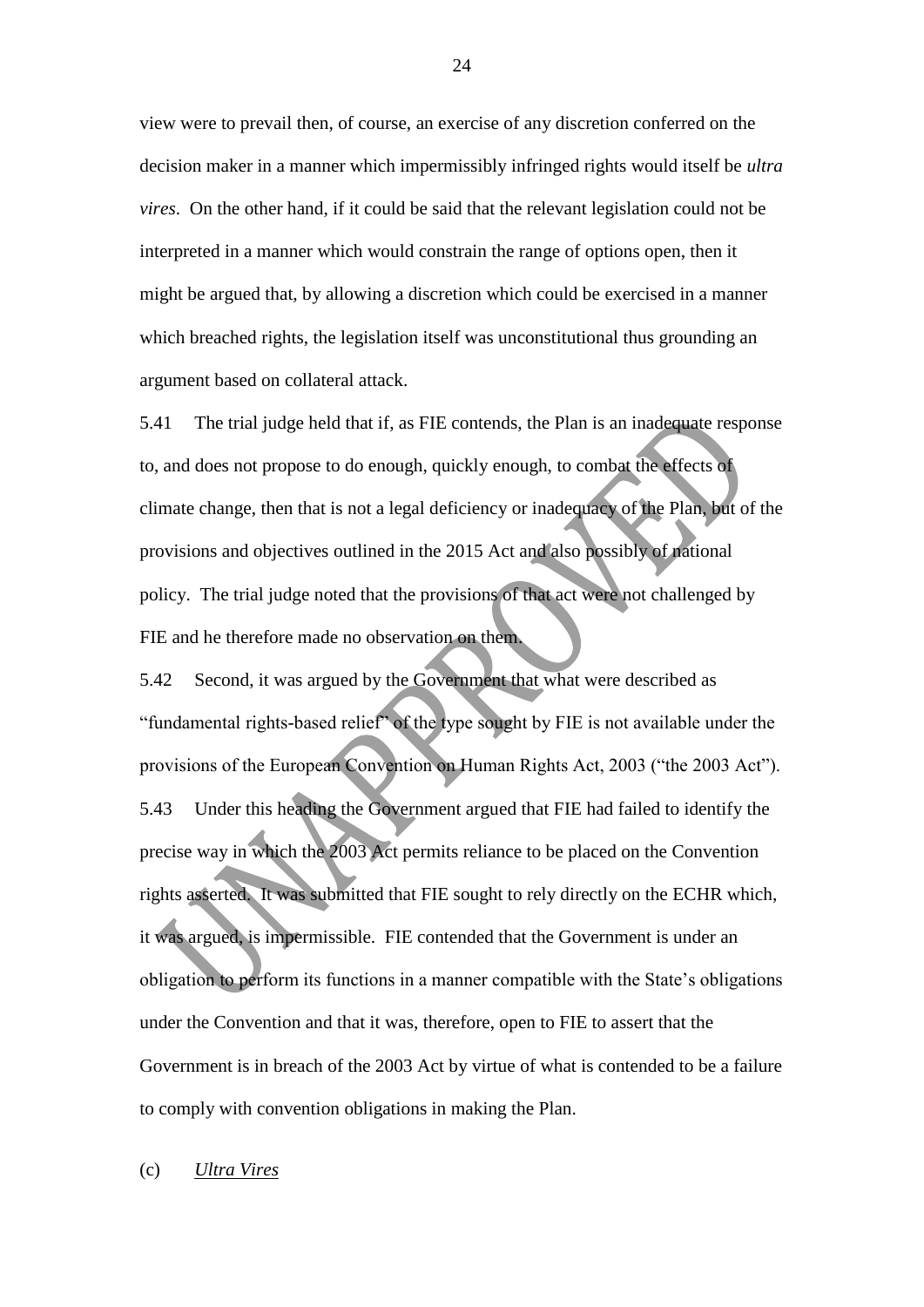5.44 FIE contended that the Plan is *ultra vires* the 2015 Act. The Government contested that assertion.

5.45 A series of detailed arguments were put forward in the written submissions under this heading. FIE drew attention to a number of what were said to be mandatory requirements under the 2015 Act such as those specified in s.3(1) and  $s.4(2)(a)$ , (b) and (d). In addition, FIE drew attention to a range of obligations placed on the Government whereby the statute requires that regard be had to certain matters under, for example,  $s.3(2)(a) - (d)$ . It is said that the Government, in adopting the Plan, failed to comply with each of the relevant obligations.

5.46 In substance the Government argued in its written submissions that each of the mandatory requirements were met and that there is no basis, on the facts, for suggesting that the Government did not have regard to the matters specified in the sections in question. The resolution of those issues would require a consideration of the precise way in which it is, respectively, argued that the relevant statutory provisions either were or were not complied with.

5.47 However, at the oral hearing a further dispute emerged between the parties concerning the scope of the appeal which was permitted, having regard to the grounds of appeal specified in the application for leave to this Court filed by FIE. With one narrow exception, it was suggested by the Government that FIE had not pursued an appeal to this Court in respect of many of the individual assertions by virtue of which it was argued that the Plan was *ultra vires*. On that basis, the Government contended that FIE was confined to a very narrow ground in respect of the *vires* argument. FIE disputed that contention on a number of bases to which it will be necessary to refer in due course. It follows, therefore, that it will be necessary to consider the scope of the appeal on *ultra vires* grounds which is properly before this Court.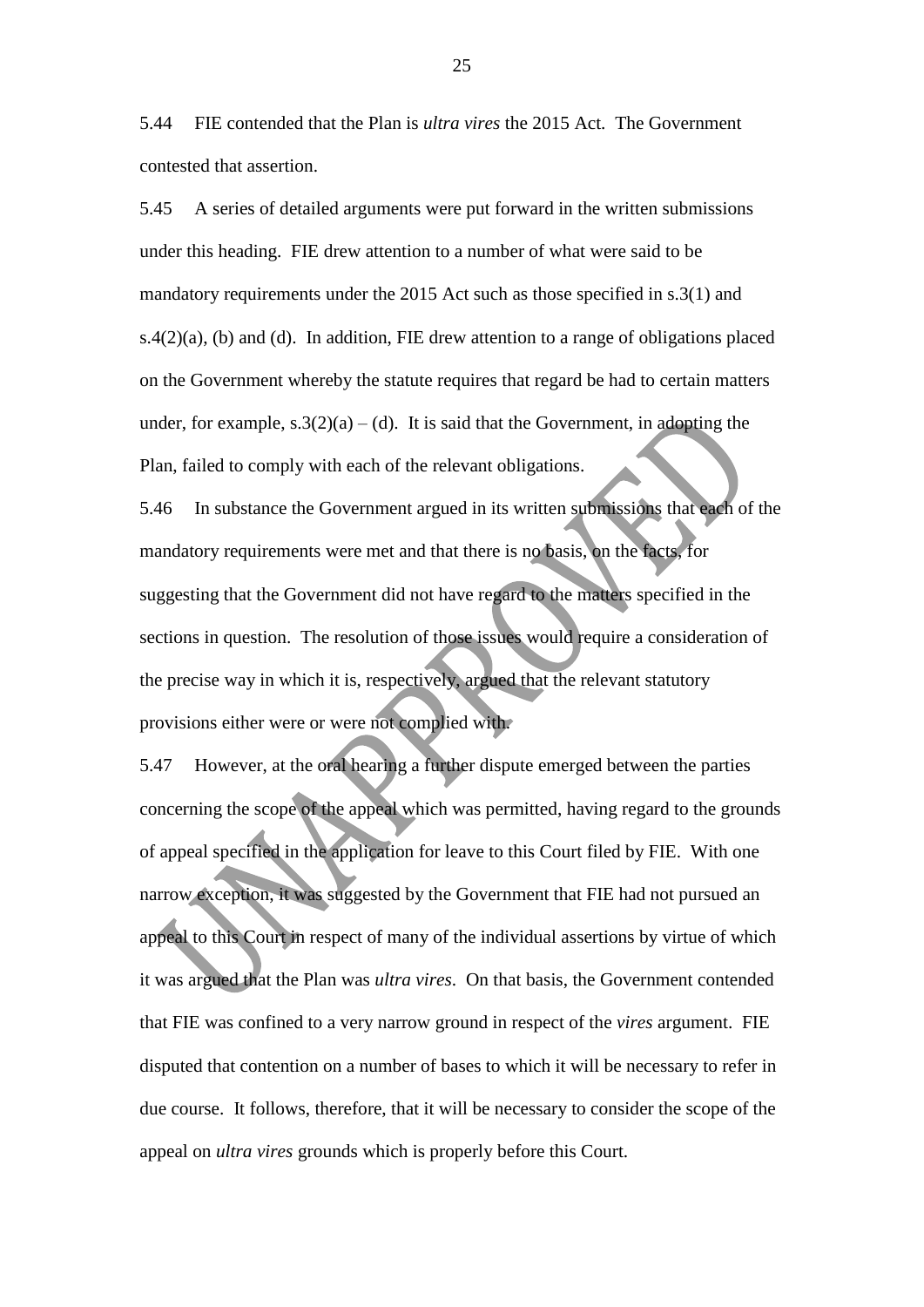5.48 It should also be noted that the justiciability argument, to which reference has already been made, was put forward by the Government in respect of the *ultra vires* aspect of the case as well as the rights based elements. It follows, therefore, that while standing was not an issue in respect of these questions, justiciability was. 5.49 The trial judge concluded that the Plan did not breach any of the relevant sections of the 2015 Act and was, therefore, intra vires. In reaching this conclusion, MacGrath J. bore in mind both the standard of review which he considered should be applied to the Plan and the wide latitude to be afforded to the Government in making and adopting the Plan under the 2015 Act.

5.50 MacGrath J. found nothing in the Plan which, in his view, could be said to be inconsistent with the statutory aim to transition to a low carbon, climate resilient and environmentally sustainable economy by 2050 as required by the NTO. He also held that the Plan made clear proposals in respect of the state's pursuit of the NTO by 2050 and, therefore, it could not be said to be inconsistent with s. 4 (2) of the 2015 Act. Furthermore, the trial judge found that the Plan did specify policy measures which, in the opinion of the Government, would be required in order to manage greenhouse gas emissions, consistent with s.  $4(2)(b)$  of the Act. It was also held that the Plan had fulfilled the obligations under s. 3(2) of the 2015 Act, as a result of which the Government was required to have regard to existing EU law and international agreements. Finally, the trial judge held that the plan contained clear sectoral analysis and that responsibilities had evidently been allocated to relevant government ministers under s.  $4(2)(d)$  of the Act. None of the relevant sections of the 2015 Act having been breached, it was the conclusion of the trial judge that the Plan was *intra vires*.

5.51 In determining whether the Plan was ultra vires, the trial judge also placed a great deal of weight on the fact that the Plan represented, in his view, an initial step on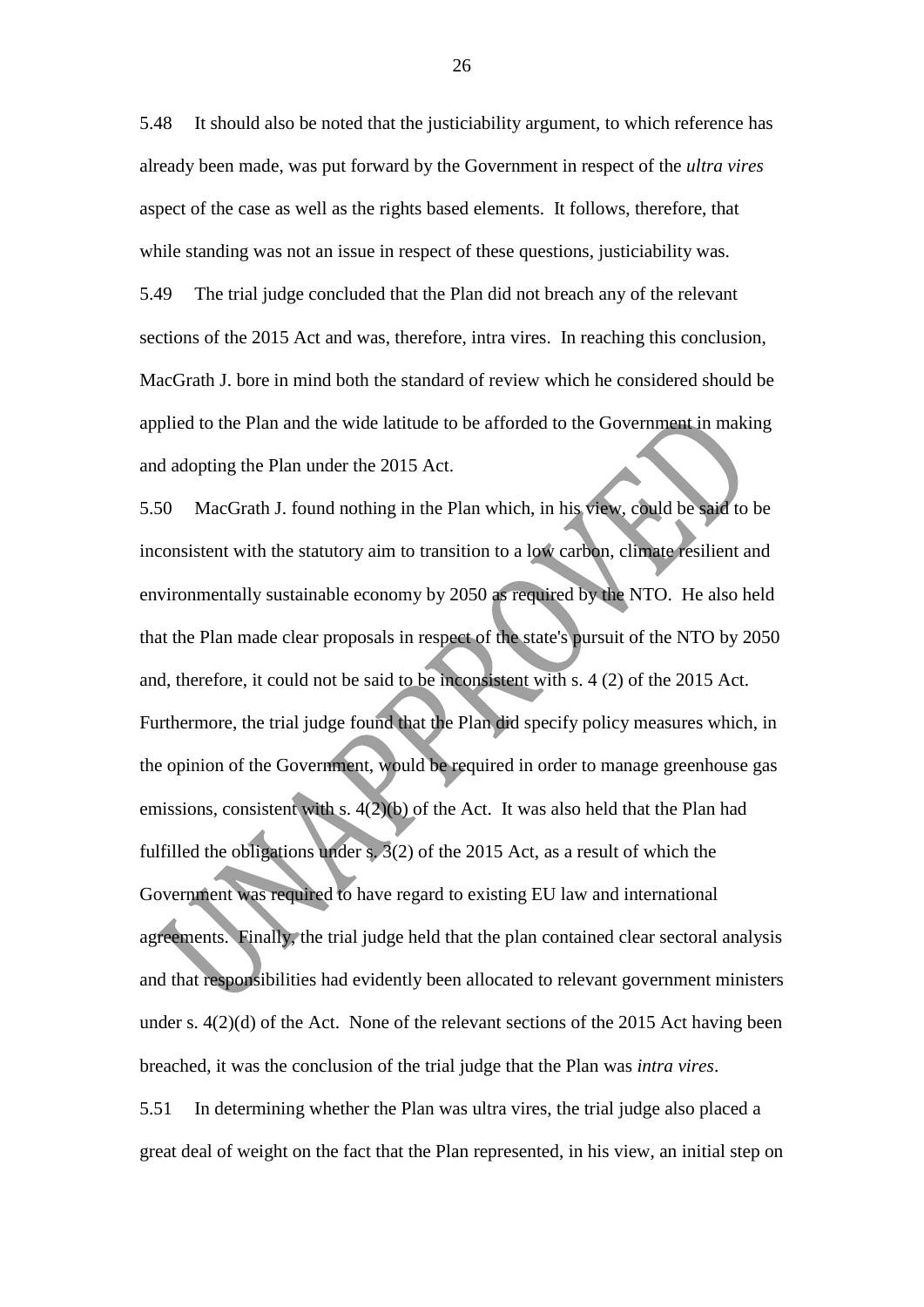a long and challenging journey towards achieving the NTO. MacGrath J. observed that the principal difference of approach between the parties was one of immediacy, as they disagreed on the extent of the measures required to be taken immediately in order to achieve the NTO by 2050. In this regard, he emphasised that that it was the 2015 Act, as opposed to the Plan, which provided for reaching the NTO by the end of the year 2050. On the basis of this interpretation of the 2015 Act, MacGrath J. found that the legislation did not prescribe or impose on the Government a statutory obligation to achieve particular intermediate targets.

5.52 Finally, in support of its submission that the Plan was ultra vires, FIE had relied heavily on the criticisms of the Plan made by the Advisory Council established under s. 8 of the 2015 Act. The trial judge found that, while the Advisory Council was obliged to review the Plan and was expected to deliver a robust and critical appraisal, its recommendations did not amount to the imposition of a statutory obligation. As such, it was the view of the High Court that the criticisms made by the Advisory Council were themselves insufficient to establish that the Plan was ultra vires.

### (d) Standard of Review

5.53 Insofar as the Court might be persuaded that there are rights which can be asserted by FIE in these proceedings for the purposes of seeking to obtain relief of the type claimed, then an issue potentially arises as to the appropriate standard of review which should be applied by the Court in considering whether the Plan can be said to breach such rights to the extent that relief should be granted. In the same context, issues of proportionality may possibly arise.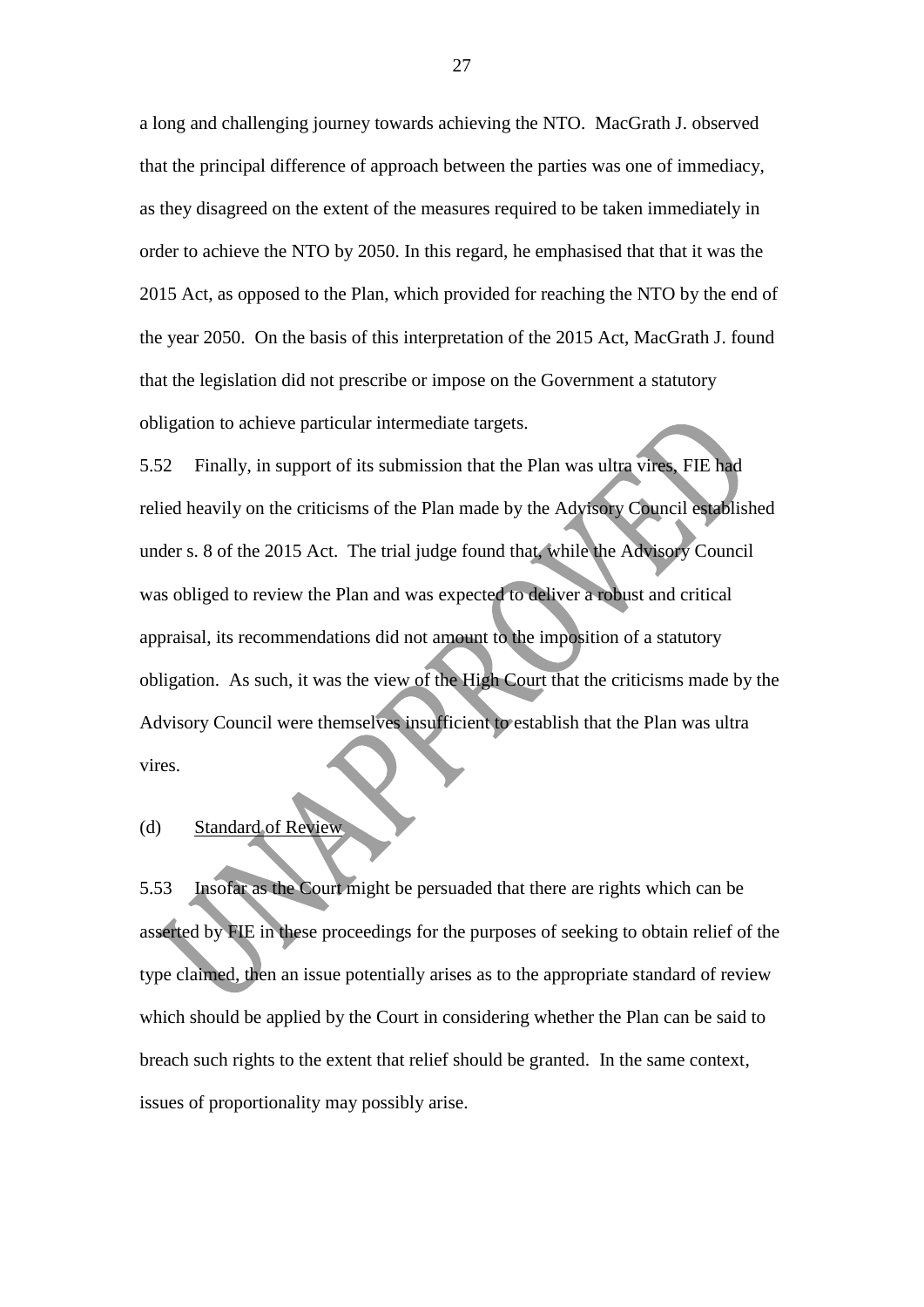5.54 In the respective submissions of the parties there is a debate as to the role which proportionality might play in a judicial review of this type. It is, of course, the case that one of the issues which may arise in the context of a challenge to the substantive legality of a measure adopted under statute can involve the application of the test set out by this Court in *O'Keeffe v. An Bord Pleanála* [1993] 1 I.R. 39. To an extent that test may have been modified, at least in certain circumstances, by the introduction of a consideration of proportionality as identified by this Court in *Meadows v. Minister for Justice, Equality and Law Reform* [2010] IESC 3, 2 I.R. 701.

However, the Government argued that the place which proportionality holds in a challenge of this type is limited and asserted that the trial judge was correct to identify that proportionality must be seen "through the prism" of *O'Keeffe*. FIE urged that proportionality should be given a wider role.

5.55 Similar considerations arise in the context of the potential application of proportionality in relation to the asserted ECHR rights.

5.56 The Government also suggested that FIE has not truly identified what the practical consequences of the introduction of a test of proportionality would be in the context of this case. Furthermore, it was argued that proportionality can have little or no effect in a case where it can be established that a decision maker, such as the Government here, has a very wide margin of discretion. In the context of that margin of discretion, it was also said on behalf of the Government that the level of expertise required in the formulation of the Plan should lead the Court to afford a particularly wide margin of appreciation.

5.57 In respect of the correct standard of review to be applied to the Plan, the trial judge observed that it is not the role of the courts to engage in a merit-based review of the actions of the Government in the creation and approval of the Plan. MacGrath J.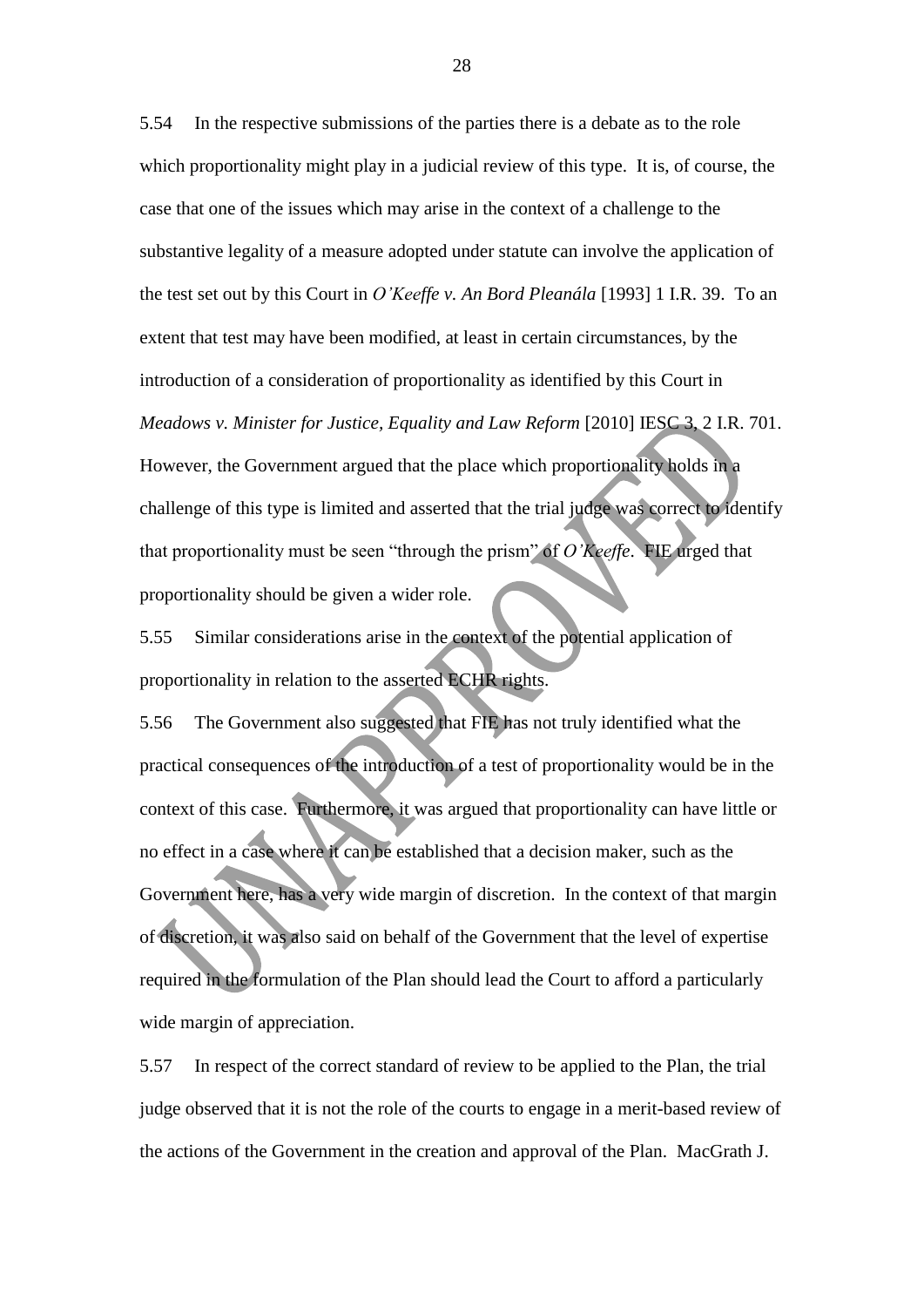considered that the jurisprudence indicates that the test of irrationality and unreasonableness as set out in *O'Keeffe* remains largely unaltered.

5.58 Adopting the approach taken by this Court in *Donegan v. Dublin City Council*  [2012] IESC 18 and *AAA v. Minister for Justice* [2017] IESC 80, the trial judge found that, where an issue of fundamental rights is agitated, it is appropriate to apply the *O'Keeffe* irrationality test viewed through the prism of a *Meadows* type proportionality analysis. However, the trial judge also emphasised that the court's review must be accommodated within the existing judicial review regime. On that basis, it was considered by MacGrath J. that the level of scrutiny required is perhaps greater than the "no evidence" standard required by *O'Keeffe*, but, at the same time, he was of the view that the review must be within the tenets of those principles and cannot be a merit-based review. MacGrath J. approached the assessment of FIE's claims on this basis.

5.59 In light of this approach to the standard of review, MacGrath J. concluded that, in the absence of any express authority relied on by the FIE to suggest that there is a free standing cause of action to have executive action assessed on the basis of proportionality and having regard to the wide discretion which is available to the Executive, FIE had failed to establish that that Government has acted in a disproportionate manner in the creation and adoption of the Plan.

5.60 I have set out the issues as they appeared from the written submissions filed by the parties subject only to noting where there were developments during either the clarification stage or the oral hearing. It is worth commenting, however, that the case as originally pleaded focused much more substantially on an allegation that the Plan was *ultra vires* the 2015 Act. As the case evolved, the rights based elements of the argument took greater prominence. However, it seems to me that there is a logic in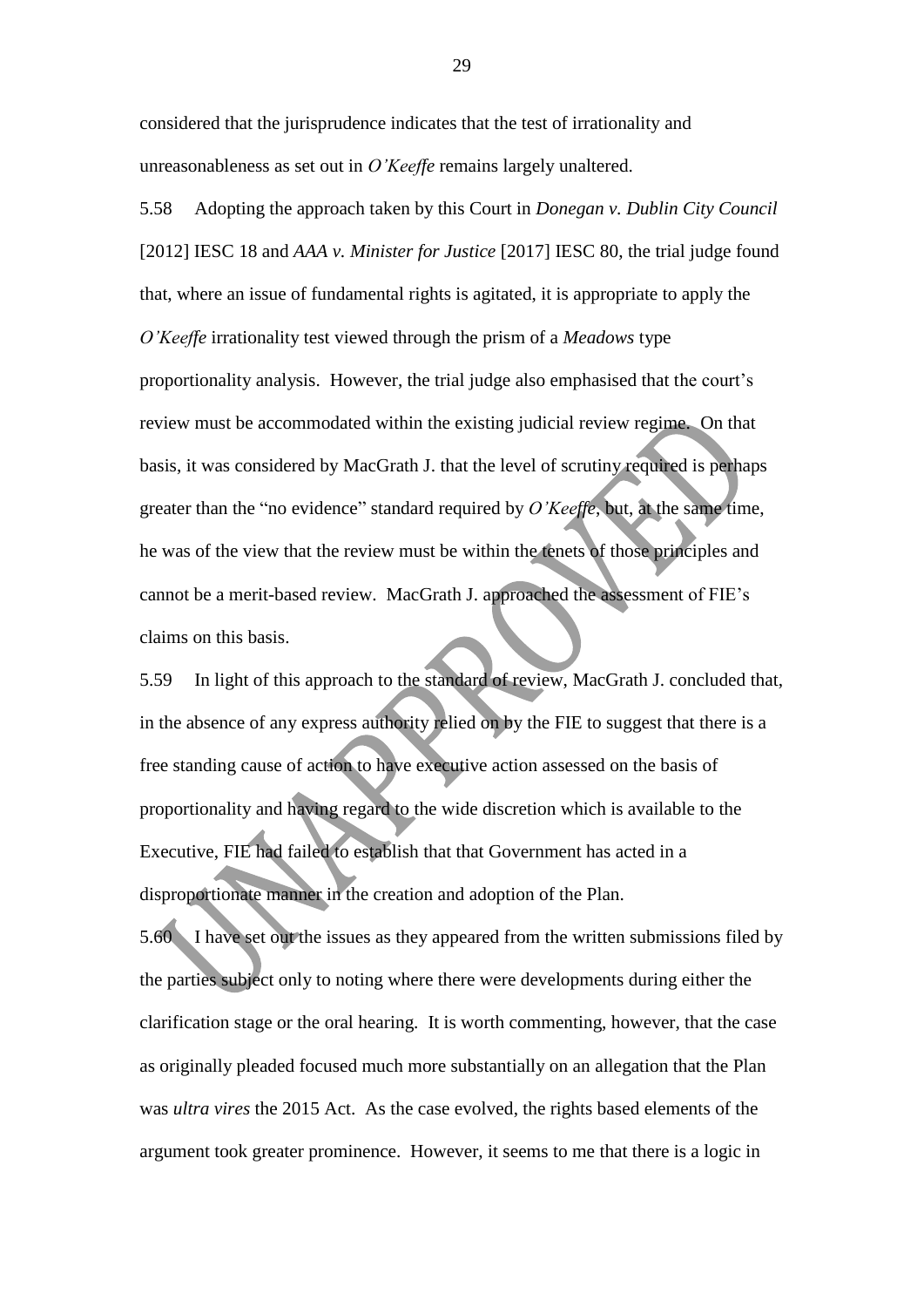considering the *vires* issue first. If FIE are correct in saying that the Plan did not comply with the 2015 Act then it would follow that the Plan would have to be quashed and that the Government would have to adopt a new Plan. Such a finding would at least have some implications as to how it might be appropriate to deal with the remaining issues. I, therefore, propose to turn first to the question of whether the Plan complied with the 2015 Act.

#### **6. The Statutory Argument**

(i) The Issues

6.1 For the reasons already identified there would appear to be five general questions which need to be answered under this heading.

6.2 The first is as to the permitted scope of this appeal so far as the question of *ultra vires* is concerned. As noted earlier, the Government suggests that many of the grounds relied on by FIE in its written and oral submissions in this regard go beyond the grounds specified in the application for leave to appeal. On that basis it is said that those wider grounds should not be entertained by the Court.

6.3 Second, there are certain issues concerning the proper interpretation of the 2015 Act which relate to the question of what that Act requires of a compliant plan. 6.4 Third, and at least in some respects inter-related with the second issue, there is the question of justiciability. In that context the Government argues that the Plan simply represents policy and that it is not, therefore, amenable to judicial review.

6.5 Fourth, there is the question of what is said to be an impermissible collateral attack on the 2015 Act. As noted earlier, the Government argues that the attempt by FIE to suggest that the Plan is *ultra vires* amounts, in substance, to a suggestion that the 2015 Act is itself unconstitutional in some respect and that such a course of action is not permitted.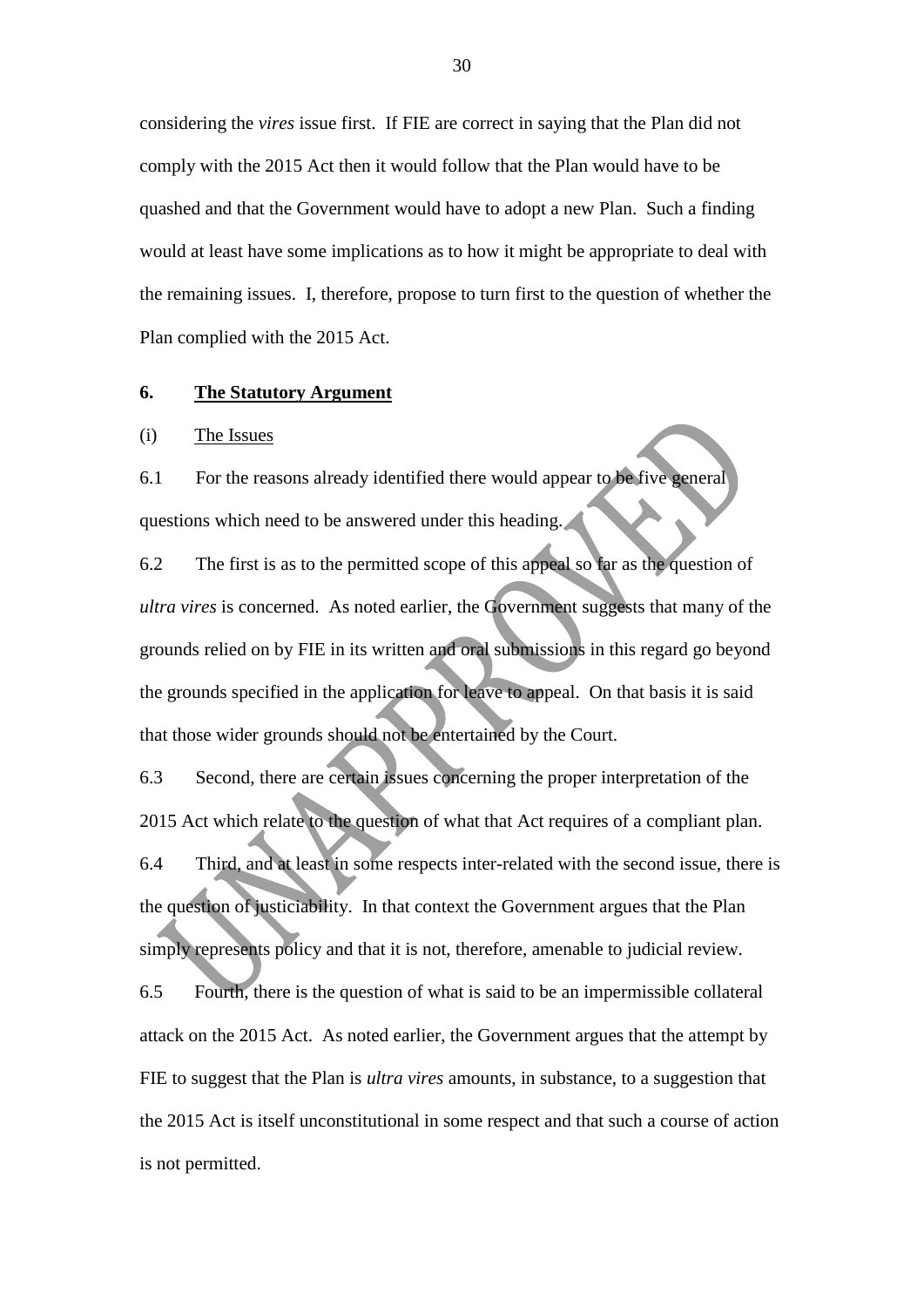6.6 Fifth, and depending on the proper answers to the earlier questions, it may be necessary to assess whether the Plan actually complies with the statute as properly interpreted. I propose to deal with each of these issues in turn.

#### (ii) The Scope of the Appeal

6.7 A starting point has to be to note that it is accepted that a wide range of issues concerning the compliance of the Plan with the provisions of the 2015 Act were canvassed before the High Court and were dealt with by the trial judge in his judgment. This is not a case, therefore, where it is said that FIE are seeking to run a significantly different case on appeal than that which was canvassed at trial. Rather, it is suggested that the grounds of appeal set out by FIE in the application for leave to appeal narrowed the range of issues which can properly be canvassed.

6.8 The relevant part of the grounds of appeal dealing with the contention that the Plan does not comply with the 2015 Act are as follows:-

"It was wrong to conclude that the Respondent had discharged its obligation to have regard to EU and international law obligations in considering the Plan for approval by virtue of simply referring to those obligations. [Judgment (113)]. The Judgment under appeal did not address the Applicant's specific, separate point re *Tristor* [para 7.14]: cogent reasons must be provided where a decision flies in the face of a matter to which regard must be had."

6.9 Those grounds are, as the Government argued, quite limited. However, that is not the only factor to be taken into account. There is no doubt that FIE did include in its written submissions a number of different contentions concerning what was said to be the failure of the Plan to comply with relevant statutory requirements. Those contentions were addressed in the replying submissions filed on behalf of the Government. No suggestion was made in those replying submissions to the effect that the case made by FIE was said to go outside the proper scope of the appeal.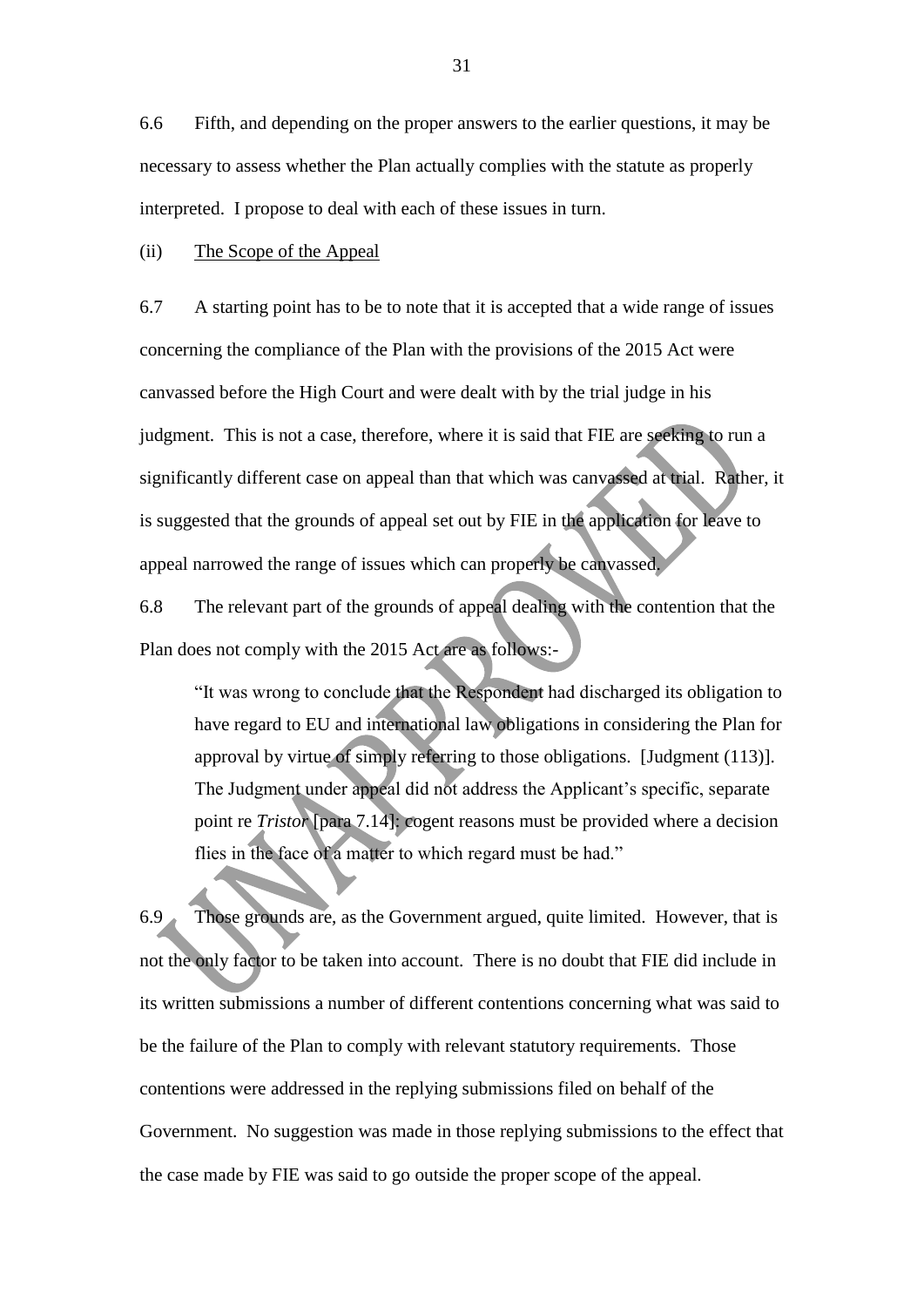6.10 In that context it is important to note the procedures which have been in place in respect of appeals to this Court since the new constitutional architecture brought about by the 33rd Amendment of the Constitution came into force. Each appeal is subject to detailed case management before a single judge. One of the questions which can arise, from time to time, in the context of that case management process, can involve an assertion by one or other party that the written submissions filed by its opponent seeks to rely on matters which are outside the scope of the appeal. Indeed, there have been a number of appeals where the Court has conducted a preliminary hearing to consider the scope of the appeal so that clarity can be brought in advance to the question of the issues which can be properly be canvassed at the hearing of the appeal itself. It is worth recording that neither in its own replying submissions, nor at any stage during case management, was any issue raised by the Government concerning what is now said to be an impermissible reliance by FIE on certain grounds for suggesting that the Plan does not comply with the 2015 Act. The first time that this issue arose was at the oral hearing.

6.11 In reply on this point, counsel for FIE made the point that, had the issue been raised earlier, it would have been open to FIE, if it was considered necessary, to invite the Court to allow FIE to expand its grounds of appeal. Given that, by so doing, FIE would not have been seeking to rely on issues which had themselves not been canvassed the High Court, it must be said that there would at least have been a reasonable possibility that the Court would have acceded to an application to extend the grounds of appeal had one been made.

6.12 But the matter does not end there. In accordance with Practice Direction S.C. 21, this Court issued a Statement of Case. This new procedure had been in contemplation by the Court for some little time but was brought forward in the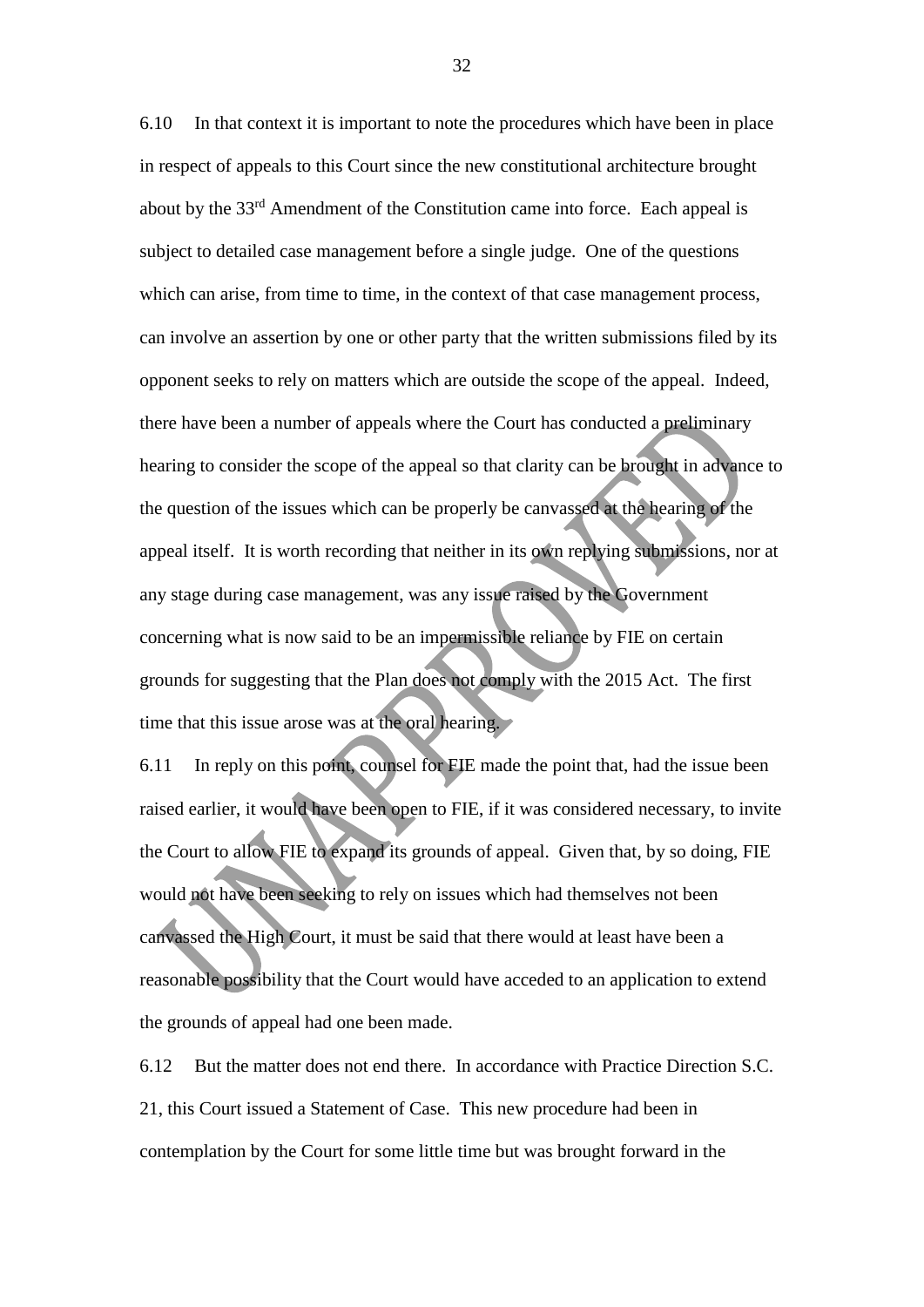context of the need to further refine issues prior to the hearing of the appeal in circumstances where it was anticipated that a significant number of appeals to this Court would, during the continuance of restrictions connected with COVID-19, be conducted as remote hearings.

6.13 The Statement of Case involves the Court setting out its understanding, drawn from the papers filed and from the written submissions of the parties, as to the facts, the issues before the Court, the relevant aspects of the judgment/judgments of the court/courts which have dealt with the case previously and the position of the parties on the issues.

6.14 Precisely because no question had been raised as to the scope of the appeal, the Statement of Case issued in respect of this appeal included, as some of the issues to be considered by the Court, the wider questions concerning the consistency of the Plan with the requirements of the 2015 Act that were dealt with in the written submissions filed by both parties.

6.15 It is again part of the process which has been put in place that parties are invited to identify any aspects of the Statement of Case which they consider to be inaccurate or incomplete. Indeed, in this case, a number of minor observations were made about the text of the Statement of Case which observations were taken on board by the Court leading to the issuing of a slightly revised version. However, no issue was taken about the fact that the Statement of Case suggested that a wider range of issues might require to be dealt with under this heading.

6.16 I would agree with counsel for the Government that it would require a somewhat strained interpretation of the grounds of appeal to suggest that the wider range of challenge set out in the written submissions and addressed in the Statement of Case come within those grounds. Nevertheless, it seems to me that no injustice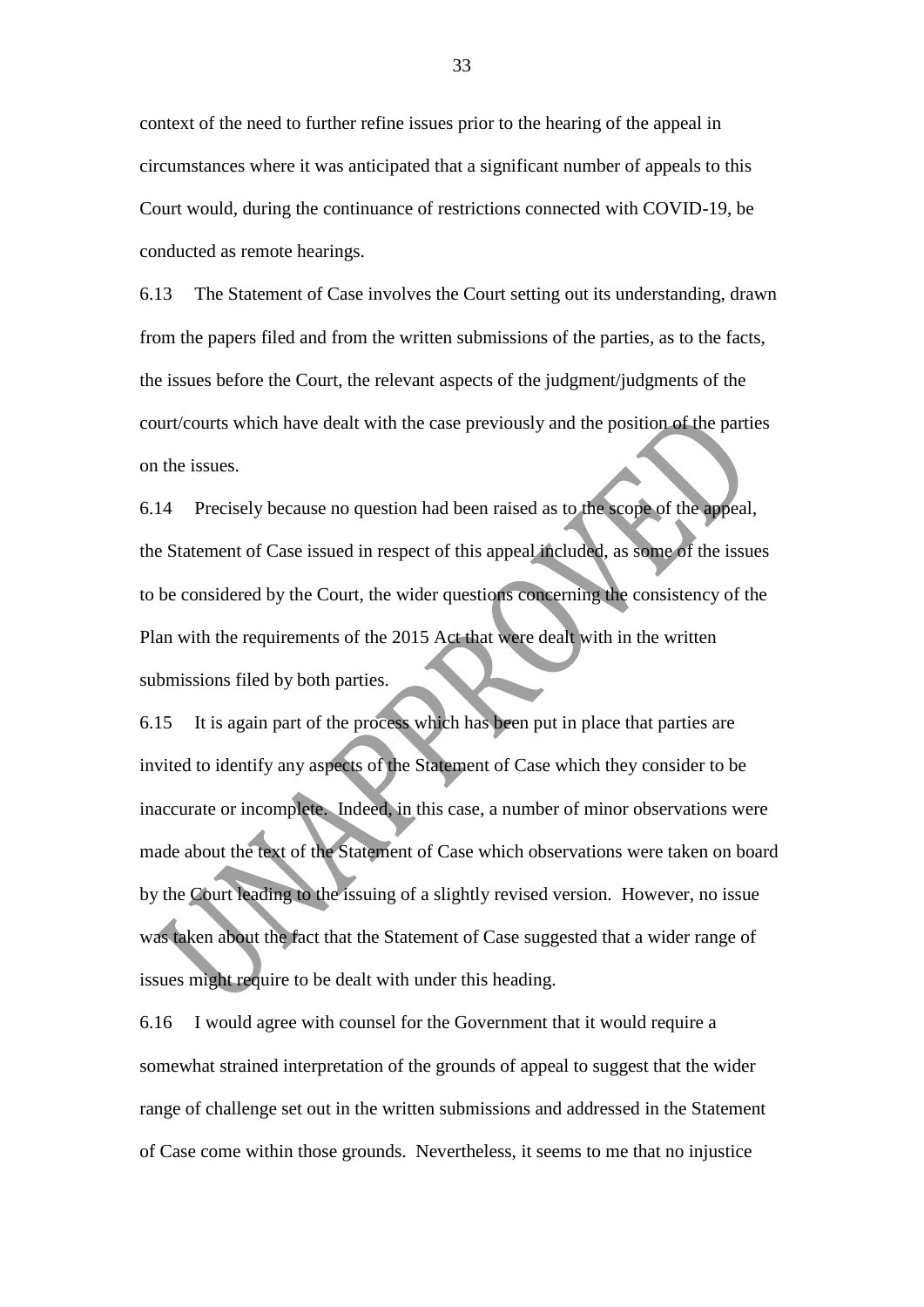would be done by allowing FIE to pursue those grounds. As noted, those grounds were canvassed before the High Court, were set out in the written submissions of FIE and fully replied to on behalf of the Government and form part of the Statement of Case which sought to frame the parameters of the issues which would need to be debated at the oral hearing. On that basis I would propose that the Court should consider the issues.

(iii) The Interpretation of the Act

6.17 For present purposes, the main relevant provisions of the Act are to be found in section 4 and in particular the following:-

 $4. - (1)$  The Minister shall-

(a) not later than 18 months after the passing of this Act, and (b) not less than once in every period of 5 years, make, and submit to the Government for approval, a plan, which shall be known as a national low carbon transition and mitigation plan (in this Act referred to as a "national mitigation plan").

(2) A national mitigation plan shall—

(a) specify the manner in which it is proposed to achieve the national transition objective,

(b) specify the policy measures that, in the opinion of the Government, would be required in order to manage greenhouse gas emissions and the removal of greenhouse gas at a level that is appropriate for furthering the achievement of the national transition objective,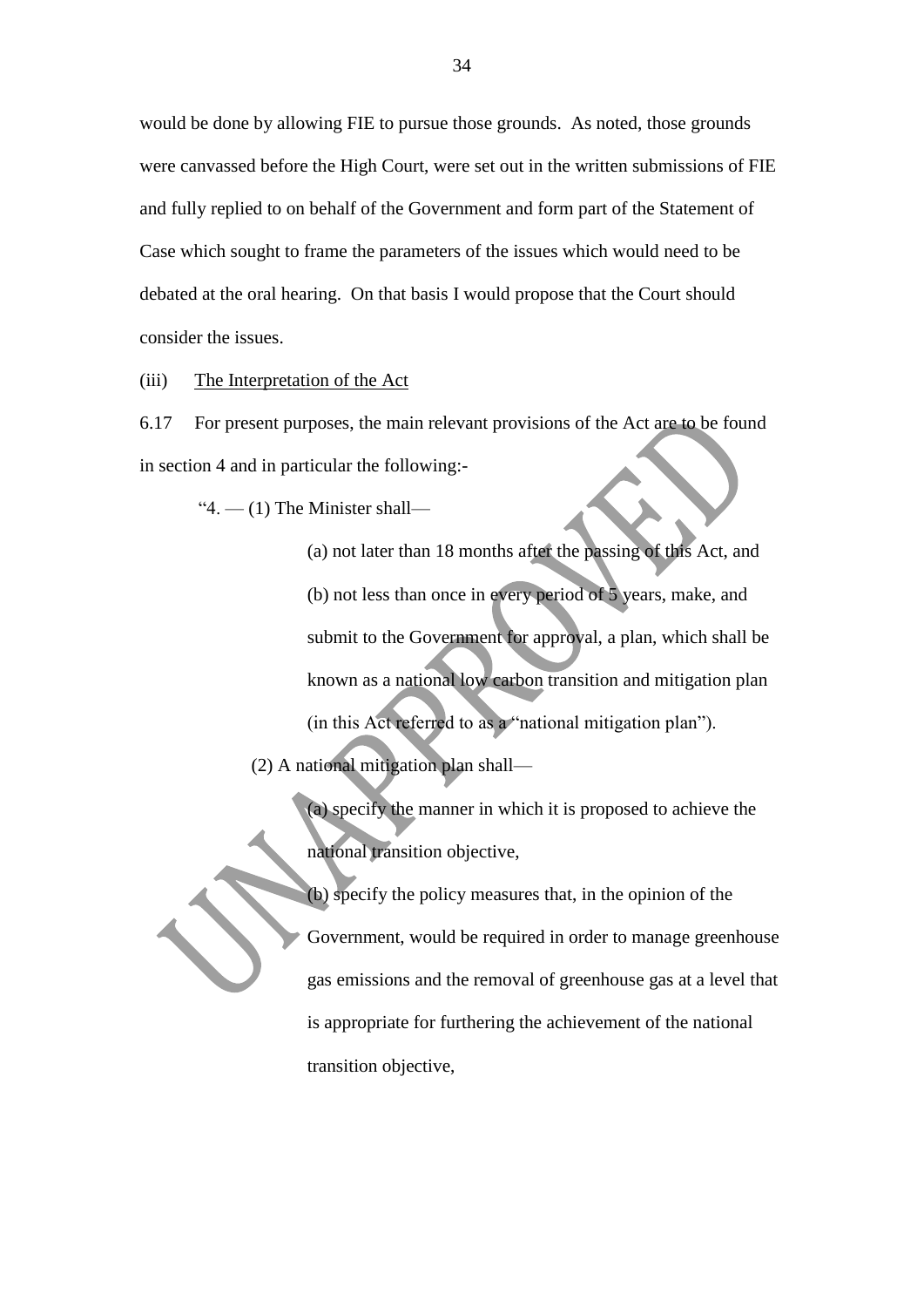(c) take into account any existing obligation of the State under the law of the European Union or any international agreement referred to in section 2, and

(d) specify the mitigation policy measures (in this Act referred to as the "sectoral mitigation measures") to be adopted by the Ministers of the Government, referred to in subsection (3)(a), in relation to the matters for which each such Minister of the Government has responsibility for the purposes of—

(i) reducing greenhouse gas emissions, and

(ii) enabling the achievement of the national transition objective.

(3) For the purpose of including, in the national mitigation plan, the sectoral mitigation measures to be specified for the different sectors in accordance with subsection (2)(d)—

(a) the Government shall request such Ministers of the Government they consider appropriate to submit to the Minister, within a specified period, the sectoral mitigation measures that each such Minister of the Government proposes to adopt in relation to the matters for which each such Minister of the Government has responsibility,…".

6.18 A number of points are worth noting. First, the overriding requirement of a national mitigation plan is that it must, in accordance with  $s.4(2)(a)$ , "specify the manner in which it is proposed to achieve the national transition objective". The national transition objective is defined by s.3(1) as requiring the transition by 2050 to a "low carbon, climate resilient and environmentally sustainable economy". Thus the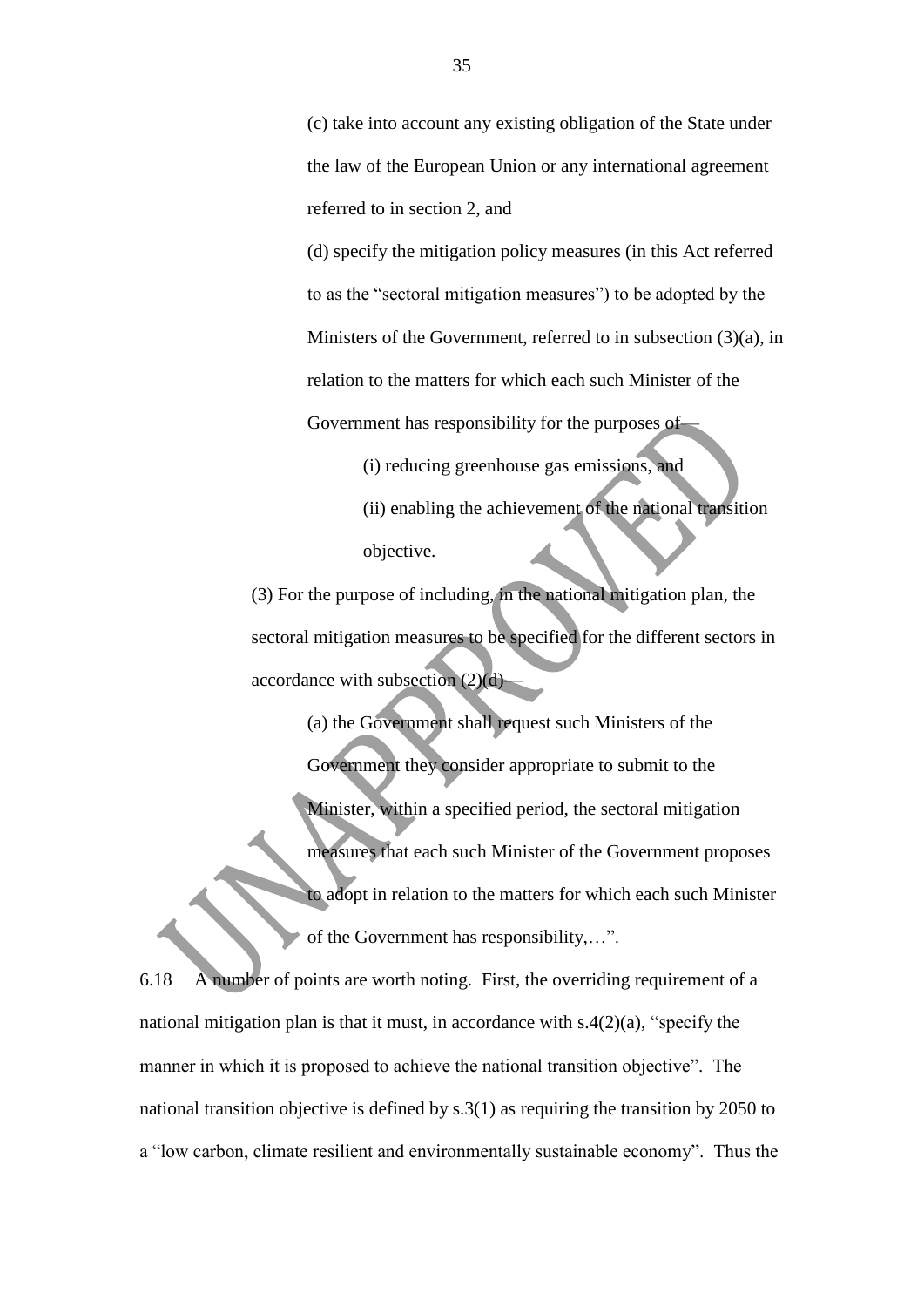overriding requirement of a compliant plan is that it specifies how that objective is to be achieved by 2050.

6.19 Section 4(2) goes on to require that a compliant plan specify the policy measures which, in the opinion of the Government, are needed to achieve the NTO. Furthermore, such measures are required by s.4(2)(d) to be specified by reference to various sectors.

6.20 It is true that  $s.4(1)(b)$  requires there to be a new plan at least every fifth year. But it would be wrong, in my view, to suggest that the legislation contemplates a series of five year plans. Rather, the legislation contemplates a series of rolling plans each of which must be designed to specify, both in general terms and on a sectoral basis, how it is proposed that the NTO is to be achieved. Given that the Plan was adopted in 2017, it was required to be a 33-year plan albeit one which the legislation understood was likely to be adjusted within five years to take into account further developments. However, it seems to me to be absolutely clear that it would be wrong to suggest that the legislation envisages that details be provided for only the first five years. The sole relevance of the five-year provision in s.4(1)(b) is that it recognises that circumstances generally, scientific knowledge and technology and, doubtless, other matters may alter so that it would be appropriate to adjust the Plan from time to time to reflect prevailing circumstances. It also seems to me that the legislation does contemplate, therefore, that the level of detail about what is to happen between, say, 2040 and 2050, may be less than the level of detail about what is to happen in the immediate future. By recognising the possibility of the need to adjust at least every five years, the legislation implicitly accepts that it may become possible, as time goes on, to give greater detail about precisely what is to be done in the latter part of the period up to 2050. However, that analysis does not seem to me to take away from the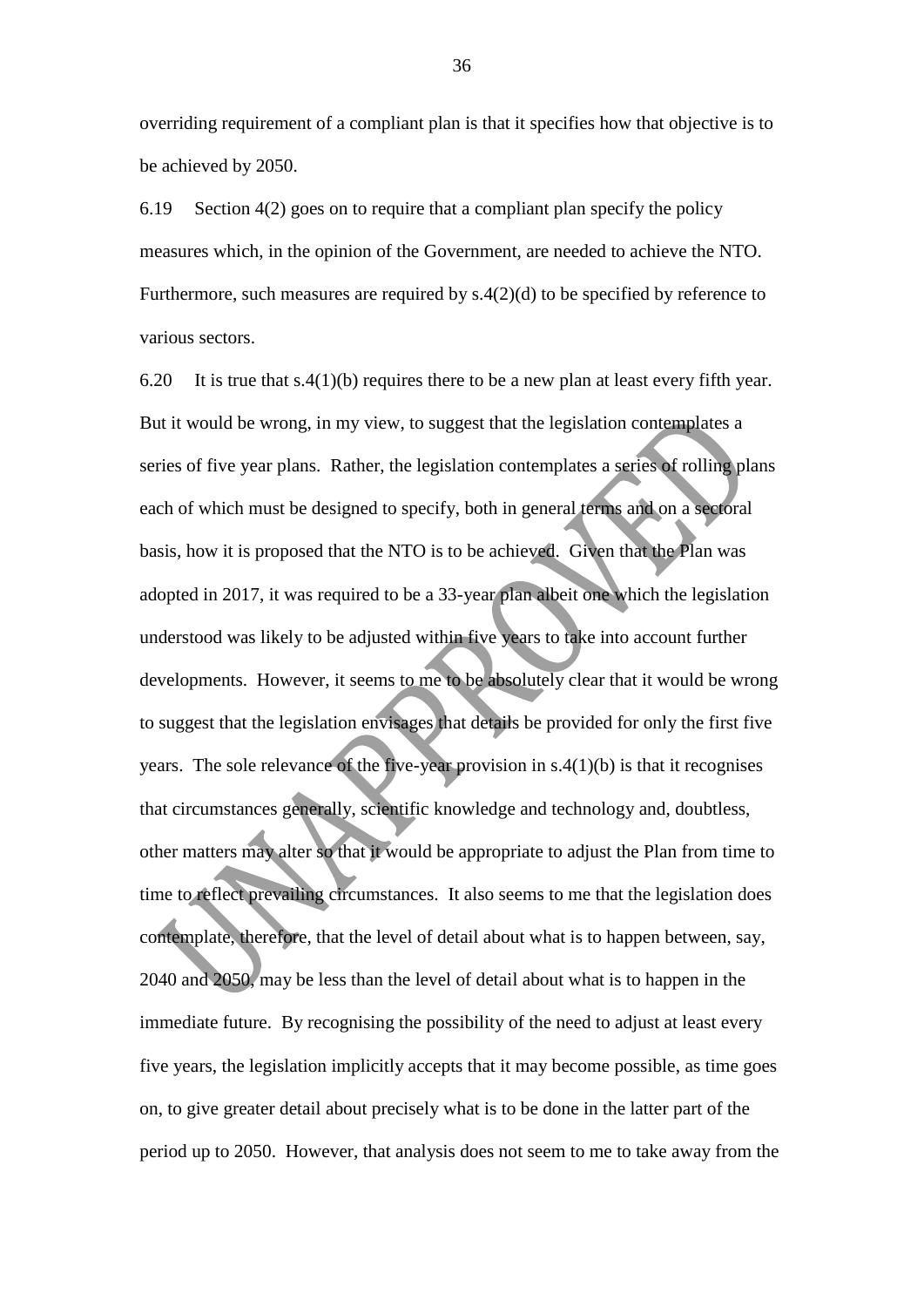fundamental obligation of a compliant plan to, in the words of the statute itself, "specify" how it is intended that the NTO will be met by 2050.

6.21 While dealing with the proper interpretation of the statute, it also seems to me that it provides for two important obligations which inform the statutory purpose. Firstly, s.4(8) provides for a significant national consultation whenever a plan is being formulated. Thus there is a clear statutory policy involving public participation in the process. Second, the very fact that there must be a plan and that it must be published involves an exercise in transparency. The public are entitled to know how it is that the government of the day intends to meet the NTO. The public are entitled to judge whether they think a plan is realistic or whether they think the policy measures adopted in a plan represent a fair balance as to where the benefits and burdens associated with meeting the NTO are likely to fall. If the public are unhappy with a plan then, assuming that it is considered a sufficiently important issue, the public are entitled to vote accordingly and elect a government which might produce a plan involving policies more in accord with what the public wish. But the key point is that the public are entitled, under the legislation, to know what the plan is with some reasonable degree of specificity.

6.22 Thus, it seems to me that key objectives of the statutory regime are designed to provide both for public participation and for transparency around the statutory objective which is the achievement of the NTO by 2050. In the light of that view as to the proper approach to the interpretation of the statute, it is next necessary to turn to the question of justiciability.

(iv) Justiciability

6.23 The central argument put forward on behalf of the Government under this heading is that the Plan simply involves the adoption of policy and that, it is said,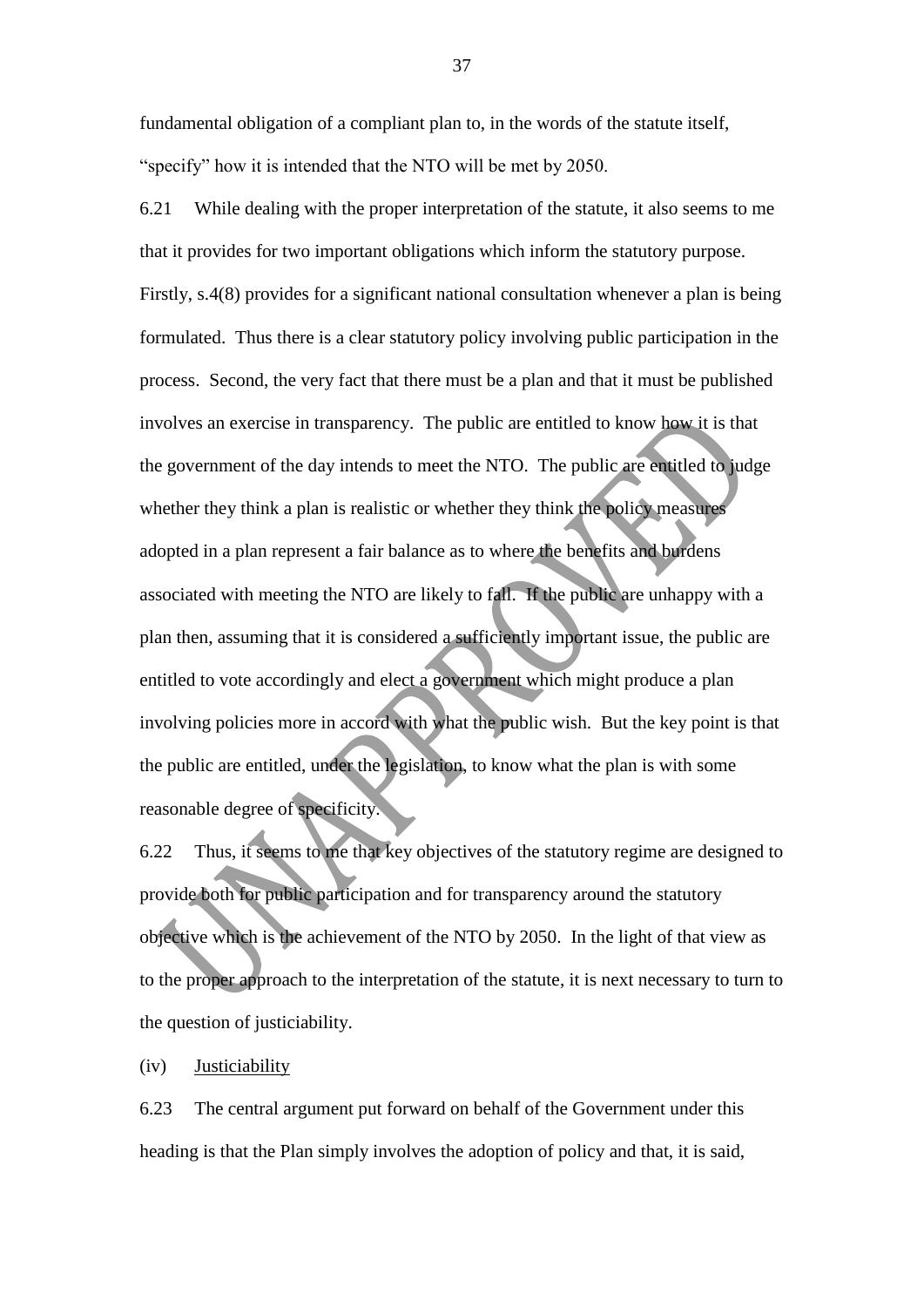courts have frequently indicated that matters of policy are not justiciable. The Government draws attention to comments such as those made by Charleton J. (in the High Court) in *Garda Representative Association v. Minister for Finance* [2010] IEHC 78 at para. 15 where the following is said:-

"The Government has the power to set policy on areas of national interest and to disperse funds in accordance with that policy. These decisions are, in my view, in a category beyond the scope of judicial review".

6.24 There may be an issue as to whether there are any areas which are truly completely outside the scope of judicial review on the grounds of a barrier, based on respect for the separation of powers, on the remit of the courts to review policy. But it does not seem to me that such questions properly arise in the circumstances of this case. If the government of the day were to announce that, as a matter of policy, it was going to publish, after public consultation, a plan designed to achieve precisely that which is defined in the 2015 Act as the NTO and then publish a plan which arguably failed to do what it was said it should do, then such questions might well arise. However, the position here is that there is legislation.

6.25 Most legislation has some policy behind it. It is likely to have been the policy of the government which was in power at the time when the legislation was enacted that legislation of the type in question should be promoted. Indeed, in the context of issues concerning whether there has been an impermissible delegation by the Oireachtas of the power to legislate, courts regularly have to consider whether legislation indicates the "principles and policies" by reference to which secondary law-making power can be exercised (see *Cityview Press v. An Chomhairle Oiliúna* (1980) IR 381). It may have been the policy of a particular government to introduce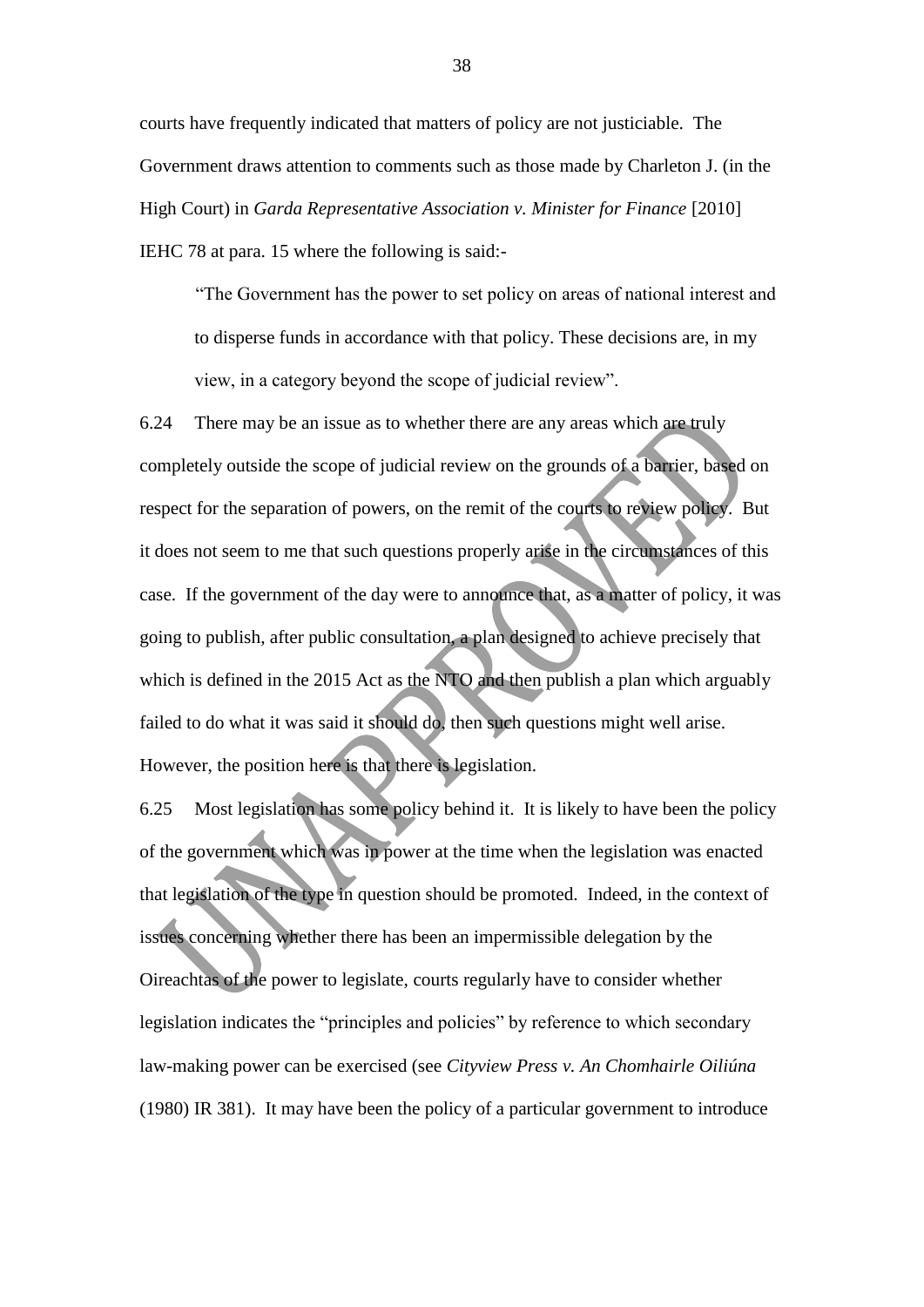the legislation in question but once that legislation is passed it then become law and not policy.

6.26 In fairness, counsel for the Government accepted that insofar as the process set out in the 2015 Act was concerned, judicial review was available. It was accepted, for example, that, if the Minister did not engage in the statutorily mandated public consultation, then the courts could take appropriate action. However, the position of the Government was that judicial review could extend only to process or procedural matters and not to the substantive content of the report itself.

6.27 In that context, it does have to be acknowledged that some elements of the legislation simply require the Government to adopt a policy designed to the statutory end. For example, the legislation does not require any particular view to be taken as to which sectors are to contribute in which amounts to the reduction of carbon emissions. The legislation leaves it to the government of the day to make those policy choices. It is possible, therefore, that there may be elements of a compliant plan under the 2015 Act which may not truly be justiciable. However, it does seem to me to be absolutely clear that, where the legislation requires that a plan formulated under its provisions does certain things, then the law requires that a plan complies with those obligations and the question of whether a plan actually does comply with the statute in such regard is a matter of law rather than a matter of policy. It becomes a matter of law because the Oireachtas has chosen to legislate for at least some aspects of a compliant plan while leaving other elements up to policy decisions by the government of the day. It seems to me that the requirements of s.4, as to what a plan must specify, come within a category of statutory obligation which is clearly law rather than policy. Whether a plan complies, for example, with the obligation that it be specific as to how the NTO is to be achieved is, in my view, clearly a matter of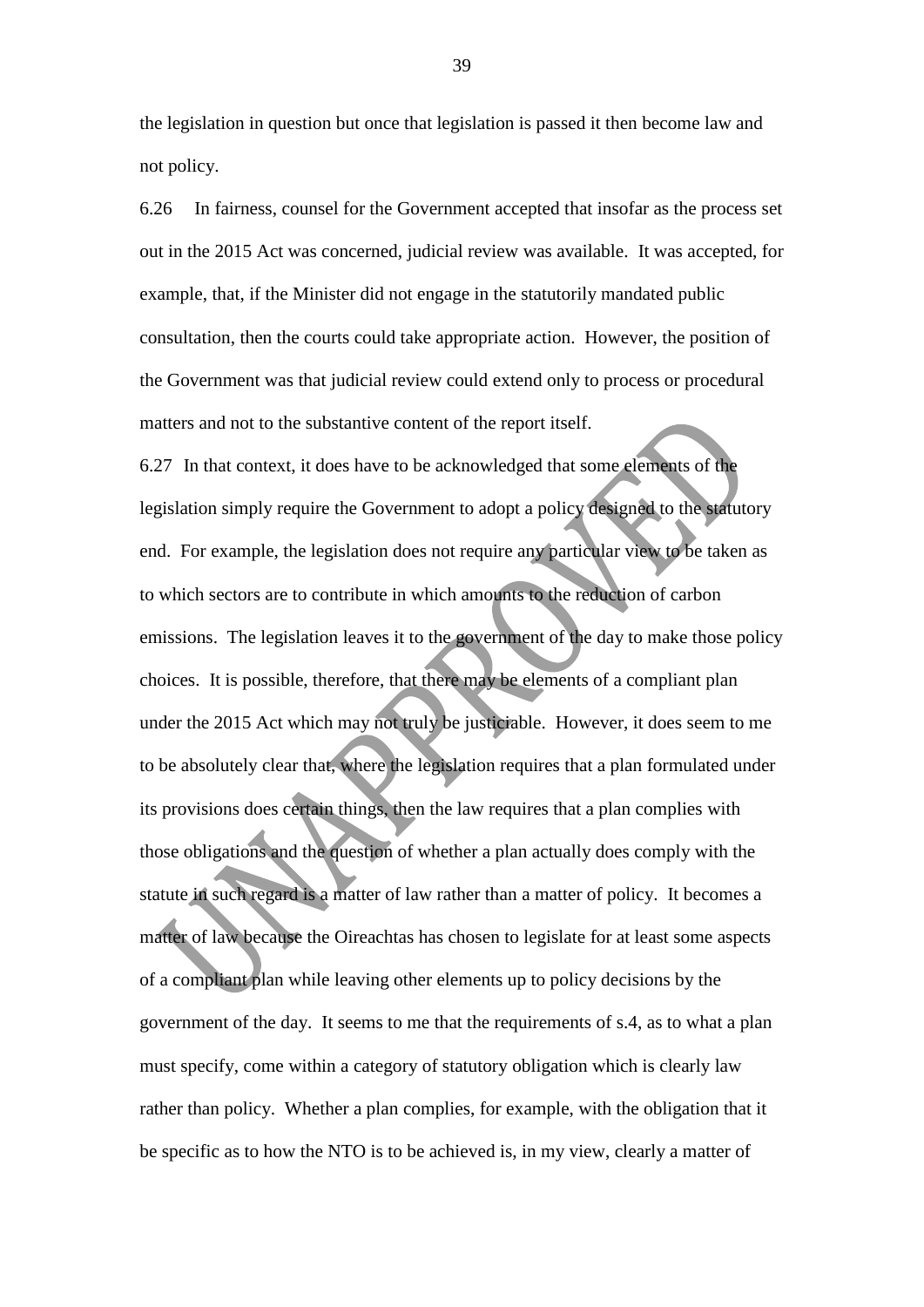law. The choices as to how the NTO might be achieved may well be policy choices and real questions might arise at to the extent to which those choices might be justiciable. However, whether the Plan does what it says on the statutory tin is a matter of law and clearly justiciable. For present purposes, it is sufficient to suggest that the Court should hold that a question of whether the Plan meets the specificity requirements in s.4 is clearly justiciable. In the light of that suggestion it is next necessary to consider the question of collateral attack.

## (v) Collateral Attack

6.28 It is possible that there might be questions, in certain circumstances, as to whether a challenge to a measure adopted under legislation amounts to an impermissible collateral attack on the legislation itself. However, it seems to me that issues of that type can be reasonably described as amounting to a corollary of the jurisprudence which has followed from *East Donegal Co-Operative Livestock Mart Ltd. v. Attorney General* (1970) IR 317. Under that jurisprudence, of course, a court must assume that any power or discretion available under a statute will be exercised in a constitutional manner. If the clear wording of the statute would not permit a power to be exercised in a way which was consistent with the Constitution, then the statute must be declared to be inconsistent with the Constitution and thus of no effect.

6.29 If there is only one, or a small number of ways in which a particular statutory power or obligation can be exercised, and if that way or all of those ways would give rise to a breach of the Constitution, then there might well be a case for saying that an attack on an individual exercise of the statutory power concerned would necessarily amount to an attack on the statute itself. If the statute requires something to be done, or done in a particular way, then an attack on a measure adopted under the statute may well amount to a collateral attack on the statute itself unless it could be demonstrated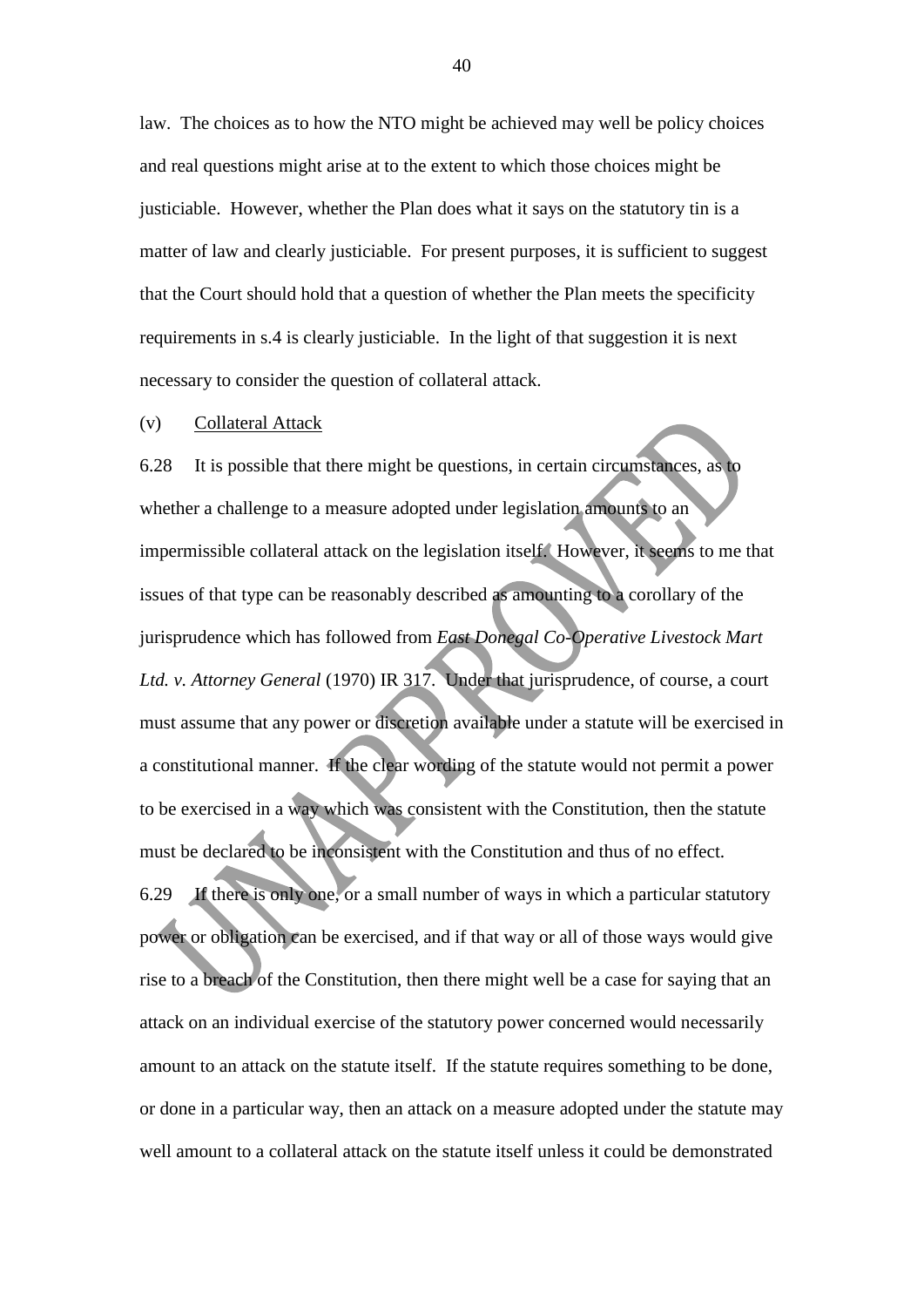that there were other ways in which measures could have been adopted which would have been consistent with the Constitution.

6.30 It follows, in my view, that the real question that must be addressed is, therefore, as to whether a claim that the Plan is *ultra vires* necessarily amounts to an assertion that any plan adopted in accordance with the statute would have also been unlawful. If it is possible to have a lawful plan under the statute but if, equally, it might be possible to have a plan which, while in technical compliance with the statute, breached rights in some way so that it too was invalid, a challenge mounted on such grounds would clearly not, in my view, amount to a collateral attack. It would simply amount to an assertion that the plan chosen was invalid but that other plans could have been chosen which were valid. Such a challenge would not suggest that there was anything inappropriate about the Act itself.

6.31 Applying that general approach to, in particular, the claim that the Plan lacks the specificity required by s.4 does not, in any way, amount to a suggestion that the 2015 Act is inconsistent with the Constitution. On the contrary, it is simply an assertion that the legislation requires a particular level of specificity which has not been met in the formulation of the Plan. Such an assertion does not carry with it any suggestion that there is any problem concerning the consistency of the 2015 Act with the Constitution.

6.32 As already noted, there was no dispute about the standing of FIE to mount this aspect of the claim. For the reasons set out earlier, I would suggest that, notwithstanding that the matter is not properly addressed in the grounds of appeal, nonetheless this Court should go on to deal with the wider range of *ultra vires* issues canvassed in the written submissions. I have also indicated the reasons why I would hold that that at least some of those issues are clearly justiciable and also do not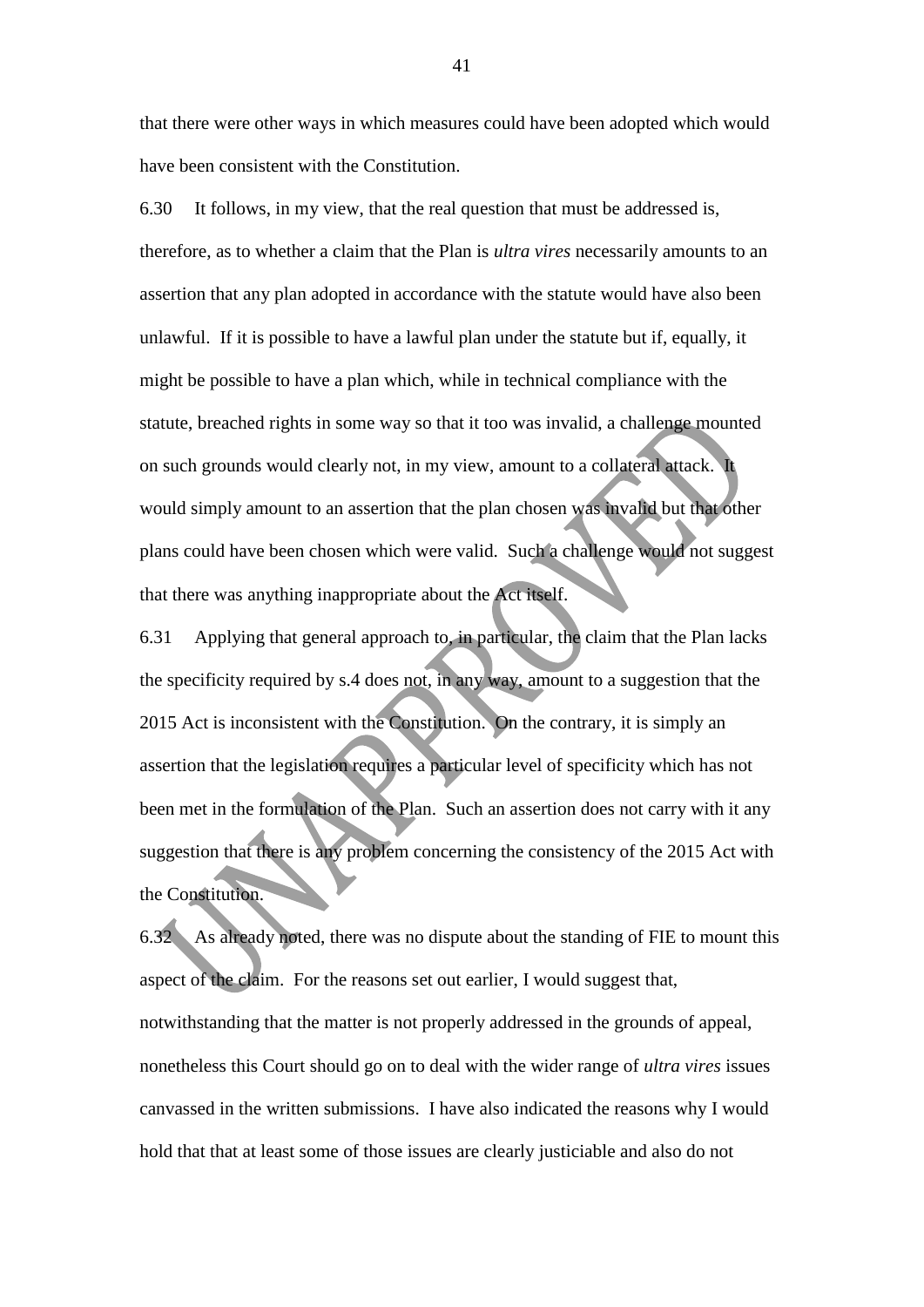amount to a collateral attack on the 2015 Act itself. In particular, I would hold that the question of whether the Plan is sufficiently specific to meet the mandatory requirements of s.4 of the 2015 Act is both justiciable and does not amount to a collateral attack. It follows in turn that it is necessary to consider whether, on the merits, the Plan does meet those requirements of specificity.

(vi) Specificity

6.33 An important part of the case made by the Government draws attention to the fact that the Plan is a living document. So far as it goes, it seems to me that that is a reasonable proposition. As already noted, the 2015 Act contemplates a revision of the Plan at least every five years and that must carry with it an assumption that the intention is that it will be possible to provide greater detail of certain aspects of any plan made under the 2015 Act as matters progress.

6.34 In the course of submissions, counsel for the Government drew attention to a new document, the Climate Action Plan, which was produced in 2019 ("the 2019 Plan"). It was submitted that this 2019 Plan is an example of how policy is evolving. The introduction to the 2019 Plan states that it aims to build on the policy, framework, measures and actions of the Plan. The 2019 Plan, it was suggested, contains updated detail. In particular, Counsel for the Government drew attention to the fact that the 2019 Plan identifies measures which, it is said, were first envisaged in the Plan under review and which are aimed at closing the carbon gap but which will not be successful in closing it completely. Counsel then submitted that the 2019 Plan identifies the outstanding carbon gap which will remain after the measures referred to above have been implemented and goes on to identify further measures which will be necessary to completely close that gap.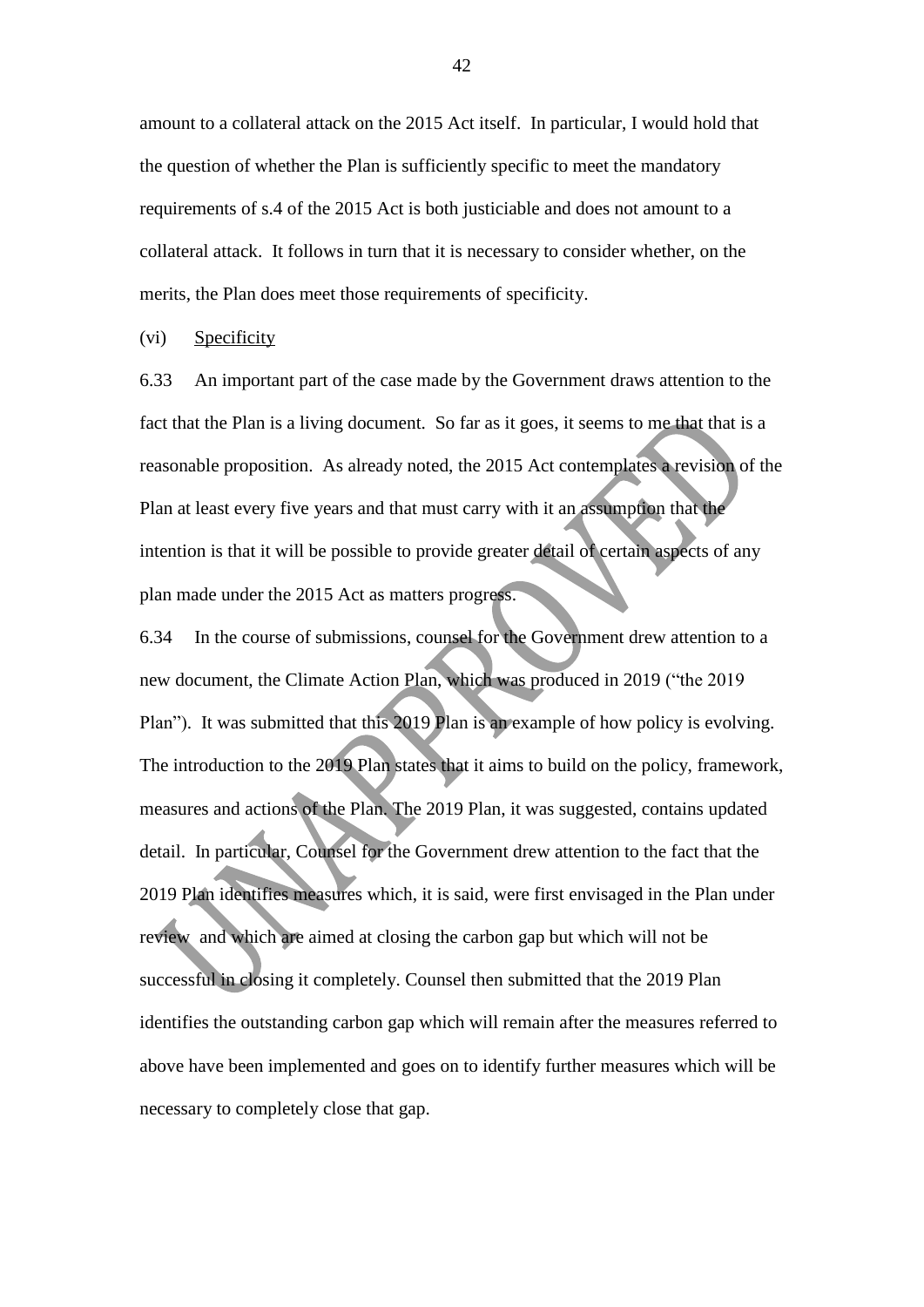6.35 While there may be some merit in the suggestion that the document in question does provide greater detail in some areas, it must also be emphasised that it is not a plan in the sense in which that term is used in the 2015 Act. It has not been, for example, through the public consultation process which the 2015 Act mandates. While it may provide some level of transparency about the Government's thinking as of 2019, it does not do so in the very formal way which the 2015 Act mandates. Whatever level of clarity is required by that Act about government policy to achieve the NTO by 2050, it must be provided in a formal plan adopted in accordance with the public participation measures set out in the 2015 Act.

6.36 More importantly, the real question at issue is as to whether the Plan itself gives any real or sufficient detail as to how it is intended to achieve the NTO. In that regard a number of factors must be taken in to account.

6.37 First it is necessary to reach some overall conclusion as to the level of specificity which the Act requires. It seems to me that the starting point for a consideration of that question must be to consider the purpose of the 2015 Act as a whole. The public participation element of that purpose is, of course, met by the public consultation process set out in section 4(8). But it is to the transparency element of the purpose of the legislation as a whole that the specificity mandated by s.4 is directed. The purpose of requiring the Plan to be specific is to allow any interested member of the public to know enough about how the Government currently intends to meet the NTO by 2050 so as to inform the views of the reasonable and interested member of the public as to whether that policy is considered to be effective and appropriate.

6.38 What the public thinks of any plan and what the public might do about it if they do not like a plan is a matter for the public to consider. But the 2015 Act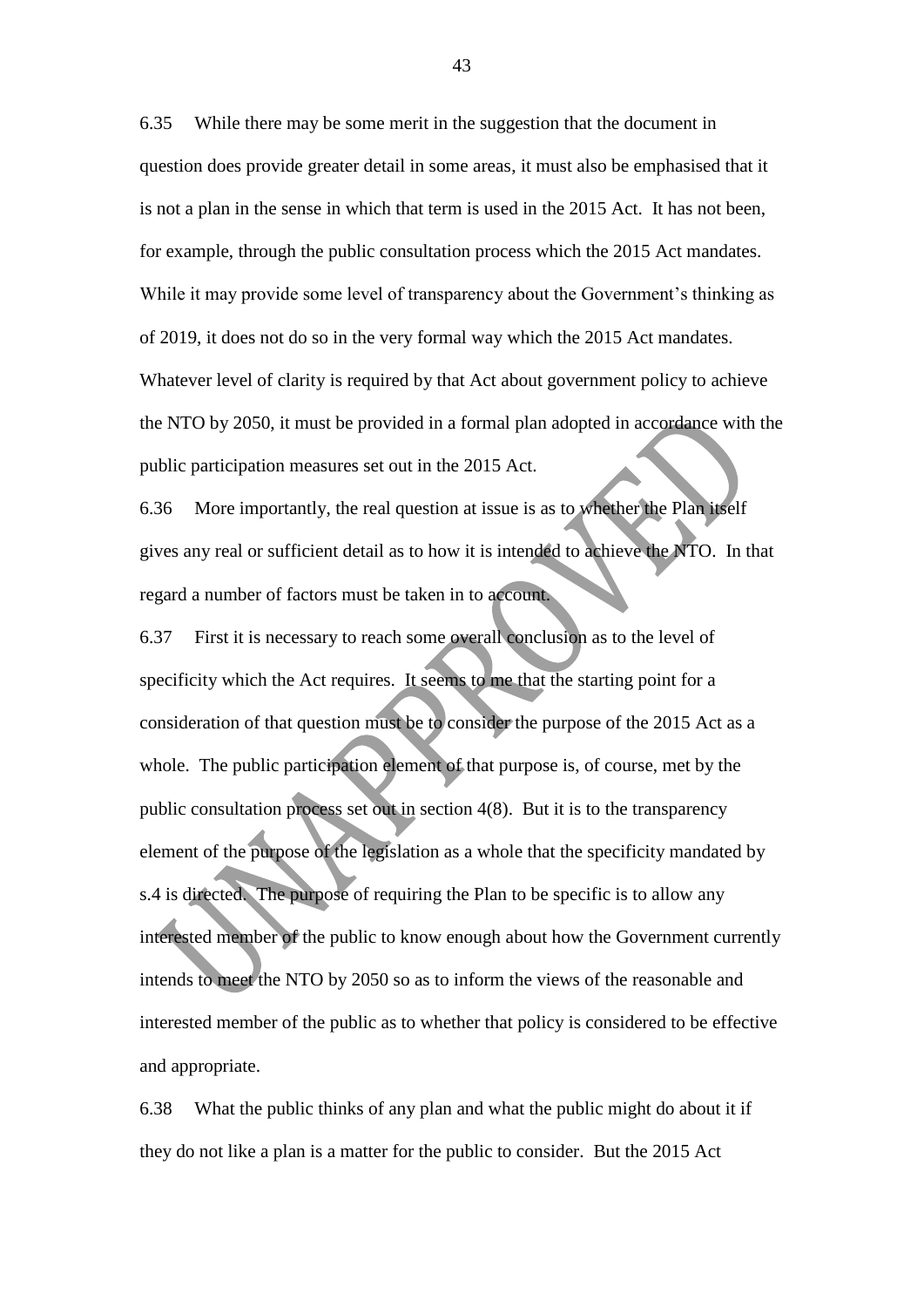requires that the public have sufficient information from the Plan to enable them to reach such conclusions as they wish. On that basis, it seems to me that the level of specificity required of a compliant plan is that it is sufficient to allow a reasonable and interested member of the public to know how the government of the day intends to meet the NTO so as, in turn, to allow such members of the public as may be interested to act in whatever way, political or otherwise, that they consider appropriate in the light of that policy.

6.39 Next there is what the Plan itself says. In the Plan's introduction it is stated that,

"Under the 2015 Act, each National Mitigation Plan must specify the policy measures that Government consider are required to manage greenhouse gas emissions and the removal of emissions at a level that is appropriate for furthering the national transition objective set out in that Act. Given that this long-term objective must be achieved by 2050, it is not prudent or even possible to specify, in detail, policy measures to cover this entire period as we cannot be certain what scientific or technical developments and advancements might arise over the next 30 years or so."

6.40 Furthermore, it is of some relevance to consider what the Climate Change Advisory Council ("the Advisory Council") says. The Advisory Council was established under s.8 of the 2015 Act. Section 11 of the Act provides that the functions of the Advisory Council include advising and making recommendations to the Minister and the Government in relation to the preparation and adoption of the Plan and in relation to the reduction of GHG emissions and adaptions to the effects of climate change. Sections 12 and 13 of the Act provide that the Advisory Council is to submit annual records and periodic review reports to the Minister. Under s.12(2) of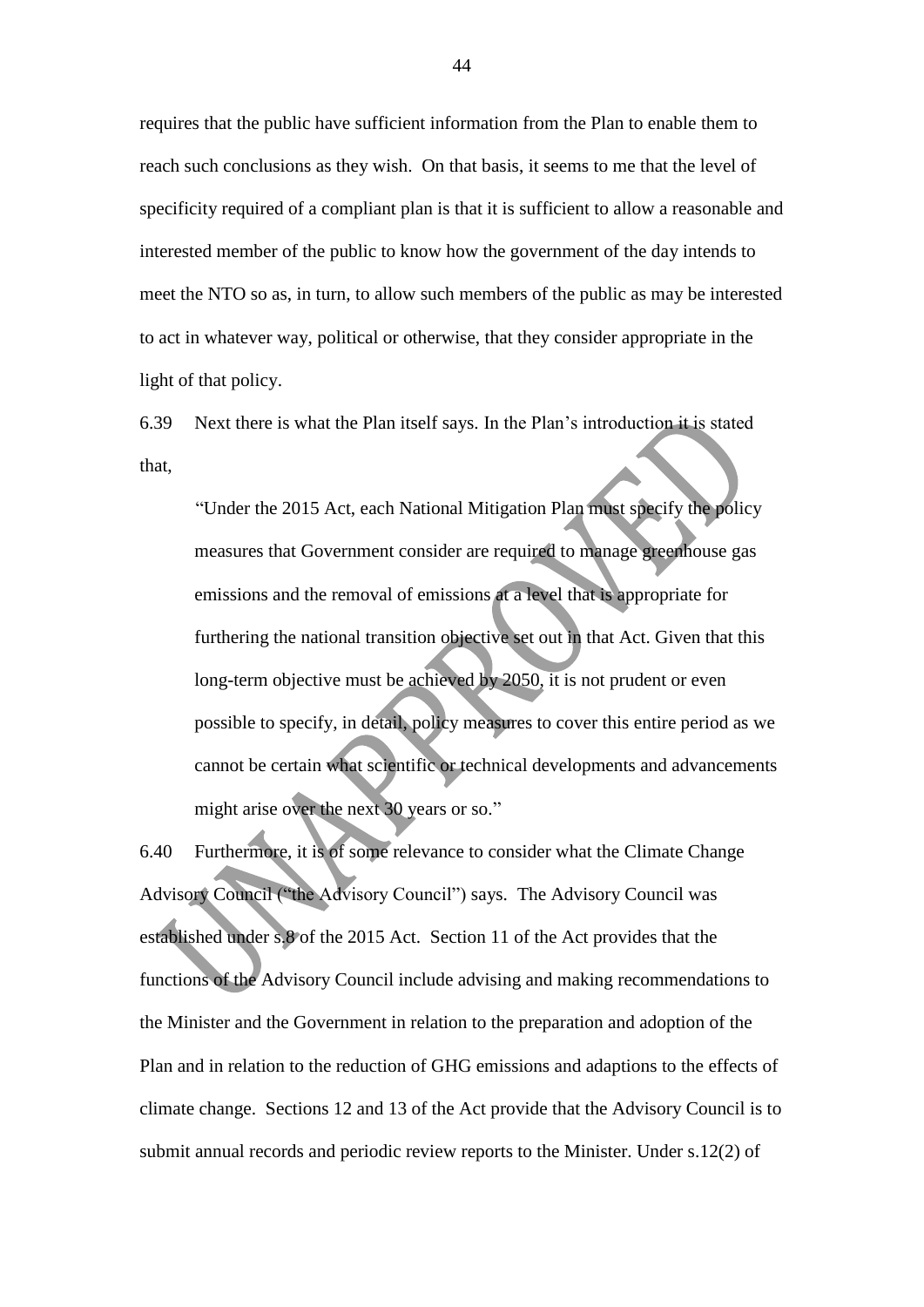the 2015 Act, the annual report of the Advisory Council is required to include recommendations in relation to the most cost-effective manner of achieving reductions in GHG emissions in order to enable the achievement of the NTO and such other recommendations or advice as the Advisory Council considers necessary or appropriate in order to enable the achievement of the NTO. Section 13(7) provides that a periodic review report should contain a consideration of the NTO and any matter relating to that objective as the Advisory Council considers appropriate, a consideration of (and recommendations in relation to) compliance with obligations arising under EU law or international agreements and any matters relating to such obligations as the Advisory Council considers appropriate together with such advice or recommendations as the Advisory Council considers appropriate in relation to the Plan. The Advisory Council is not, therefore, an informal body but rather one which is established by statute and has, therefore, a role in law.

6.41 I appreciate that the Government is not bound by the views of the Advisory Council. However, in considering, as this Court must, whether the Plan gives sufficient detail to allow a reasonable and interested observer to understand how it is suggested that the NTO is to be met by 2050, it seems to me that it is appropriate to place significant weight on the views of the Advisory Council which is, after all, set up under the same statute as requires the Plan to specify how the NTO is to be achieved.

6.42 In that context it is appropriate to consider what the Advisory Council says. In its 2018 annual report, the Advisory Council stated that,

"Ireland's greenhouse gas emissions for 2016, and projections of emissions to 2035, are disturbing. Ireland's greenhouse gas emissions increased again in 2016. Instead of achieving the required reduction of 1 million tonnes per year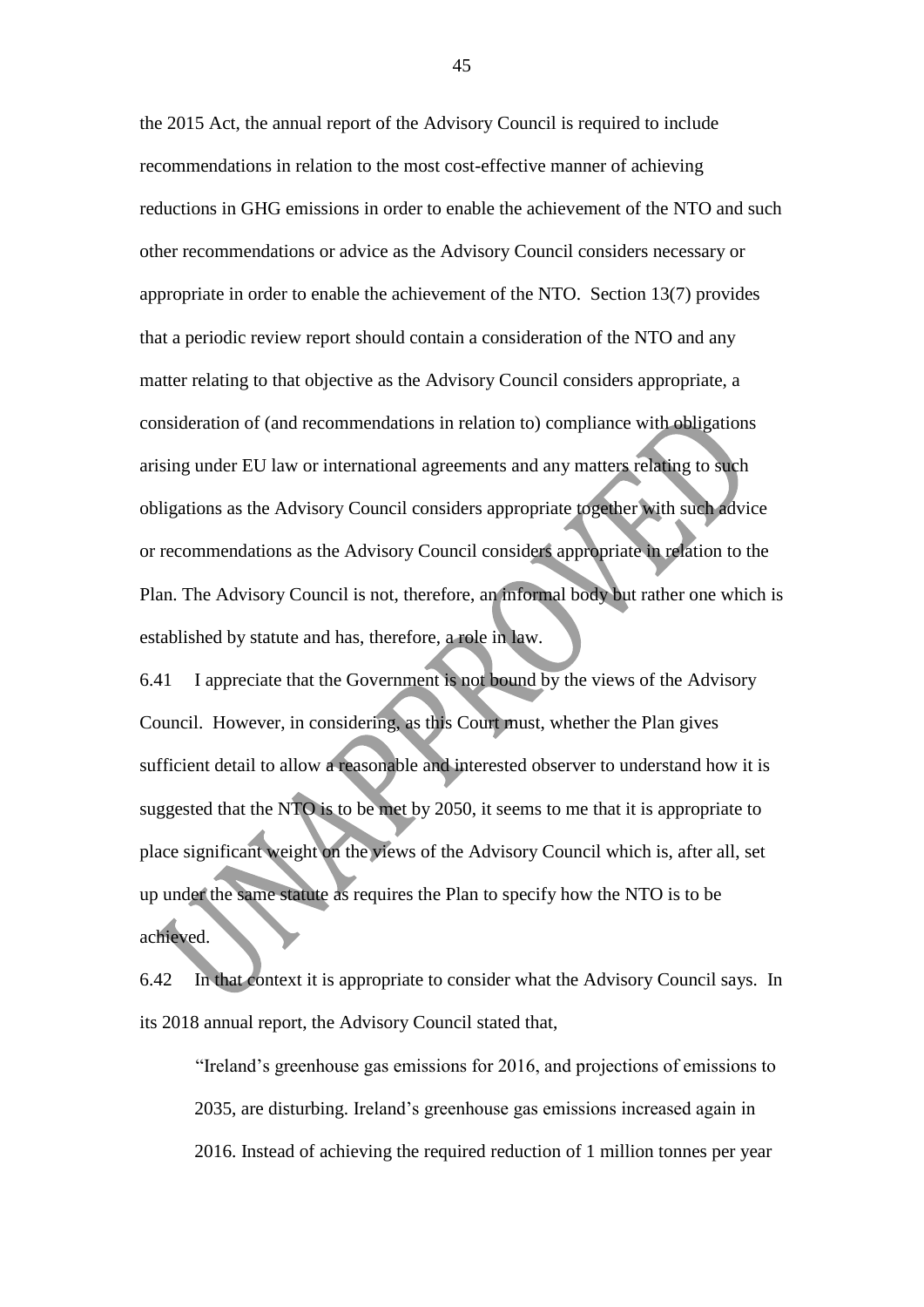in carbon dioxide emissions, consistent with the National Policy Position, Ireland is currently increasing emissions at a rate of 2 million tonnes per year… Ireland is completely off course in terms of its commitments to addressing the challenge of climate change."

Similarly, in the Advisory Council's 2017 periodic review, it was stated that, "Ireland is not projected to meet 2020 emissions reduction targets and is not on the right trajectory to meet longer term EU and national emission reduction commitments."

6.43 Finally, it is necessary to look at the kind of policies which the Plan suggests need to be followed in order to meet the NTO. Having considered what the Plan says it does seem to me to be reasonable to characterise significant parts of the policies as being excessively vague or aspirational. For example, in the field of agriculture the following is said:-

"Ireland is one of a small number of EU countries to have elected to report on grassland and cropland management activities for the 2nd commitment period of the Kyoto Protocol (KP) (2013-2020) so *we are endeavouring to improve our understanding* of the drivers of emissions from these activities with a view to developing policies and measures to reducing the source of these emissions… *Further investigation will also be necessary* to analyse synergies between these policies and mobilising carbon credits under the LULUCF (land use, land-use change and forestry) flexibility, referred to below, in particular related to emissions and removals from grassland and cropland activities… *While we cannot be sure what future technologies will deliver*, this is true of every sector. That said, new technologies are constantly emerging and we will be ready to encourage adoption of those that support climate ambition…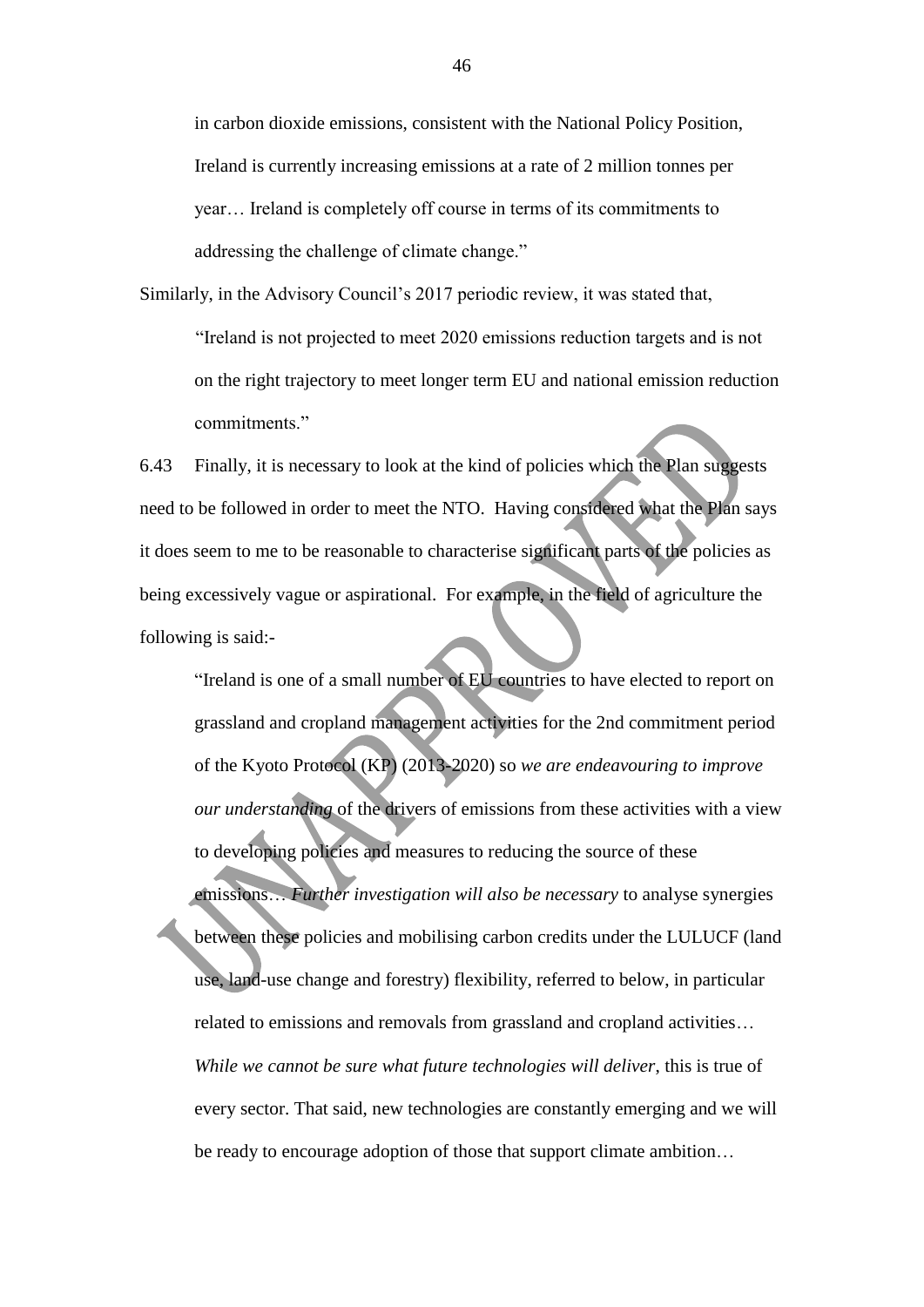In addition, *continued research and development is needed* to support the development and roll-out of new technologies to reduce greenhouse gas emissions, which highlights the importance of national research and coherence with the EC Horizon 2020 programme and LIFE funding." (Emphasis added.)

6.44 Furthermore, several of the proposals made in the agriculture chapter of the Plan involve carrying out "further research" into areas such as beef genomics and the behavioural barriers which influence farmers' participation in environmental schemes. This chapter of the Plan also contains somewhat vague proposals to "continue to improve knowledge transfer and exchange to farmers by developing a network across State agencies and relevant advisory bodies" and to "further develop the range and depth of sustainability information collected for beef, dairy and other agriculture sectors."

6.45 I accept that the legislation clearly contemplates that knowledge will evolve and that the detail of the Plan will become more fixed as time moves on. However, that does not seem to me to prevent there being a clear present statutory obligation on the Government, in formulating a plan, to at least give some realistic level of detail about how it is intended to meet the NTO. Some general indication of the sort of specific measures which will or may be required needs to be given. The legislation does, after all, require that a plan "specify" how the NTO is to be met. For the reasons already set out, it seems clear that s.4 requires that the measures necessary to achieve the NTO must be specified not only for the first five years but for the full length of the period then unexpired up to 2050. The level of specificity for the latter years may legitimately be less but there must be, nonetheless, a policy identified which does specify in some reasonable detail the kind of measures that will be required up to 2050. The fact that some of those measures may come to be adjusted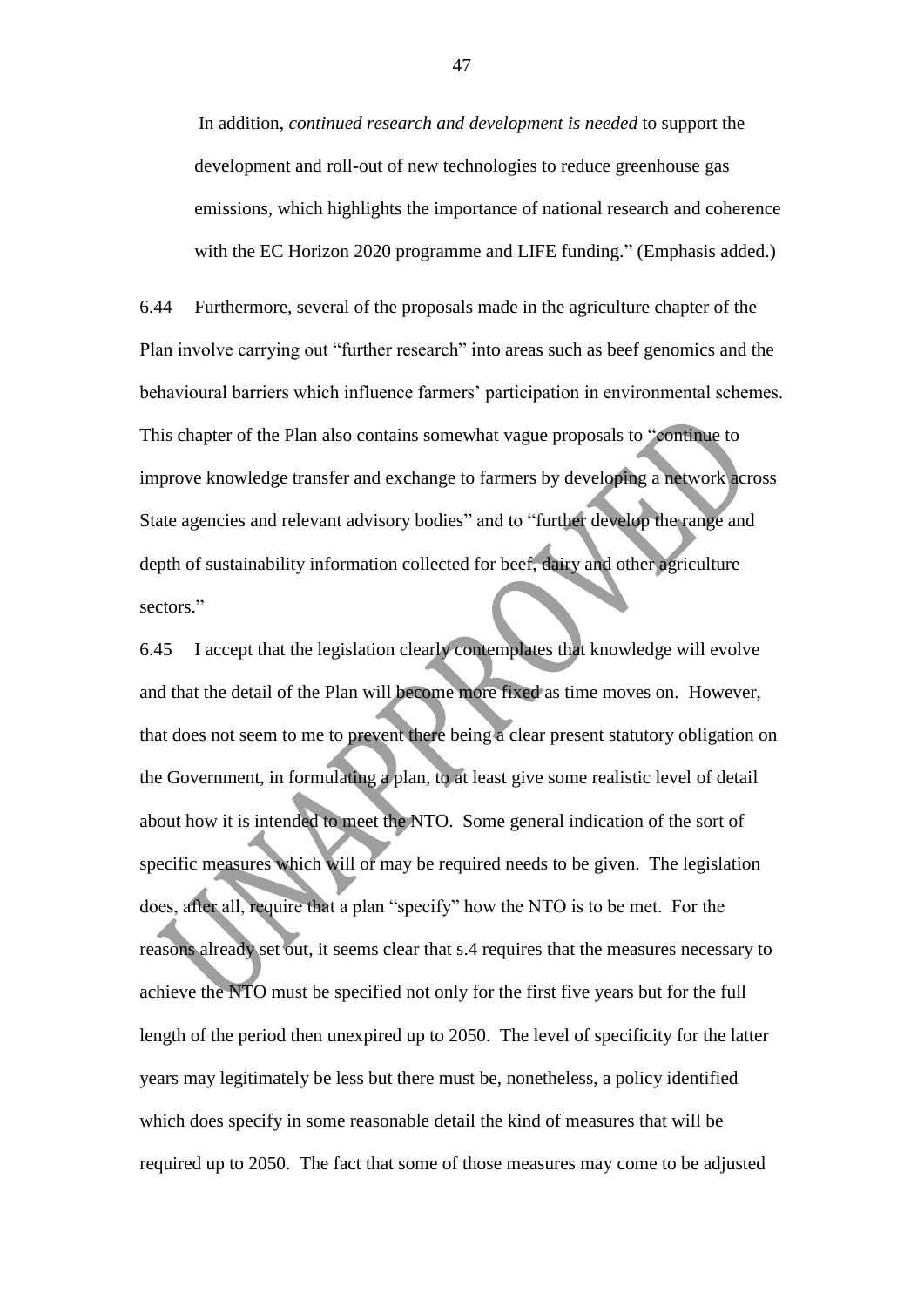over time because of developments in knowledge, data or technology does not alter the fact that a best current estimate as to how the NTO is going to be achieved needs to be made and not left to sometime in the future. As noted earlier, this is not a fiveyear plan but rather ought to have been a 33-year plan.

6.46 In my judgment the Plan falls a long way short of the sort of specificity which the statute requires. I do not consider that the reasonable and interested observer would know, in any sufficient detail, how it really is intended, under current government policy, to achieve the NTO by 2050 on the basis of the information contained in the Plan. Too much is left to further study or investigation. In that context it must, of course, be recognised that matters such as the extent to which new technologies for carbon extraction may be able to play a role is undoubtedly itself uncertain on the basis of current knowledge. However, that is no reason not to give some estimate as to how it is currently intended that such measures will be deployed and what the effect of their deployment is hoped to be. Undoubtedly any such estimates can be highly qualified by the fact that, as the technology and knowledge develops, it may prove to be more or less able to achieve the initial aims attributable to it.

6.47 However, that is no reason not to indicate how and when particular types of technology are currently hoped to be brought on board. If it proves possible to achieve more than might currently be envisaged then, doubtless, other elements of the Plan can evolve in a way which may place a lesser burden on certain sectors. If it proves that the technology is less useful than currently envisaged, then the burden on some sectors may have to increase. But the public are entitled to know what current thinking is and, indeed, form a judgment both on whether the Plan is realistic and whether the types of technology considered in the Plan are appropriate and likely to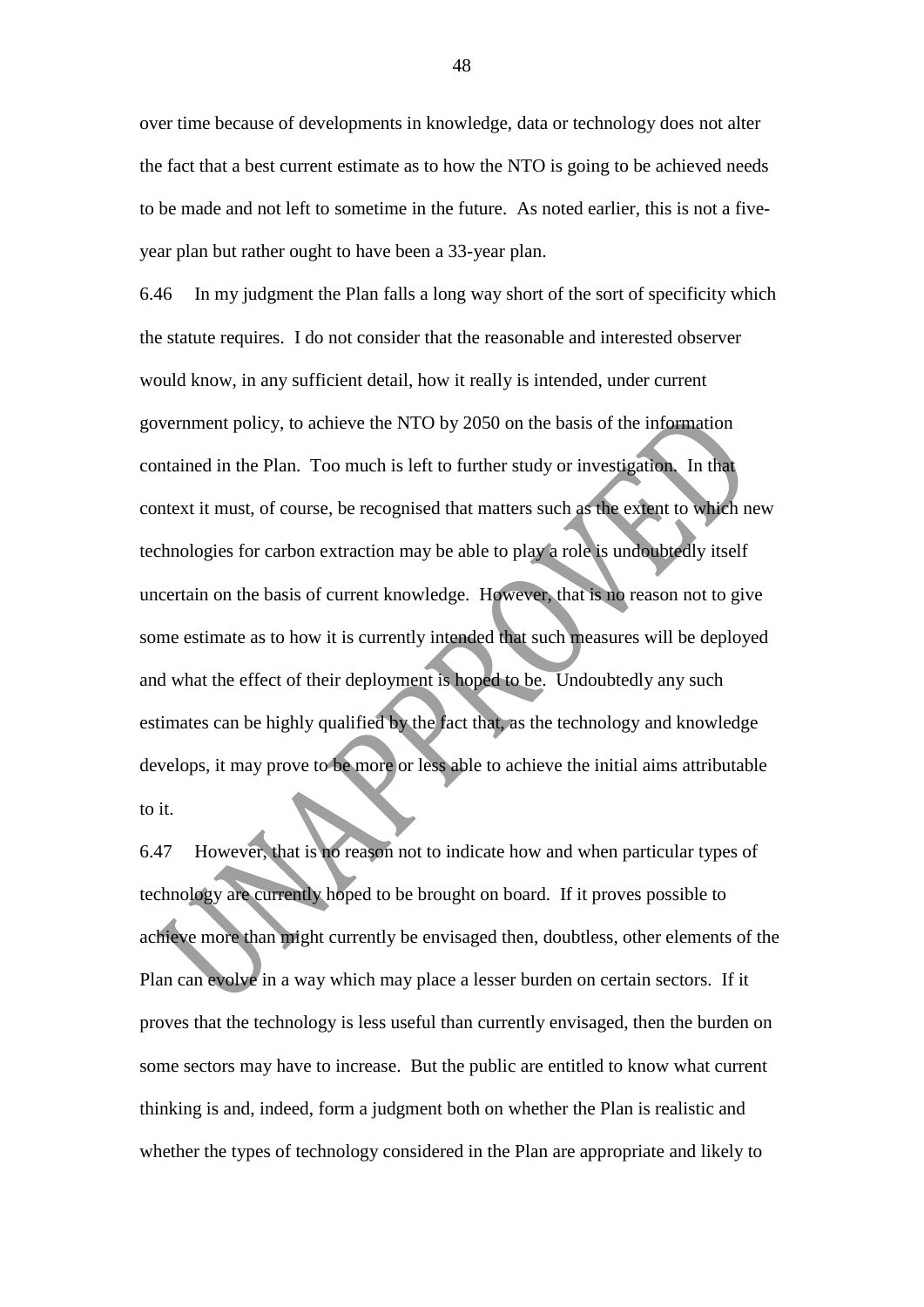be effective. In my view, a reasonable and interested observer would not really have a sufficient view of just how it is currently hoped that such measures might contribute towards achieving the NTO to form a considered judgement.

6.48 On that basis, I would hold that the Plan does not comply with the requirements of the 2015 Act and, in particular, section 4. On that basis I would hold that the Plan should be quashed on the grounds of having failed to comply with its statutory mandate in that regard.

6.49 Given that the Plan should, in my view, be quashed, it is necessary to consider whether, and, if so, to what extent, it is appropriate to deal with the wider rights based issues which arose on this appeal. In that context it is worth noting that I propose that the Plan be quashed on grounds which are substantive rather than purely procedural. On that basis this plan will never fall to be assessed again, for any new plan adopted under the 2015 Act will need to be different so as to meet the deficiencies which have been identified. There is, therefore, an argument to the effect that any consideration of the further rights based issues which arise on this appeal would be purely theoretical as such a consideration would have, as its focus, a plan which will not be reproduced. However, it seems to me that at least the question of standing is of some continuing importance because that issue would arise in any challenge sought to be brought by FIE, or indeed any other corporate NGO in the environmental field, in respect of any future plan. On that basis, it does seem to me to be appropriate to go on to consider at least the question of standing in respect of the rights based claims made under both the Constitution and the ECHR. It may also, to a limited extent, be appropriate to consider some of the other issues which arose on this appeal. I will address that question when I have outlined my views on the position in respect of standing to which I now turn.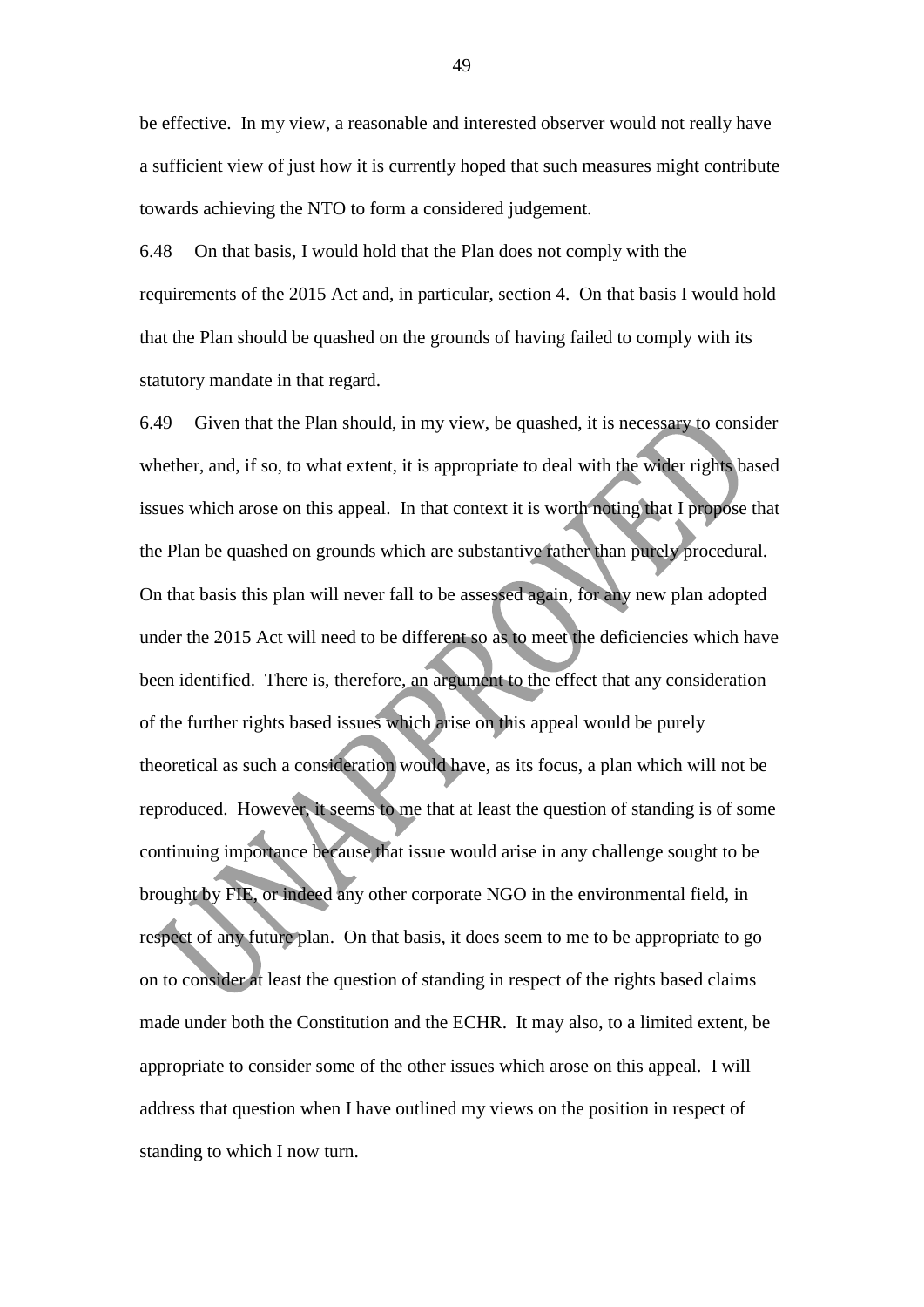## **7. Standing**

7.1 I propose to consider together the question of the standing of FIE to mount rights-based claims both in respect of certain rights guaranteed by the Constitution and also under the 2003 Act. It is appreciated that it does not necessarily follow that the requirements of standing must be the same under both headings but I nonetheless consider it to be convenient to address all standing issues at this stage.

7.2 The fundamental objection which the Government takes to the proposition that FIE has standing under either heading stems from the fact that all of the rights sought to be relied on, whether under the Constitution or under the ECHR, are personal rights which FIE itself does not enjoy. The rights relied on under the Constitution are the right to life and the right to bodily integrity. Those rights are personal to individuals. Likewise, the rights relied on under the ECHR are those guaranteed by both Article 2 and Article 8. These are again personal rights.

7.3 Counsel accepted that FIE, as a corporate entity, did not itself enjoy the rights sought to be relied on, whether under the Constitution or the ECHR. However, counsel argued that the jurisprudence recognises that there have been cases where entities have been accorded standing, even though the entities concerned did not enjoy the rights sought to be advanced in the relevant proceedings.

7.4 On the question of standing to put forward the claim based on constitutional rights, the argument put forward by the Government relies on well-established jurisprudence to the effect that Irish constitutional law does not recognise a so-called *actio popularis*, being an action brought, as it were, on behalf of the public as a whole. Furthermore, it is said that, relying on *Cahill v. Sutton* and subsequent case law, Irish standing rules in constitutional cases do not recognise a so-called *jus tertii*,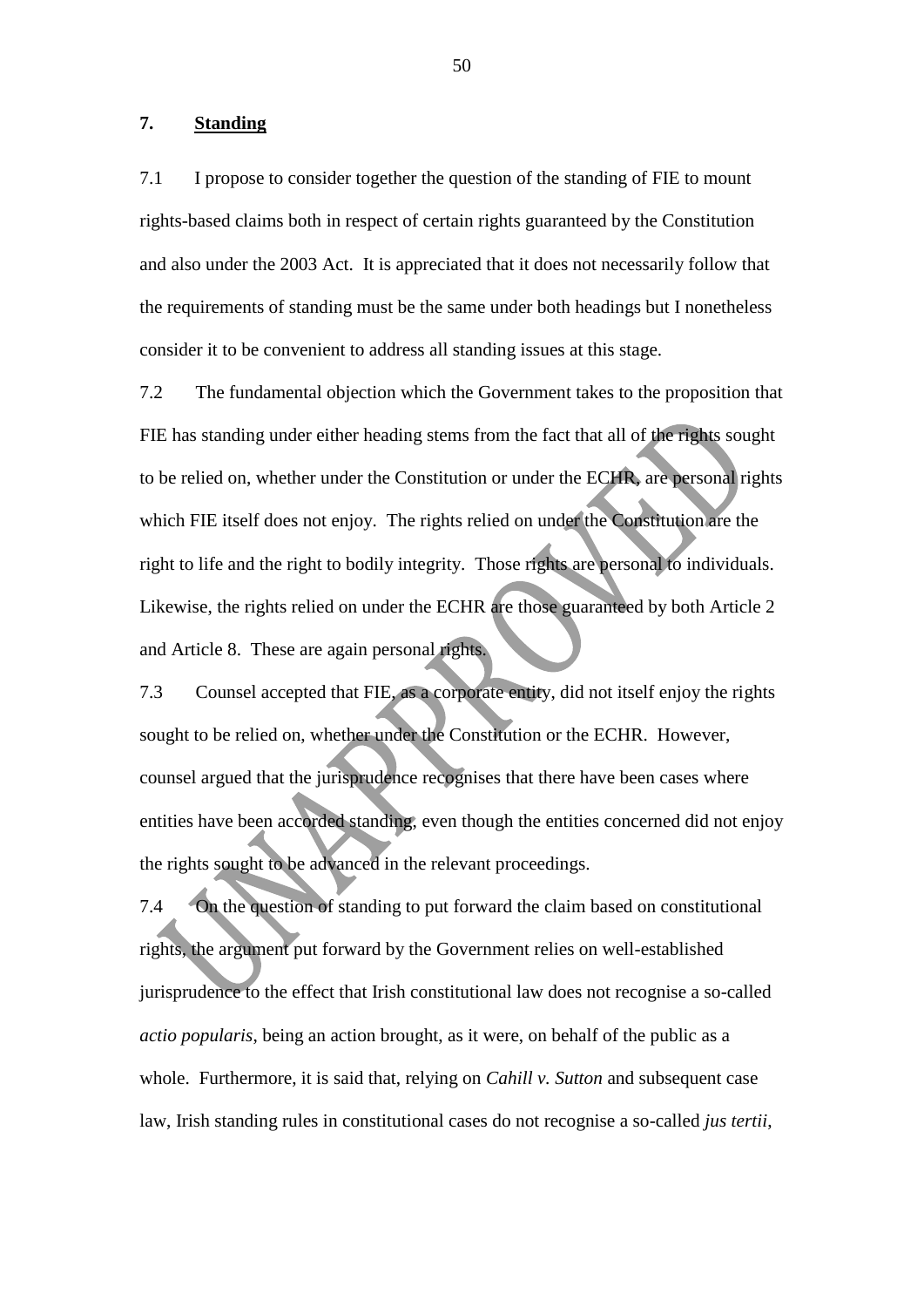or an action in which a person seeks to rely on rights enjoyed by others. The Government argues that these proceedings fall into both excluded categories.

7.5 As already noted, it was accepted at the oral hearing that FIE does not enjoy the personal constitutional rights on which reliance is sought to be placed. To that extent, it would appear that it must follow that FIE does not, *prima facie*, have standing for constitutional purposes so far as these proceedings are concerned. The real issue under this heading is as to whether this case comes within one of those exceptions where a third party, including a corporate body such as FIE, may have standing to maintain a claim based on the rights of others.

7.6 So far as standing to maintain the claims under the ECHR are concerned, it was accepted at the oral hearing that FIE would not have standing to bring a complaint before the ECtHR. However, it was argued that it did not follow that a party that would not have Strasbourg standing would necessarily be precluded from maintaining a claim under the 2003 Act. The real question, so far as standing to maintain the ECHR aspect of the claim is concerned, was as to whether it is possible for a party, who would not have standing before the ECtHR, to bring proceedings relying on the 2003 Act and, if so, what circumstances permit such a claim to be brought.

7.7 Before considering those issues in detail, it is also necessary to mention the potential reliance placed by FIE on an asserted right to a healthy environment, relying on the judgment of Barrett J. in *Fingal Co. Council*. However, at the oral hearing, counsel for FIE accepted that, in the context of these proceedings, there was no material difference, insofar as this case was concerned, between the established constitutional rights relied on, being the right to life and the right to bodily integrity, and any right to a healthy environment, should one exist. Counsel did, of course,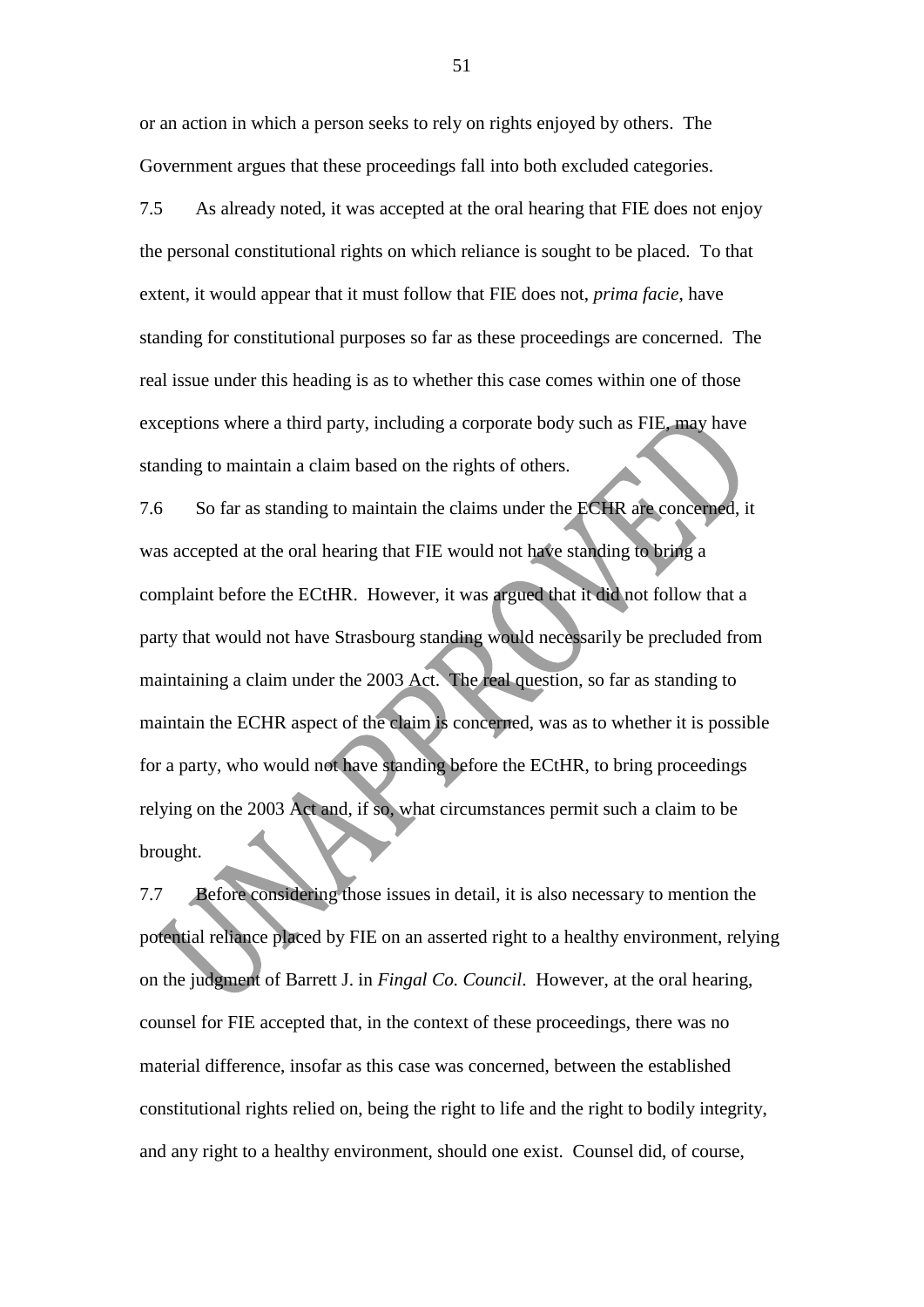indicate that, should such a right be found to exist under the Constitution, it might well have significant implications in other proceedings where the asserted rights sought to be relied on went beyond representing an aspect of the right to life or the right to bodily integrity. However, it was clear that no such issues arose in this case so that any right to a healthy environment which might be held to exist for the purposes of these proceedings would not extend beyond the boundaries of the right to life and the right to bodily integrity. In those circumstances, it does not seem to me that it is either necessary or appropriate to give any additional consideration to the question of identifying those persons or bodies as might have standing to maintain a claim based on the asserted right to a healthy environment said to derive from those quintessentially personal rights. In the particular circumstances of this case it is difficult to see how a body, such as FIE, could have standing to maintain a right to a healthy environment (which is co-extensive with the right to life and the right to bodily integrity) unless such a body also would have standing to maintain a claim based directly on those rights. Ultimately, therefore, the question of whether FIE has standing to maintain the constitutional rights based aspect of their case comes down to a question of whether they come within exceptions to the general rule.

7.8 In that context, reliance is placed on decisions such as *Coogan* and *Irish Penal Reform Trust*. However, it is important to return to *Cahill v. Sutton*, which remains the most important case in this area and represents the foundation of the modern law of standing in constitutional cases. It is important to recognise first that *Cahill v. Sutton* suggested a general rule which is to the effect that, in order to have standing, a claimant must be able to show that rights which that claimant enjoyed have potentially been interfered with (or be in danger of being interfered with) by the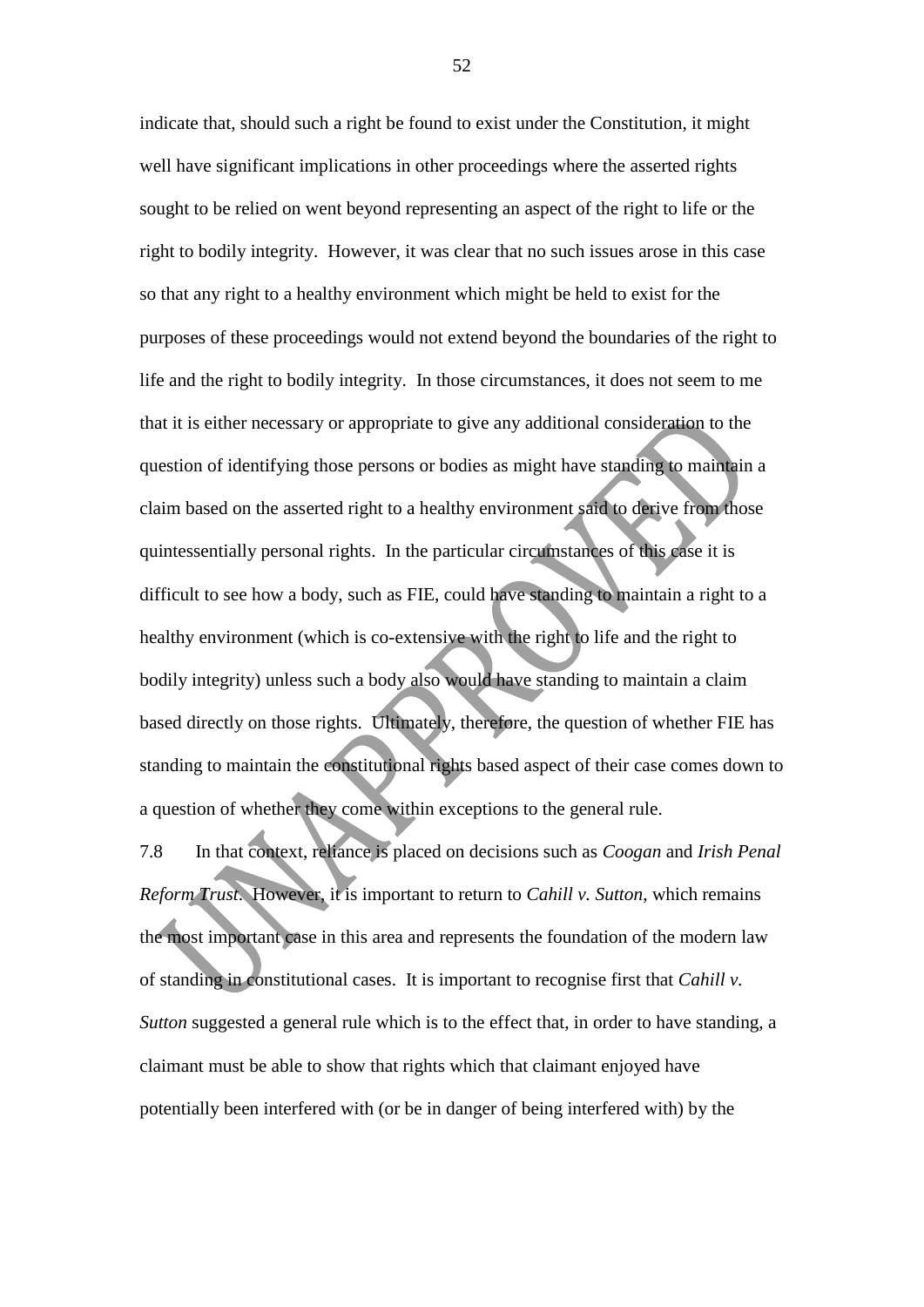measure whose constitutionality is in question. In that context Henchy J. stated the following at pp. 281-282:-

"The general approach to the question of standing that has been adopted in other jurisdictions was referred to as follows in the judgment of this Court in the *East Donegal Co-Operative* case (at p.338):

"With regard to the locus standi of the plaintiffs the question raised has been determined in different ways in countries which have constitutional provisions similar to our own. It is unnecessary here to go into this matter in detail beyond stating that at one end of the spectrum of opinions on this topic one finds the contention that there exists a right of action akin to an *actio popularis* which will entitle any person, whether he is directly affected by the Act or not, to maintain proceedings and challenge the validity of any Act passed by the parliament of the country of which he is a citizen or to whose laws he is subject by residing in that country. At the other end of the spectrum is the contention that no one can maintain such an action unless he can show that not merely do the provisions of the Act in question apply to activities in which he is currently engaged but that their application has actually affected his activities adversely. The Court rejects the latter contention and does not find it necessary in the circumstances of this case to express any view upon the former".

In point of fact, in no comparable jurisdiction to which the Court's attention has been directed does either of those two polarised opinions or contentions seem to have received authoritative judicial acceptance. On the contrary, in other jurisdictions the widely accepted practice of courts which are invested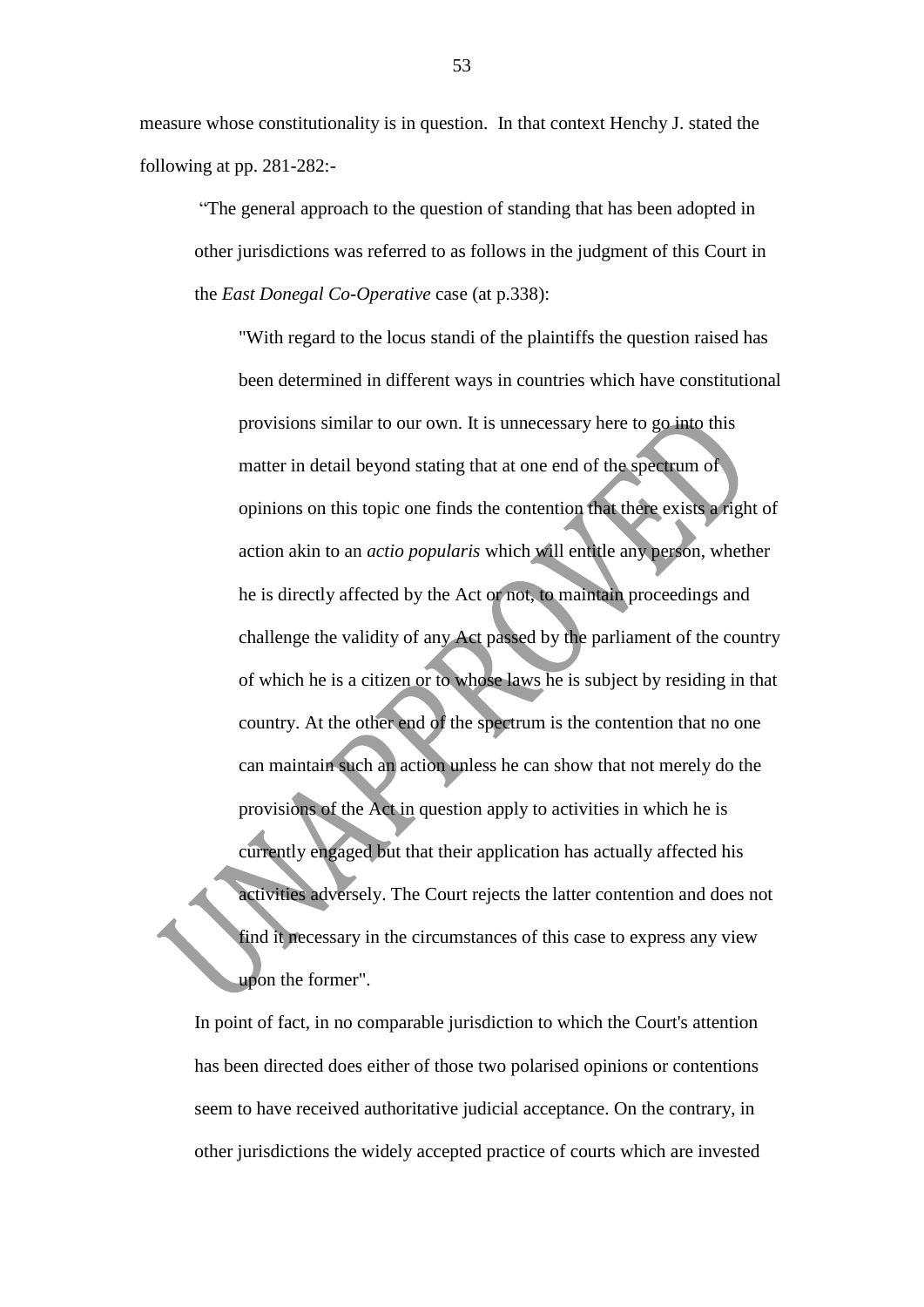with comparable powers of reviewing legislation in the light of constitutional provisions is to require the person who challenges a particular legislative provision to show either that he has been personally affected injuriously by it or that he is in imminent danger of becoming the victim of it. This general rule means that the challenger must adduce circumstances showing that the impugned provision is operating, or is poised to operate, in such a way as to deprive him personally of the benefit of a particular constitutional right. In that way each challenge is assessed judicially in the light of the application of the impugned provision to the challenger's own circumstances."

7.9 However, in *Cahill v. Sutton*, this Court also recognised that the general rule can be relaxed in appropriate cases. At p. 285 of his judgement in that case, Henchy J stated:-

"This rule, however, being but a rule of practice must, like all such rules, be subject to expansion, exception or qualification when the justice of the case so requires. Since the paramount consideration in the exercise of the jurisdiction of the Courts to review legislation in the light of the Constitution is to ensure that persons entitled to the benefit of a constitutional right will not be prejudiced through being wrongfully deprived of it, there will be cases where the want of the normal *locus standi* on the part of the person questioning the constitutionality of the statute may be overlooked if, in the circumstances of the case, there is a transcendent need to assert against the statute the constitutional provision that has been invoked. For example, while the challenger may lack the personal standing normally required, those prejudicially affected by the impugned statute may not be in a position to assert adequately, or in time, their constitutional rights. In such a case the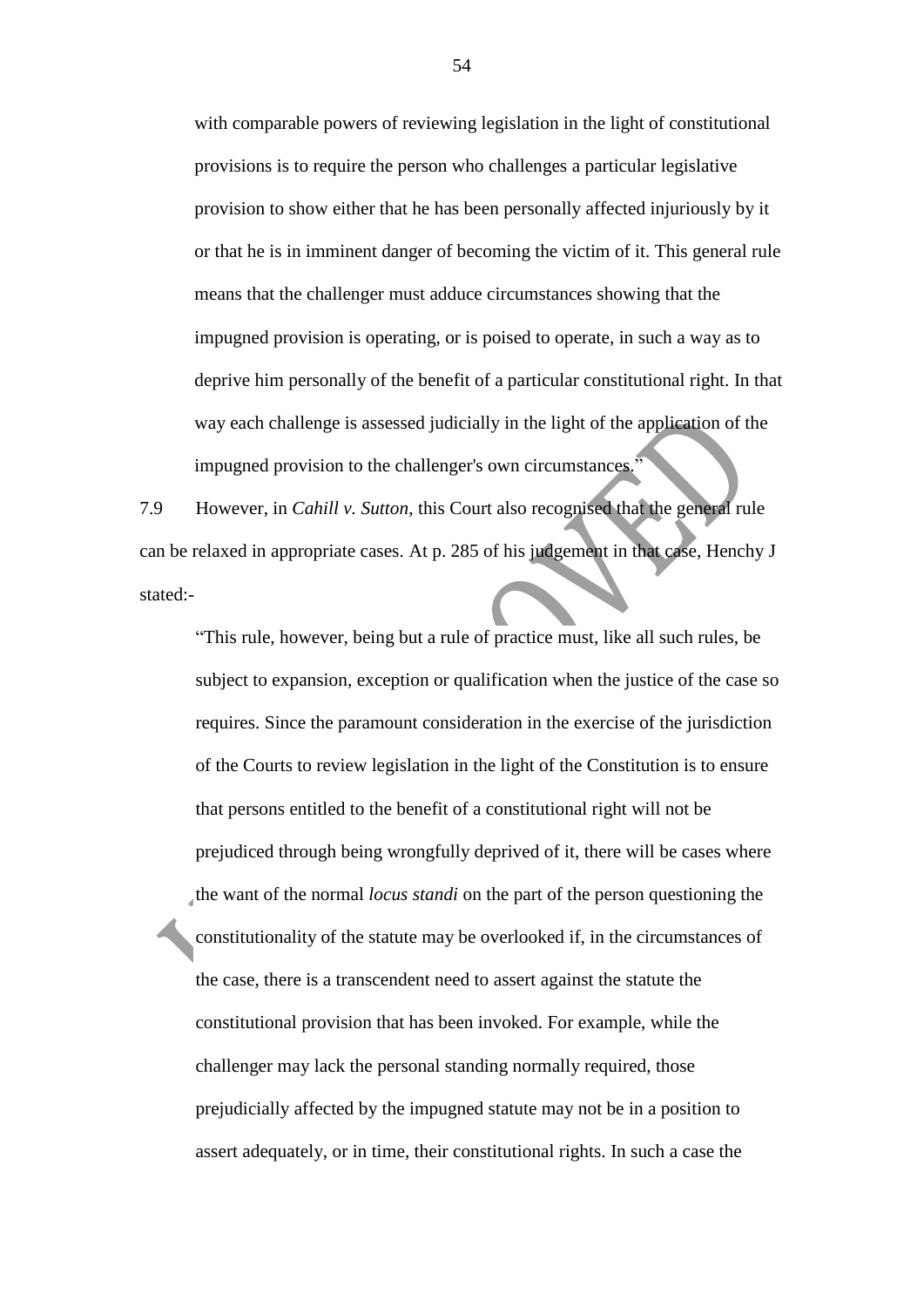court might decide to ignore the want of normal personal standing on the part of the litigant before it. Likewise, the absence of a prejudice or injury peculiar to the challenger might be overlooked, in the discretion of the court, if the impugned provision is directed at or operable against a grouping which includes the challenger, or with whom the challenger may be said to have a common interest—particularly in cases where, because of the nature of the subject matter, it is difficult to segregate those affected from those not affected by the challenged provision.

However, those examples of possible exceptions to the rule should not be taken as indicating where the limits of the rule are to be drawn. It is undesirable to go further than to say that the stated rule of personal standing may be waived or relaxed if, in the particular circumstances of a case, the court finds that there are weighty countervailing considerations justifying a departure from the rule."

7.10 In my view, Henchy J. also made a number of important observations at pp. 282-284 in the following terms:-

"This general, but not absolute, rule of judicial self-restraint has much to commend it. It ensures that normally the controversy will rest on facts which are referable primarily and specifically to the challenger, thus giving concreteness and first-hand reality to what might otherwise be an abstract or hypothetical legal argument. The resulting decision of the court will be either the allowance or the rejection of the challenge in so far as it is based on the facts adduced. If the challenge succeeds, the impugned provision will be struck down. If it fails, it does not follow that a similar challenge raised later on a different set of facts will fail: see *Ryan v. The Attorney General* [1965]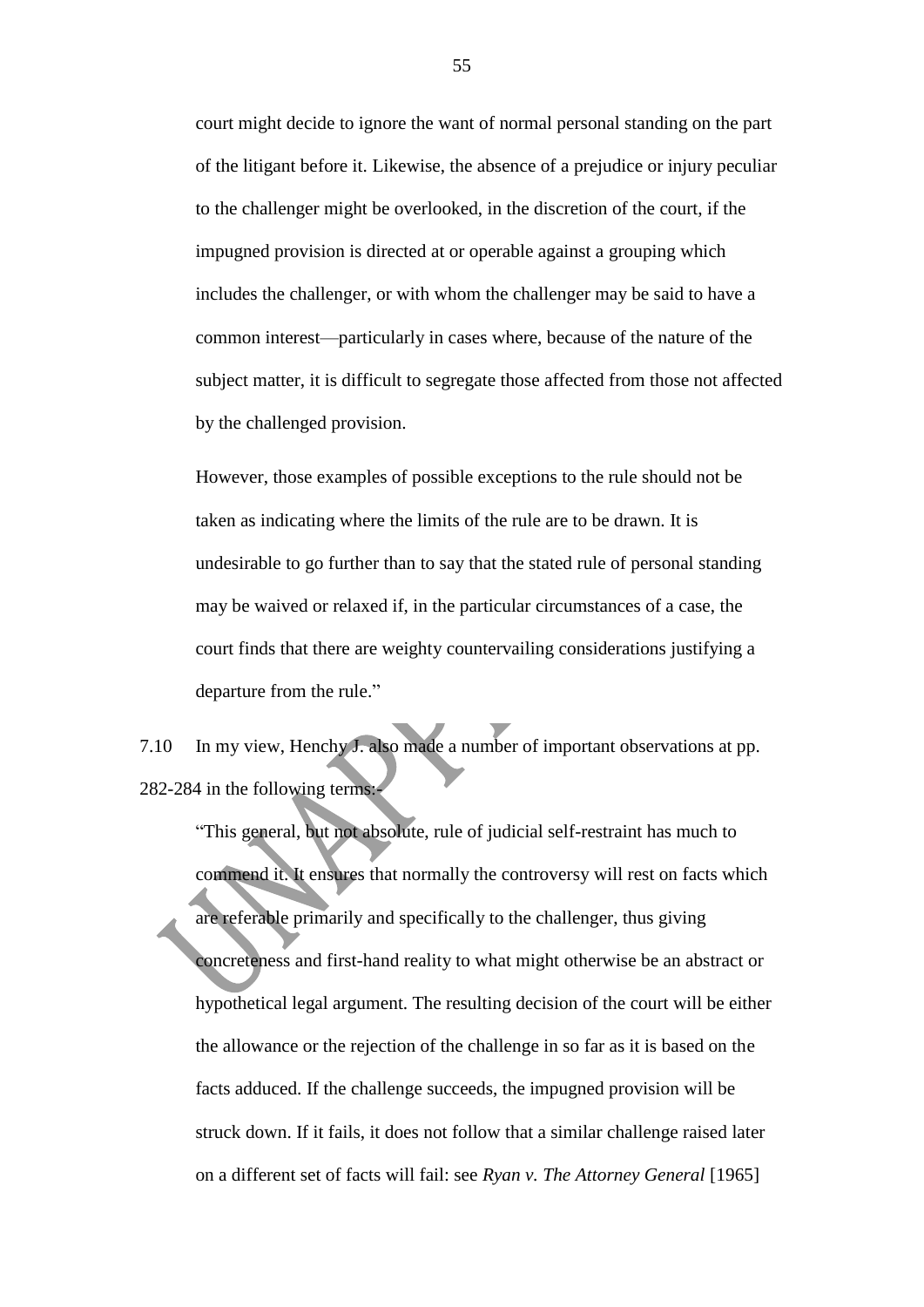I.R. 294. at p. 353 of the report. In that way the flexibility and reach of the particular constitutional provision invoked are fully preserved and given necessary application.

...

There is also the hazard that if the courts were to accord citizens unrestricted access, regardless of qualification, for the purpose of getting legislative provisions invalidated on constitutional grounds, this important jurisdiction would be subject to abuse."

7.11 Henchy J. went on to comment as follows:- "In particular, the working interrelation that must be presumed to exist between Parliament and the Judiciary in the democratic scheme of things postulated by the Constitution would not be served if no threshold qualification were ever required for an attack in the courts on the manner in which the Legislature has exercised its law-making powers. Without such a qualification the courts might be thought to encourage those who have opposed a particular Bill on its way through Parliament to ignore or devalue its elevation into an Act of Parliament by continuing their opposition to it by means of an action to have it invalidated on constitutional grounds. It would be contrary to the spirit of the Constitution if the courts were to allow the opposition that was raised to a proposed legislative measure, inside or outside Parliament, to have an unrestricted and unqualified right to move from the political arena to the High Court once a Bill has become an Act. And it would not accord with the smooth working of the organs of State established by the Constitution if the enactments of the National Parliament were liable to be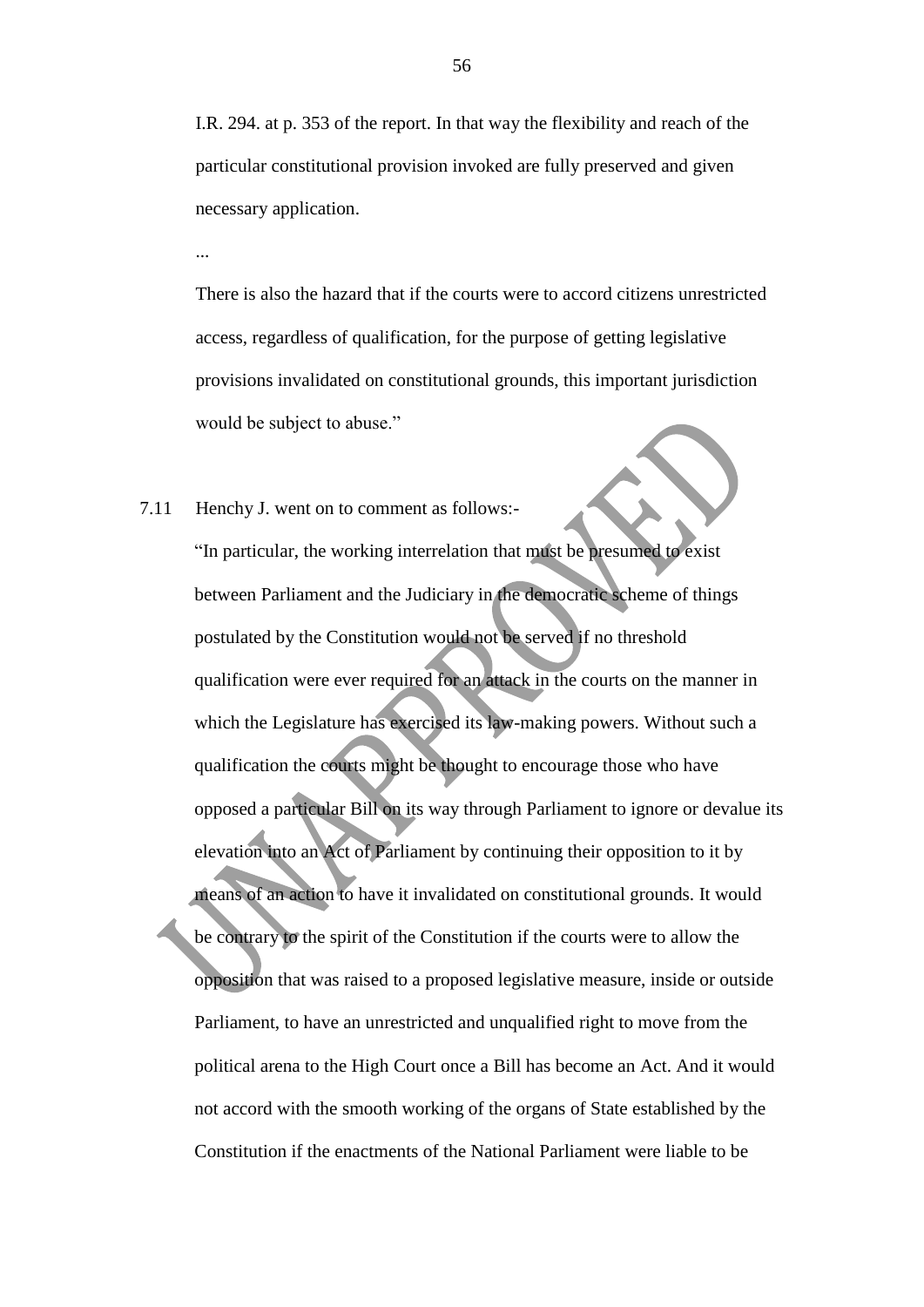thwarted or delayed in their operation by litigation which could be brought at the whim of every or any citizen, whether or not he has a personal interest in the outcome."

7.12 It might well be said that the distinction identified by Henchy J. is of some relevance in the context of these proceedings. There clearly is a risk of the distinction between rights based litigation, on the one hand, and political or policy issues, on the other becoming blurred in cases such as this. I would view the observations of Henchy J., which I have cited, as conveying a warning against an over-liberal use of the undoubted entitlement of the courts to relax the general rule. However, it also seems clear that cases such as *Coogan* and *Irish Penal Reform Trust* do represent appropriate relaxations of the general rule in accordance with the overall approach identified in *Cahill v. Sutton*. It is important to analyse the reasons why standing was accepted as existing in those cases.

7.13 The rights asserted in *Coogan* were the rights of the unborn. It is clear that any rights which the unborn might have enjoyed, whether under the 8<sup>th</sup> Amendment to the Constitution (since repealed) or otherwise, would inevitably involve some other person or body seeking to vindicate those rights. In *Coogan*, Finlay C.J. commented, at p. 742 as follows:-

"In such a case I am satisfied that the test is that of a *bona fide* concern and interest, interest being used in the sense of proximity or an objective interest. To ascertain whether such *bona fide* concern and interest exists in a particular case it is of special importance to consider the nature of the constitutional right sought to be protected. In this case that right is the right to life of an unborn child in its mother's womb. The threat to that constitutional right which it is sought to avoid is the death of the child. In respect of such a threat there can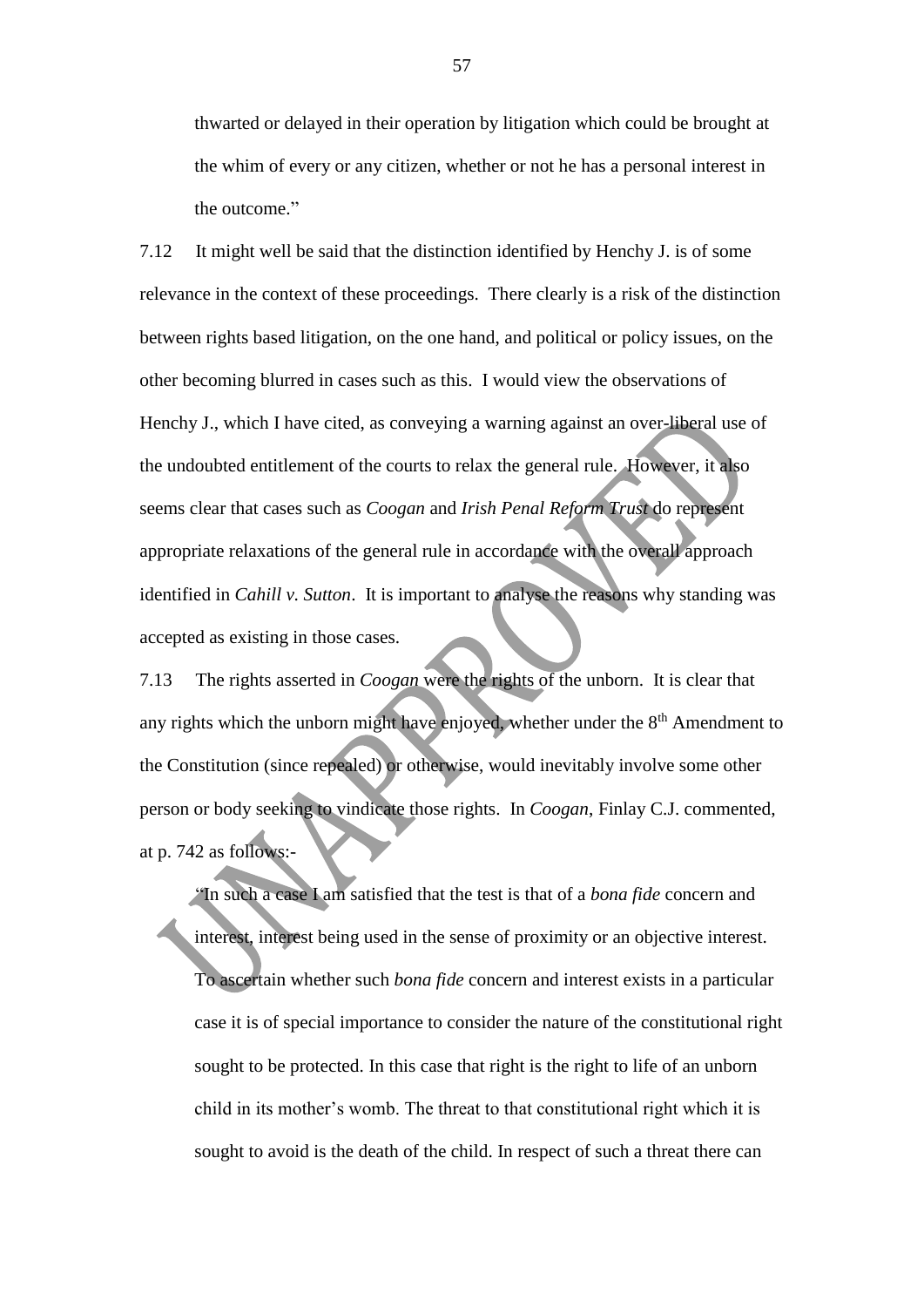never be a victim or potential victim who can sue… The part, however, that the plaintiff has taken in the proceedings to which I have referred, which were successfully brought to conclusion by the Attorney General at its relation, and the particular right which it seeks to protect with its importance to the whole nature of our society, constitute sufficient grounds for holding that it is a person with a *bona fide* concern and interest and accordingly has the necessary legal standing to bring the action."

7.14 While McCarthy J. dissented on the question of whether the plaintiffs in that case had standing, he did so on the basis of his view that the appropriate plaintiff was the Attorney General in all the circumstances of the case. McCarthy J., therefore, considered that the rights involved could be vindicated but with a different plaintiff. He did, however, in that context, observe, in a typically pithy fashion, at p. 750 the following:-

"The direct threat to that right to life is an abortion, a procedure which in the nature of things is likely to be procured by the expectant mother. The two whose rights are protected cannot or will not invoke the constitutional guarantee. Who will?"

7.15 On one view it might be said that *Irish Penal Reform Trust* extends the scope of standing a little further. In that case the Irish Penal Reform Trust was one of three plaintiffs seeking to challenge prison conditions and their compatibility with the Constitution. The other two plaintiffs were former prisoners. The case sought to address what, it was contended, amounted to systemic deficiencies in the treatment of prisoners with psychiatric problems. If the case were limited to the personal experience of the two individual plaintiffs, it would not have been possible to advance the case that the deficiencies were systemic.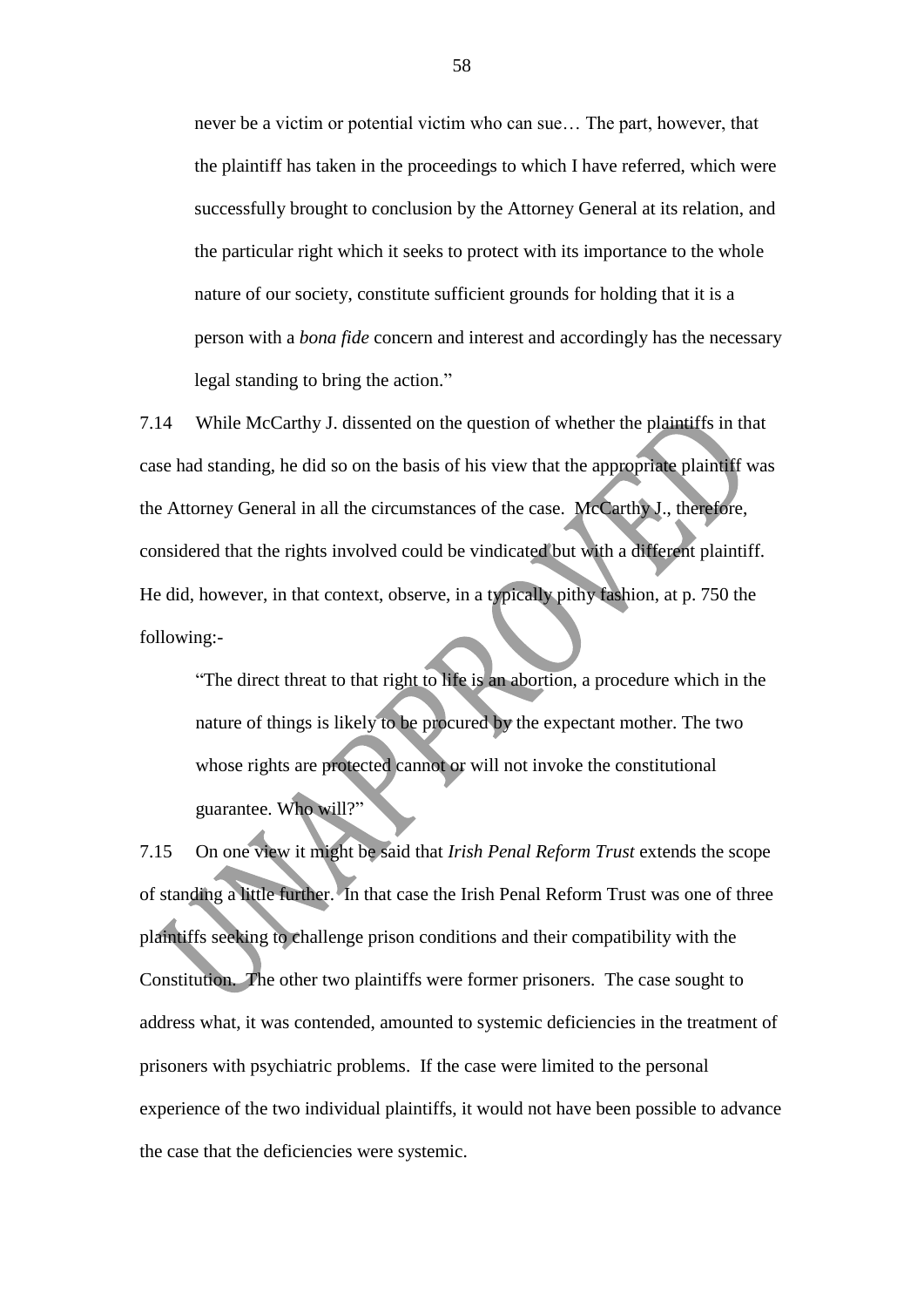7.16 Furthermore, a representative of the Irish Penal Reform Trust swore an affidavit setting out her belief, and that of the Trust, that, in their experience, prisoners affected by these deficiencies (by definition prisoners suffering from psychiatric illnesses) are not in a position to assert adequately or in time their constitutional rights, especially in regard to systemic deficiencies. The Trust had carried out a great deal of work and expended considerable effort in bringing the proceedings, including the retention of international experts. It was specifically stated that the Trust believed that, notwithstanding the fact that prison conditions were a matter of interest to the wider community, and that it strongly contended the conditions in Mountjoy Prison did not comply at the time with basic standards of human rights, nevertheless, such matters would never be adequately addressed unless the proceedings could be determined as constituted.

7.17 Gilligan J in his judgment observed that Henchy J in *Cahill v Sutton* had been careful to note that the rule on standing was a rule on practice and could be waived or relaxed if, in the particular circumstances of the case, there were weighty countervailing considerations. An example given by Henchy J was where those prejudicially affected by the impugned statute might not be in a position to assert adequately or in time their constitutional rights. Gilligan J considered that a case illustrating this exception was *Coogan*. Gilligan J also considered that prisoners with psychiatric problems were among the most vulnerable and disadvantaged members of society. Many prisoners might be ignorant of their rights and fear retribution if they challenged the prison authorities. Such prisoners might well be unaware of the constitutional right to receive a better standard of treatment. This put the particular category of prisoner in an extremely disadvantaged position. He considered that this was an appropriate case in which to relax the rules on standing in such circumstances.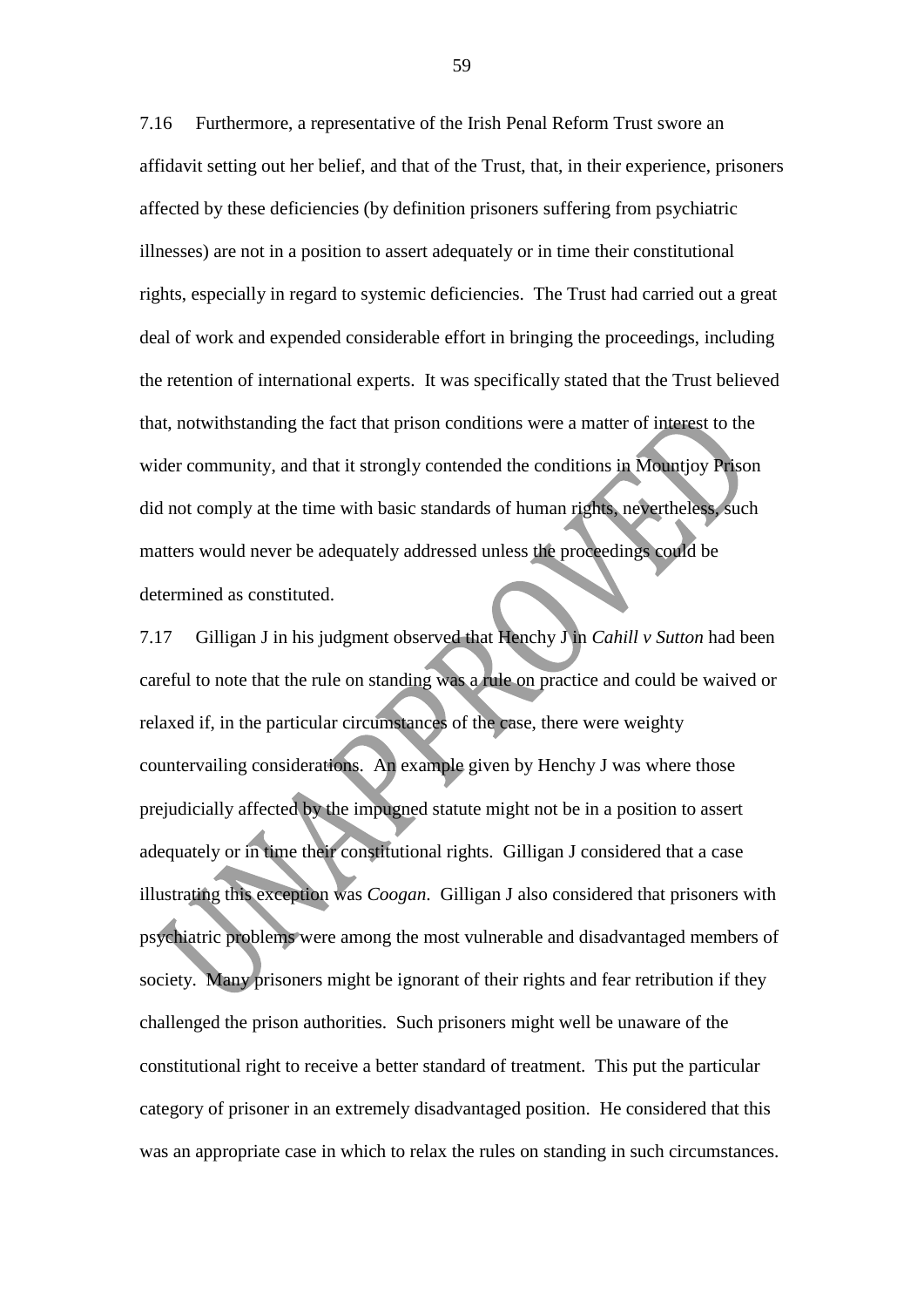7.18 In the present case, no real attempt has been made to explain why FIE has launched these proceedings and why individual plaintiffs have not commenced the proceedings, or sought to be joined. It is not suggested that the potential class of individual plaintiffs (which is very extensive indeed) suffers from any vulnerability or would face any difficulty in asserting the claim or that the claim would in any way be limited if brought by individuals. For these reasons and more, it does not seem to me that *Irish Penal Reform Trust* supports the plaintiff's case on standing.

7.19 It should be emphasised that Irish standing rules are, therefore, flexible but not infinitely so. This point was again emphasised in *Mohan* which represents the latest clarification of the constitutional law of standing by this Court. In that context it is worth recalling that the standing recognised in *Digital Rights* involved claims which a company was entitled to bring as a company.

7.20 Thus there was no question in *Digital Rights* of a corporate entity being permitted to assert rights which were only those of others. The rights were those of the company itself. I would, in any event, reserve my position on whether I would fully follow all of the reasoning in *Digital Rights* concerning standing. For present purposes it is sufficient to indicate that *Digital Rights* does not provide any basis for suggesting that a corporate entity has standing to bring proceedings which solely seek to advance the rights of individuals rather than rights of the corporate entity itself. 7.21 I would accept, therefore, that there are circumstances in which an overly strict approach to standing could lead to important rights not being vindicated. However, that does not take away from the importance of standing rules in our constitutional order. The underlying position was reiterated in the recent decision of this Court in *Mohan*, which re-emphasised the need, ordinarily, for a plaintiff to be able to demonstrate that they have been affected in reality or as a matter of fact by virtue of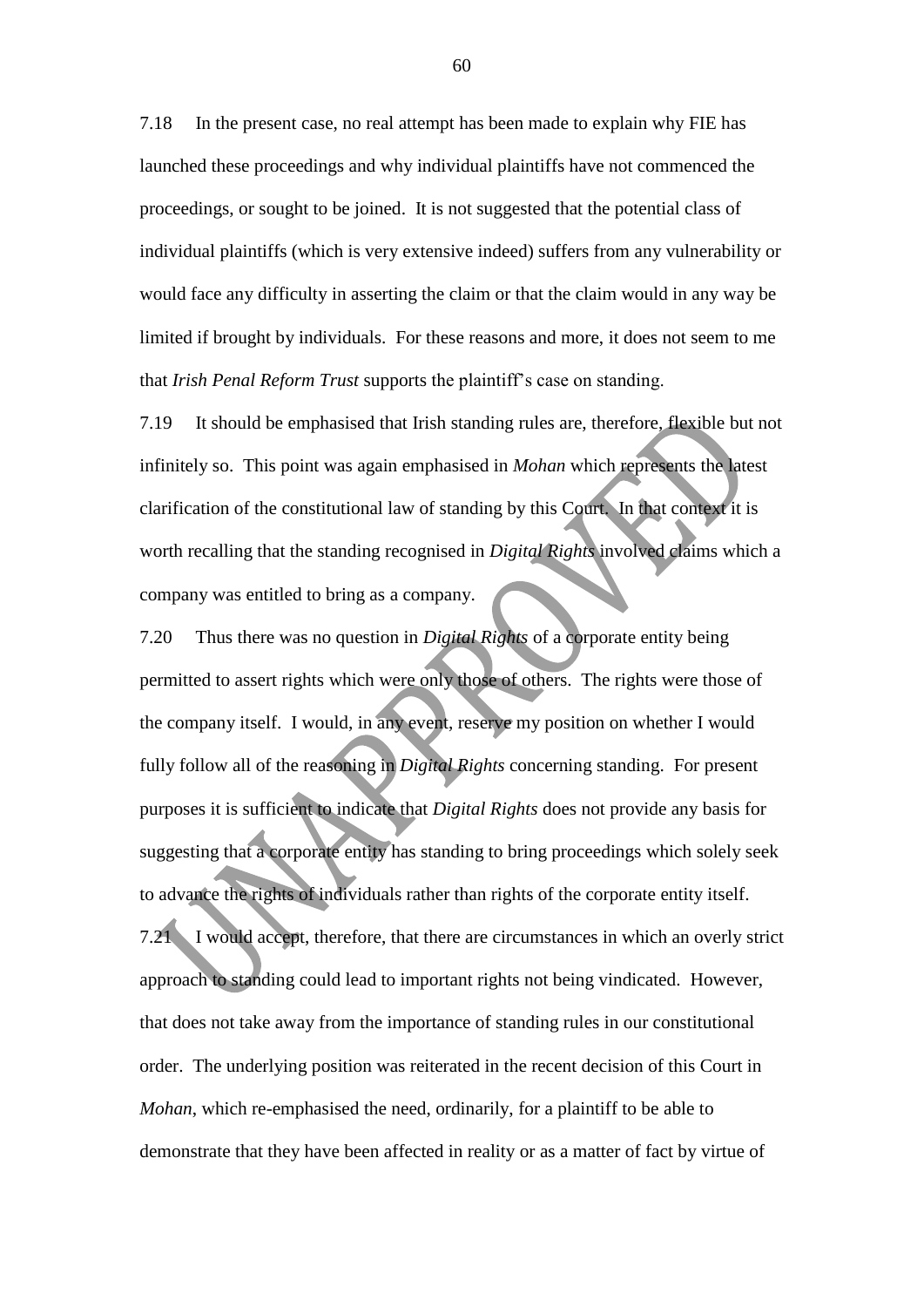the measure which they seek to challenge on the basis that it breaches rights. That remains the fundamental proposition. The circumstances in which it is permissible to accord standing outside the bounds of that basic principle must necessarily be limited and involve situations where there would be a real risk that important rights would not be vindicated unless a more relaxed attitude to standing were adopted.

7.22 That leads to a consideration of the reasons why a corporate entity has chosen to bring these proceedings relying, as FIE does, on personal rights which it does not enjoy. Other than a suggestion that it was desire to protect individuals from a possible exposure to the costs of unsuccessful proceedings, no real explanation was given as to why an individual or individuals could not have brought these proceedings instead of FIE. There does not seem to be any practical reason why FIE could not have provided support for such individuals in whatever manner it considered appropriate. It seems to me that these proceedings are a far cry from the kind of circumstances which this Court accepted justified departure from ordinary standing rules in cases such as *Coogan* and *Irish Penal Reform Trust*. To hold that FIE had standing in the circumstances of this case would, in my view, involve a move to a situation where standing was greatly expanded and the absence of standing would largely be confined to cases involving persons who simply maintain proceedings on a meddlesome basis. I do not consider that there is a justification for such a wide expansion of our standing rules. Nor do I consider that FIE have put forward any adequate basis to explain why these proceedings could not have been brought in the ordinary way by persons who would undoubtedly enjoy the right to life and the right to bodily integrity on which reliance is placed. In those circumstances I would conclude that FIE does not have standing to maintain the constitutional rights based aspect of their case.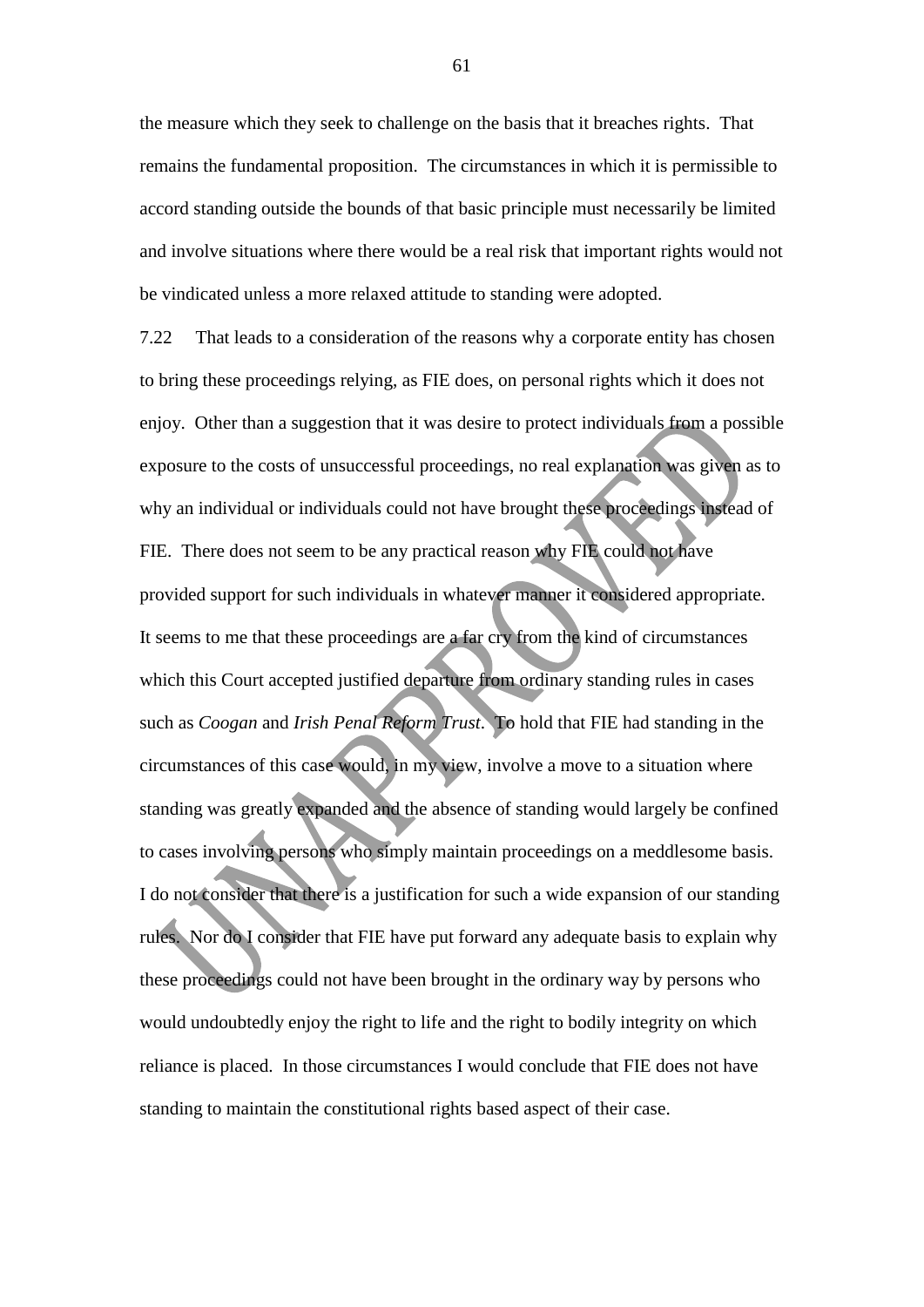7.23 Turning to the issues which arise in respect of standing to maintain the ECHR claim, I am prepared to accept that there may be circumstances where a person or entity might not have standing to bring a complaint before the ECtHR but where, in accordance with Irish standing rules, the same party might be able to maintain a claim based on the 2003 Act. However, I find it difficult to see how a party who would not have standing to maintain a particular form of claim based on an asserted breach of Irish constitutional rights could have standing to maintain a claim based on the 2003 Act, where the rights under the ECHR said to be infringed are the same or analogous rights to those which might have been asserted under the Constitution. 7.24 Having concluded that FIE would not have standing to maintain a claim based on the right to life or the right to bodily integrity of others under the Irish Constitution, it seems to me to follow that FIE likewise does not have standing to maintain a claim based on the provisions of the 2003 Act where reliance is being placed on the analogous Art. 2 and Art. 8 rights. I would, therefore, conclude that FIE does not have standing to maintain any of the rights based claims put forward in these

proceedings.

7.25 In those circumstances I would not, ordinarily, go on to deal with any other aspects of the case and would leave further consideration of any of the issues raised to a case brought by a person or persons who did have standing. However, there is one aspect of the case on which I feel it appropriate to comment. The question of whether there exists an unenumerated or derived right to a healthy environment under the Irish Constitution was debated in these proceedings both in the High Court and in this Court. MacGrath J., in the High Court, indicated that he was prepared to accept, for the purposes of these proceedings, that such a right does exist following on from the decision of Barrett J. in *Fingal Co. Council*. Lest by not commenting on those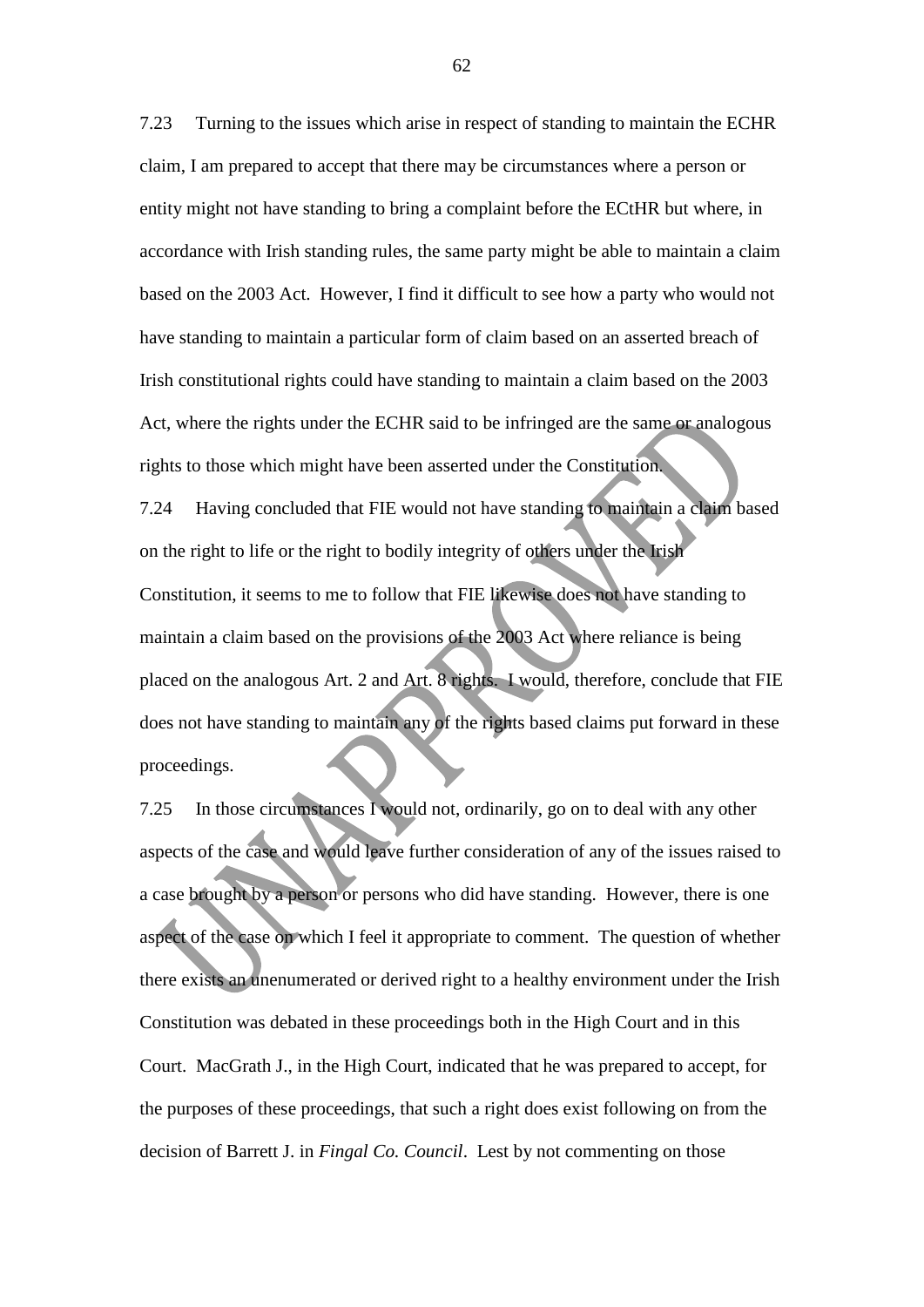matters it might in the future be argued that this Court had implicitly accepted the position identified by Barrett J., and accepted by MacGrath J. for the purposes of the argument, in their respective High Court judgments, I feel it is necessary to go on to make at least some observations on that issue.

## **8. A Constitutional Right to a Healthy Environment?**

8.1 In *Fingal County Council*, at para. 264 of his judgment, Barrett J. said the following:-

"A right to an environment that is consistent with the human dignity and wellbeing of citizens at large is an essential condition for the fulfilment of all human rights. It is an indispensable existential right that is enjoyed universally, yet which is vested personally as a right that presents and can be seen always to have presented, and to enjoy protection, under Art. 40.3.1° of the Constitution. It is not so utopian a right that it can never be enforced. Once concretised into specific duties and obligations, its enforcement is entirely practicable. Even so, every dimension of the right to an environment that is consistent with the human dignity and well-being of citizens at large does not, for the reasons identified previously above, require to be apprehended and to be described in detail before that right can be recognised to exist. Concrete duties and responsibilities will fall in time to be defined and demarcated. But to start down that path of definition and demarcation, one first has to recognise that there is a personal constitutional right to an environment that is consistent with the human dignity and well-being of citizens at large and upon which those duties and responsibilities will be constructed. This the court does."

8.2 In the High Court in this case, MacGrath J. said the following at para. 133 of his judgment:-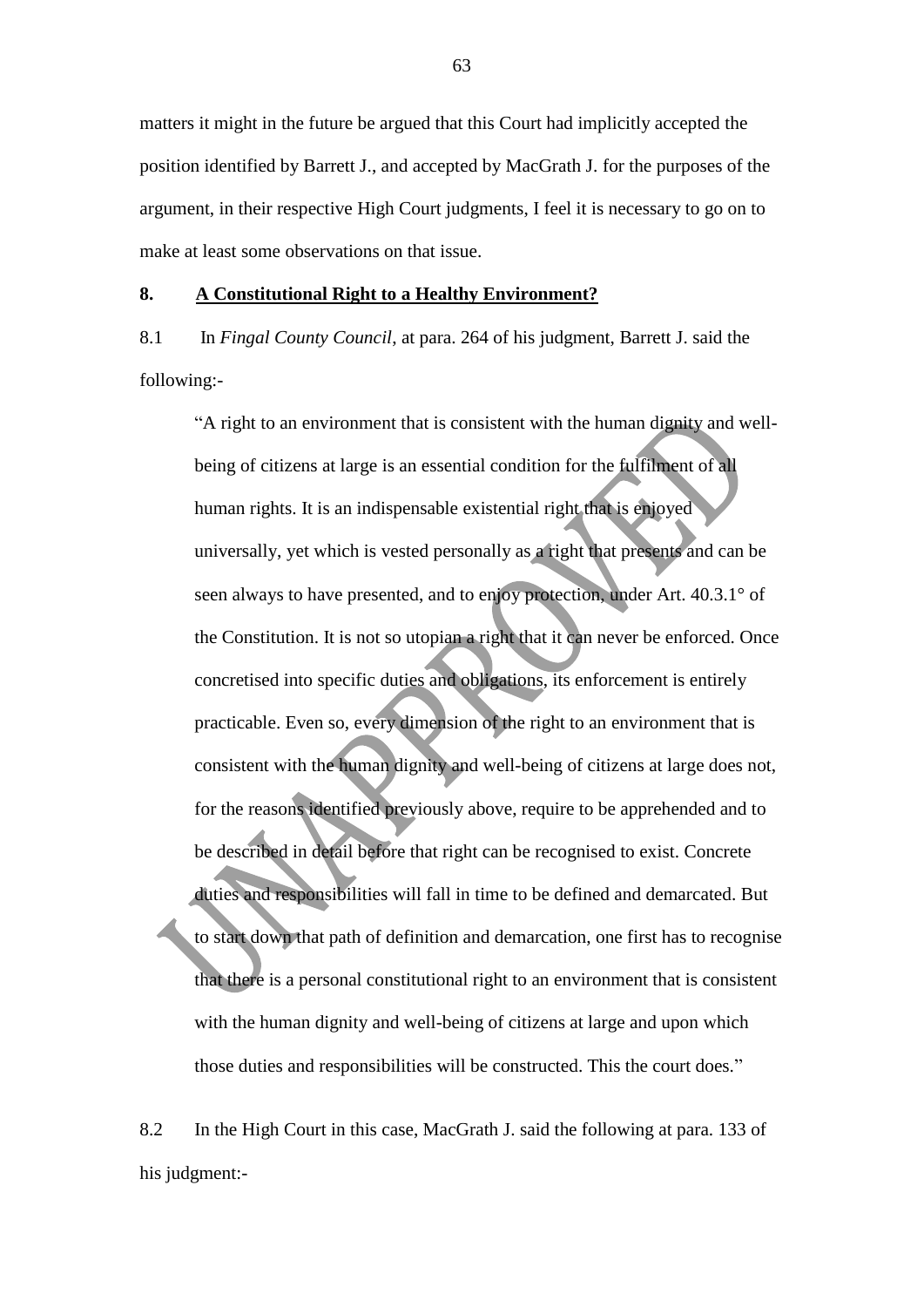"Accepting for the purposes of this case, that there is an unenumerated right to an environment consistent with human dignity, in my view, it cannot be concluded that it is the plan which places these rights at risk."

8.3 An appropriate starting point might well be to consider what precisely was meant by Barrett J. when he suggested that there was an unenumerated constitutional right to the environment consistent with human dignity. It is perhaps overly pedantic to say that everyone has an environment whether it be good or bad. A world in which some of the more pessimistic predictions connected with climate change had actually come to pass would still be a world in which there was an environment, albeit one which might be extremely hostile and very dangerous. I understand that it was for such reasons that, quite sensibly, counsel for FIE suggested that the appropriate characterisation of the right (at least for the purposes of this case) was to describe it as a right to a healthy environment. In fairness to Barrett J., it should again be noted that he did describe the right as being one of an entitlement to an environment consistent with human dignity.

8.4 I should start by commenting that, in my view, it would be more appropriate to characterise constitutional rights which cannot be found in express terms in the wording of the Constitution itself as being derived rights rather than unenumerated rights. The jurisprudence has, of course, identified rights recognised by the Constitution where the wording of the text does not use a term directly providing for the right concerned. There is no direct reference to privacy. There is no direct reference to a right not to be inappropriately deprived of the ability to work. Yet both of these rights have been recognised as existing under the Constitution, the former in *McGee v. The Attorney General* [1974] IR 284 and the latter in *N.V.H v. Minister for Justice and Equality* [2018] 1 IR 246.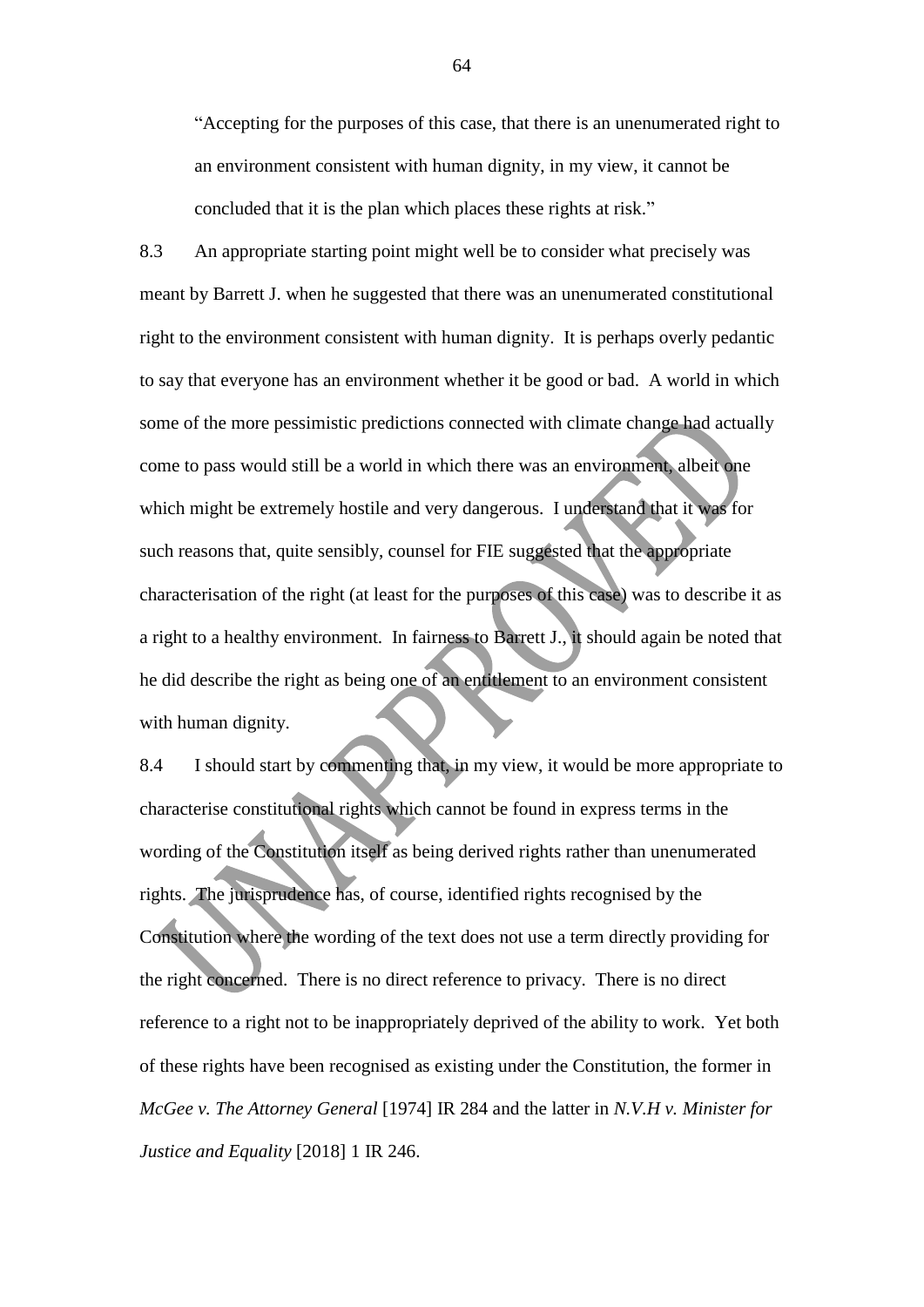8.5 There is a sense in which the term "unenumerated" is not incorrect, precisely because the wording of the Constitution does not refer directly to rights such as those which I have mentioned. However, there is a danger that the use of the term "unenumerated" conveys an impression that judges simply identify rights of which they approve and deem them to be part of the Constitution.

8.6 That does not seem to me to have been the process by which the so-called unenumerated rights have come to be identified, but nonetheless it carries a risk of misimpression. It is for that reason that I would consider the term "derived rights" as being more appropriate, for it conveys that there must be some root of title in the text or structure of the Constitution from which the right in question can be derived. It may stem, for example, from a constitutional value such as dignity when taken in conjunction with other express rights or obligations. It may stem from the democratic nature of the State whose fundamental structures are set out in the Constitution. It may derive from a combination of rights, values and structure. However, it cannot derive simply from judges looking into their hearts and identifying rights which they think should be in the Constitution. It must derive from judges considering the Constitution as a whole and identifying rights which can be derived from the Constitution as a whole.

8.7 In saying that, I would emphasise that I do not thereby advocate a narrow textualist approach. In that context I fully agreed with the observations of Henchy J. in *McGee*, where, at p.325 he says:-

"It is the totality and absoluteness of the prohibition effected by s. 17 of the Act of 1935 that counsel for the plaintiff impugn as infringing what they say are her constitutionally guaranteed rights as a citizen. As has been held in a number of cases, the unspecified personal rights guaranteed by sub-s. 1 of s. 3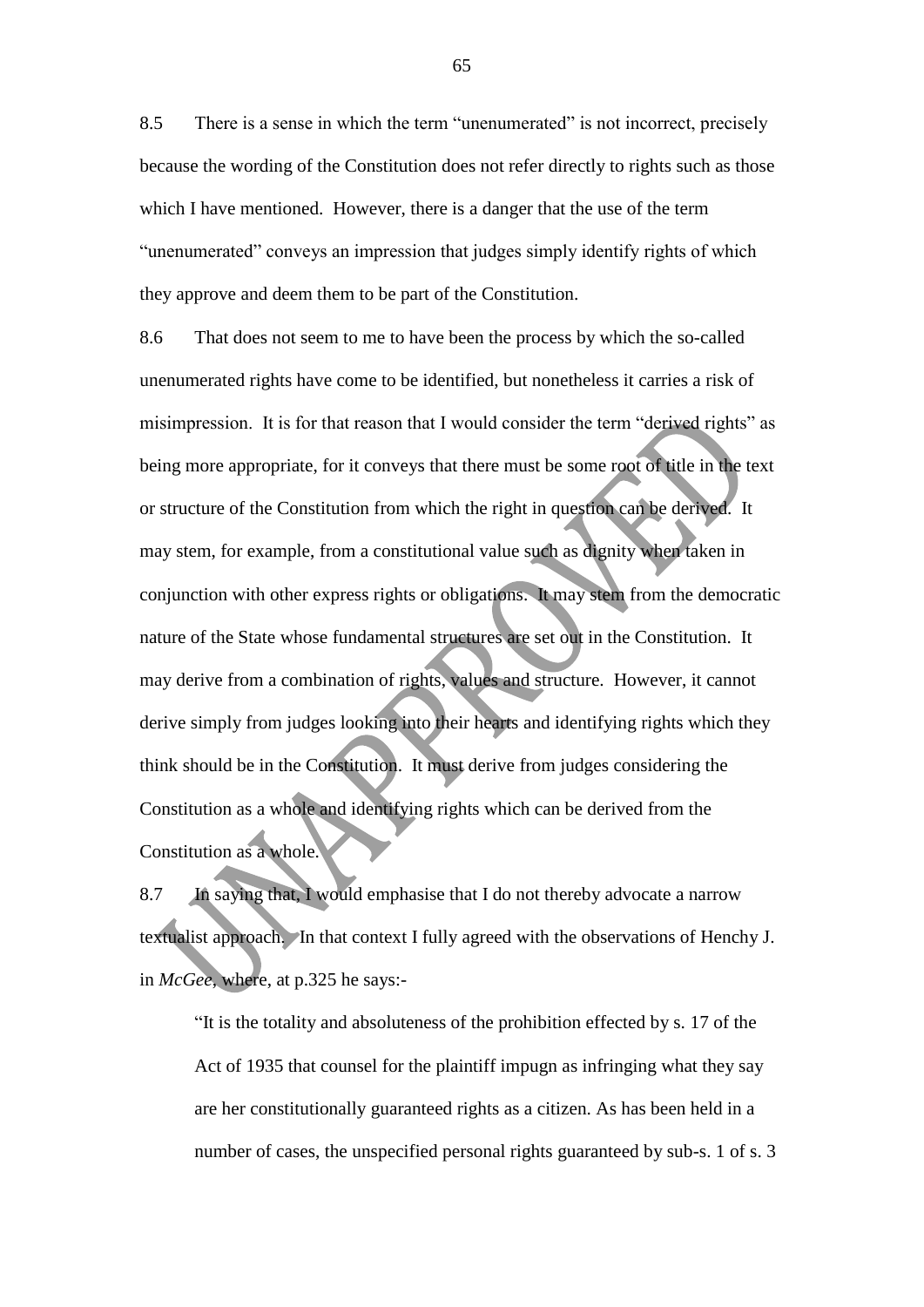of Article 40 are not confined to those specified in sub-s. 2 of that section. It is for the Courts to decide in a particular case whether the right relied on comes within the constitutional guarantee. To do so, it must be shown that it is a right that inheres in the citizen in question by virtue of his human personality. The lack of precision in this test is reduced when sub-s. 1 of s. 3 of Article 40 is read (as it must be) in the light of the Constitution as a whole and, in particular, in the light of what the Constitution, expressly or by necessary implication, deems to be fundamental to the personal standing of the individual in question in the context of the social order envisaged by the Constitution. The infinite variety in the relationships between the citizen and his fellows and between the citizen and the State makes an exhaustive enumeration of the guaranteed rights difficult, if not impossible."

8.8 This approach was extended on by Henchy J. in his dissenting judgment in *Norris v. The Attorney General* [1984] IR 36. The above passage was also cited by McCarthy J. in his judgment in the same case at p. 97, and the general approach identified has been affirmed by this Court more recently in *Fleming v. Ireland & Ors.* [2013] 2 IR 417 and in *N.V.H*.

8.9 What needs to be guarded against is allowing for a blurring of the separation of powers by permitting issues which are more properly political and policy matters (for the legislature and the executive) to impermissibly drift into the judicial sphere. Where it is possible properly to derive rights from the Constitution then no such risk arises. Where, however, judges are simply asked to identify rights which they consider might be "a good thing" then the separation of powers is truly blurred. Indeed, in this context, there are common considerations between these issues and questions of standing already addressed. Allowing even well motivated parties to rely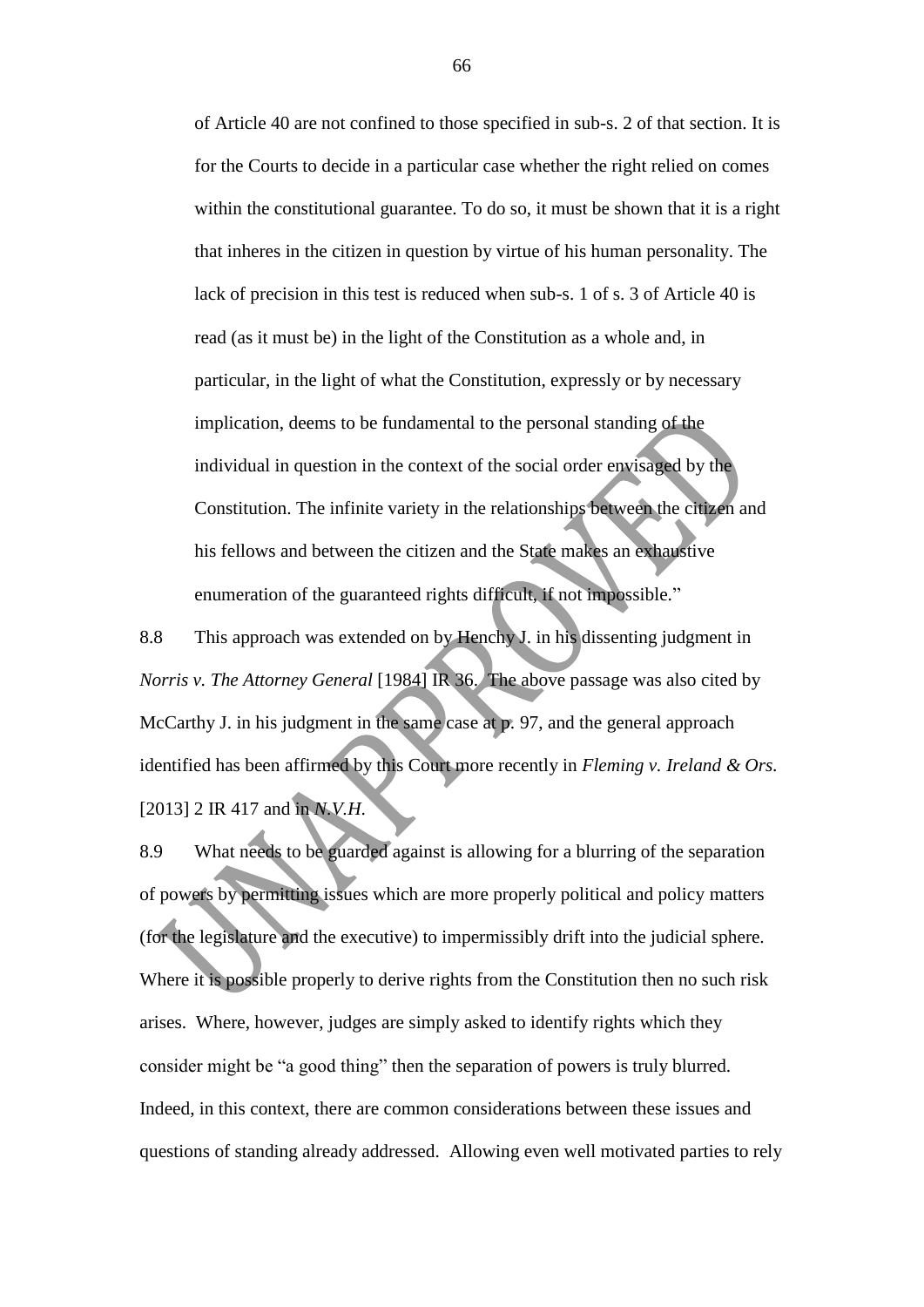on constitutional rights which they do not enjoy, likewise, runs the risk of blurring the lines between the judicial and the other powers of the State.

8.10 Returning to the issue in this case, it might be said that, in one sense, the beginning and end of this argument stems from the acceptance by counsel for FIE that a right to a healthy environment, should it exist, would not add to the analysis in these proceedings, for it would not extend the rights relied on beyond the right to life and the right to bodily integrity whose existence is not doubted. However, that very fact seems to me to demonstrate one of the difficulties with the asserted right. What exactly does it mean? How does it fit into the constitutional order? Does it really advance rights beyond the right to life and the right to bodily integrity? If not, then what is the point of recognising such a right? If so, then in what way and within what parameters?

8.11 The very vague nature of the right identified by Barrett J. in *Fingal Co. Council* can, in my view, be demonstrated from the fact that it seemed to have little or no bearing on the outcome of those proceedings. While it is of course the case, as Barret J. noted, that the parameters of identified rights can be refined as the case law develops, it does seem to me that there needs to be at least some concrete shape to a right before it is appropriate to identify it as representing a standalone and separate right derived from the Constitution. If it does not extend existing recognised rights, then there is no need for it. If it does extend existing recognised rights, then there needs to be at least some general clarity about the nature of the right so that there can be a proper analysis of whether the recognition of the asserted right can truly be derived from the Constitution itself. In my view, the right to an environment consistent with human dignity, or alternatively the right to a healthy environment, as identified in *Fingal Co. Council* and as accepted by the trial judge for the purposes of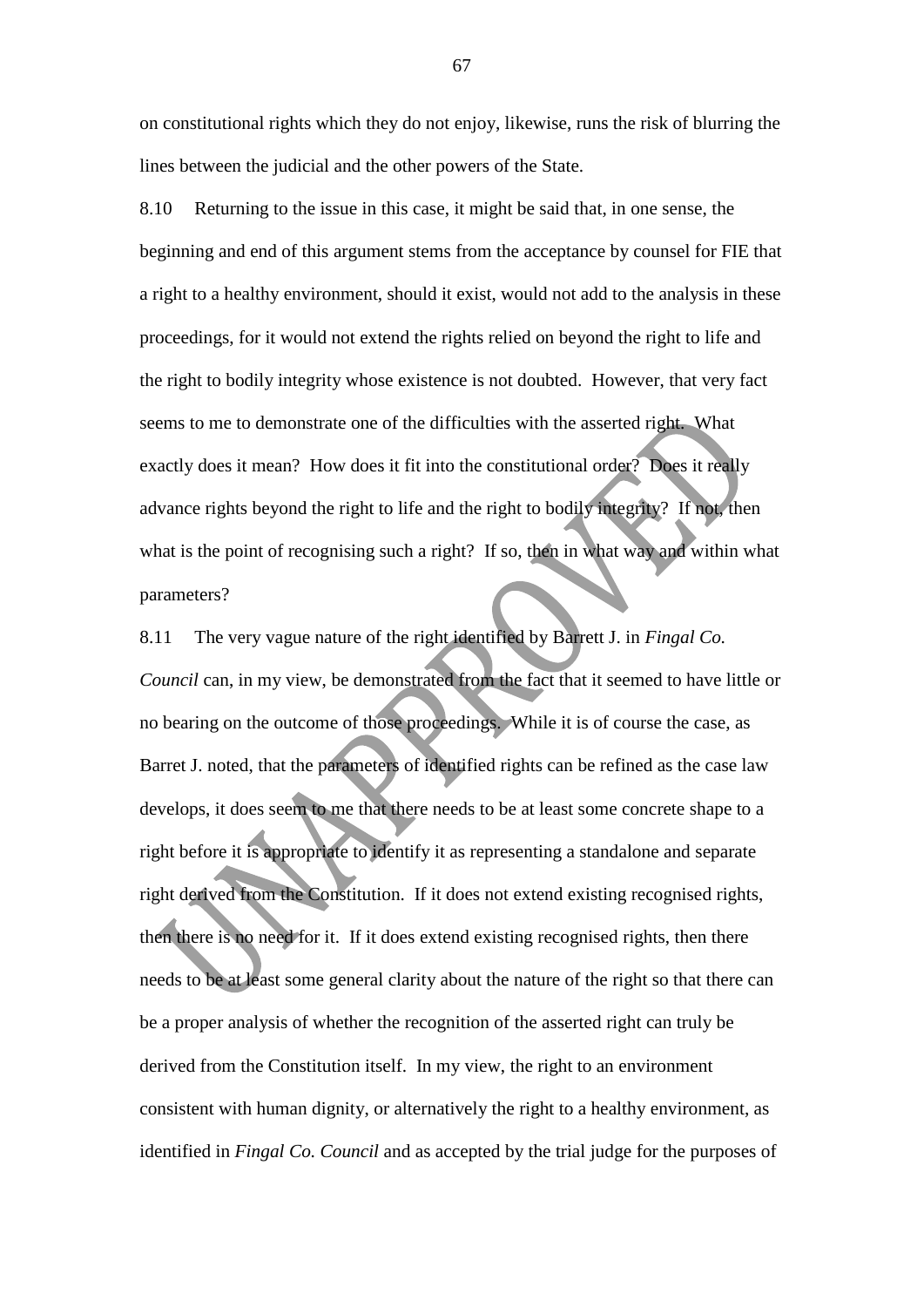argument in this case, is impermissibly vague. It either does not bring matters beyond the right to life or the right to bodily integrity, in which case there is no need for it. If it does go beyond those rights, then there is not a sufficient general definition (even one which might, in principle, be filled in by later cases) about the sort of parameters within which it is to operate.

8.12 In the course of argument, the Court was referred to a textbook by David Boyd, a leading expert in Canadian environmental law and policy, entitled *The Environmental Rights Revolution: A Global Study of Constitutions, Human Rights, and the Environment* (UBC Press, 2011), which is a detailed and scholarly account of the recognition of environmental rights in many jurisdictions. It is, however, striking that, in most of the states where a constitutional right in the environmental field has been recognised, same has been achieved by the inclusion of express wording in the constitutional instruments of the state concerned. In other words, in accordance with the appropriate process to adopt or amend the Constitution of the state concerned, a particular type of environmental right has been inserted into the Constitution. The advantage of express incorporation is that the precise type of constitutional right to the environment which is to be recognised can be the subject of debate and democratic approval. As is also clear from *Boyd*, there have been a number of different models adopted to incorporate environmental rights into constitutional instruments.

8.13 It is striking that, with one exception, no such right has been recognised in countries within the broad common law family. The exception concerned is India. However, it is necessary to have regard to the fact that there are significant differences between the constitutional structure and context in India compared with this jurisdiction which would make it inappropriate, without significant further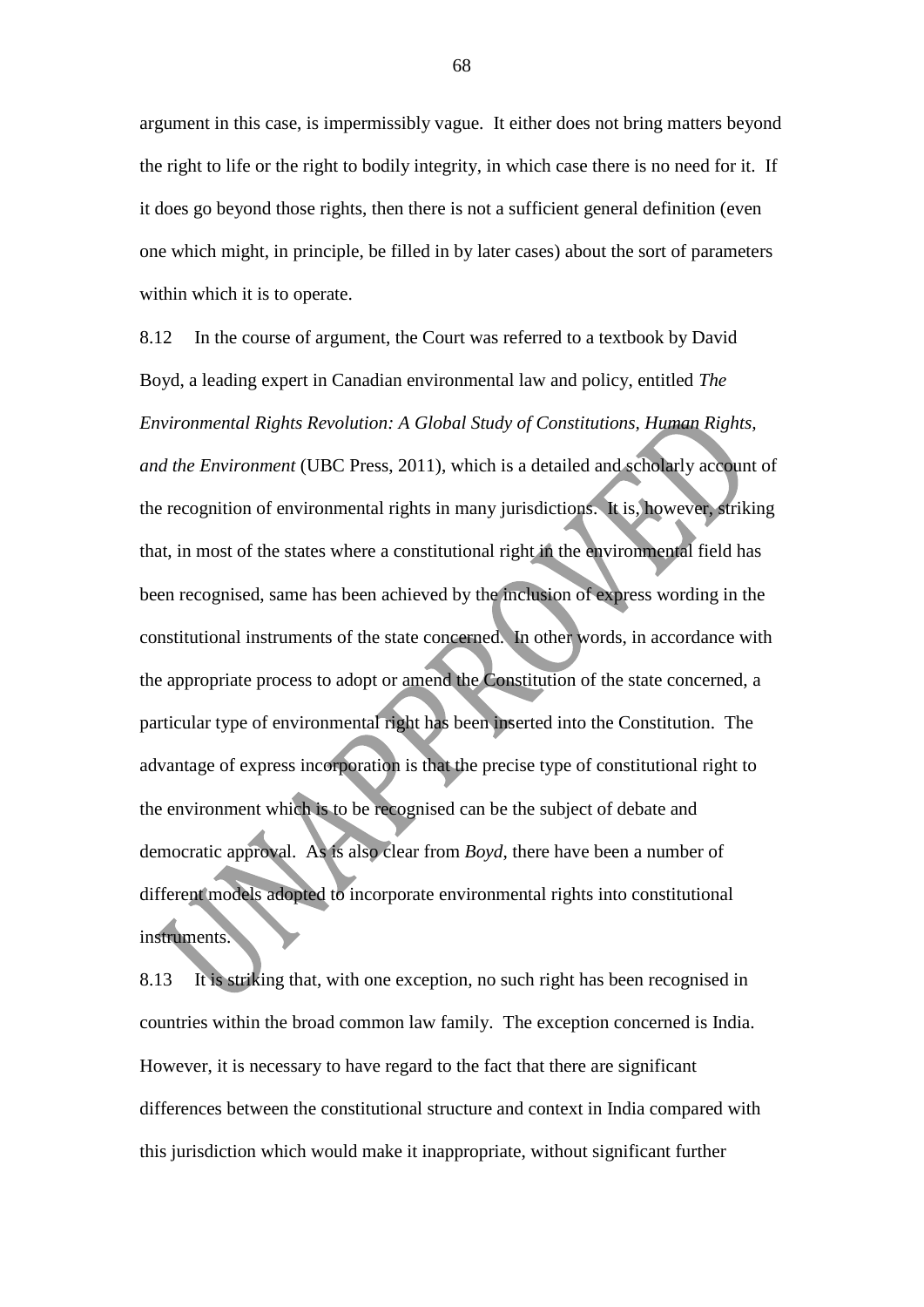analysis, to consider that the relevant Indian jurisprudence in this case might prove persuasive in the Irish constitutional regime. Given that neither party sought to place reliance on Indian case law, I do not think it appropriate, in the context of this case, to consider the Indian case law further.

8.14 It does not seem to me that a cogent case has been made out for the identification of a derived right to a healthy environment. However, it is important, in saying that, to fully acknowledge that there may well be cases, which are environmental in nature, where constitutional rights and obligations may be engaged. Indeed, this case provides a good example. Had standing been established or had similar proceedings been brought by persons who undoubtedly had standing, then it would have been necessary for this Court to consider the circumstances in which climate change measures (or the lack of them) might be said to interfere with the right to life or the right to bodily integrity. Other examples could, doubtless be given. In indicating that I consider the asserted right to a healthy environment to be an either unnecessary addition (if it does not go beyond the right to life and the right to bodily integrity) or to be impermissibly vague (if it does), I should not be taken as suggesting that constitutional rights and state obligations have no role to play in environment issues.

8.15 There is, perhaps, a connecting thread between some of the important elements which are touched on in this judgment. As noted in the section on *ultra vires*, what might well have been a non-justiciable question of policy clearly became justiciable because both a policy (the NTO) and the need to specify how that policy was to be achieved became matters of law by virtue of the 2015 Act. The fact that policy became law obliges this Court to consider whether the Plan complied with the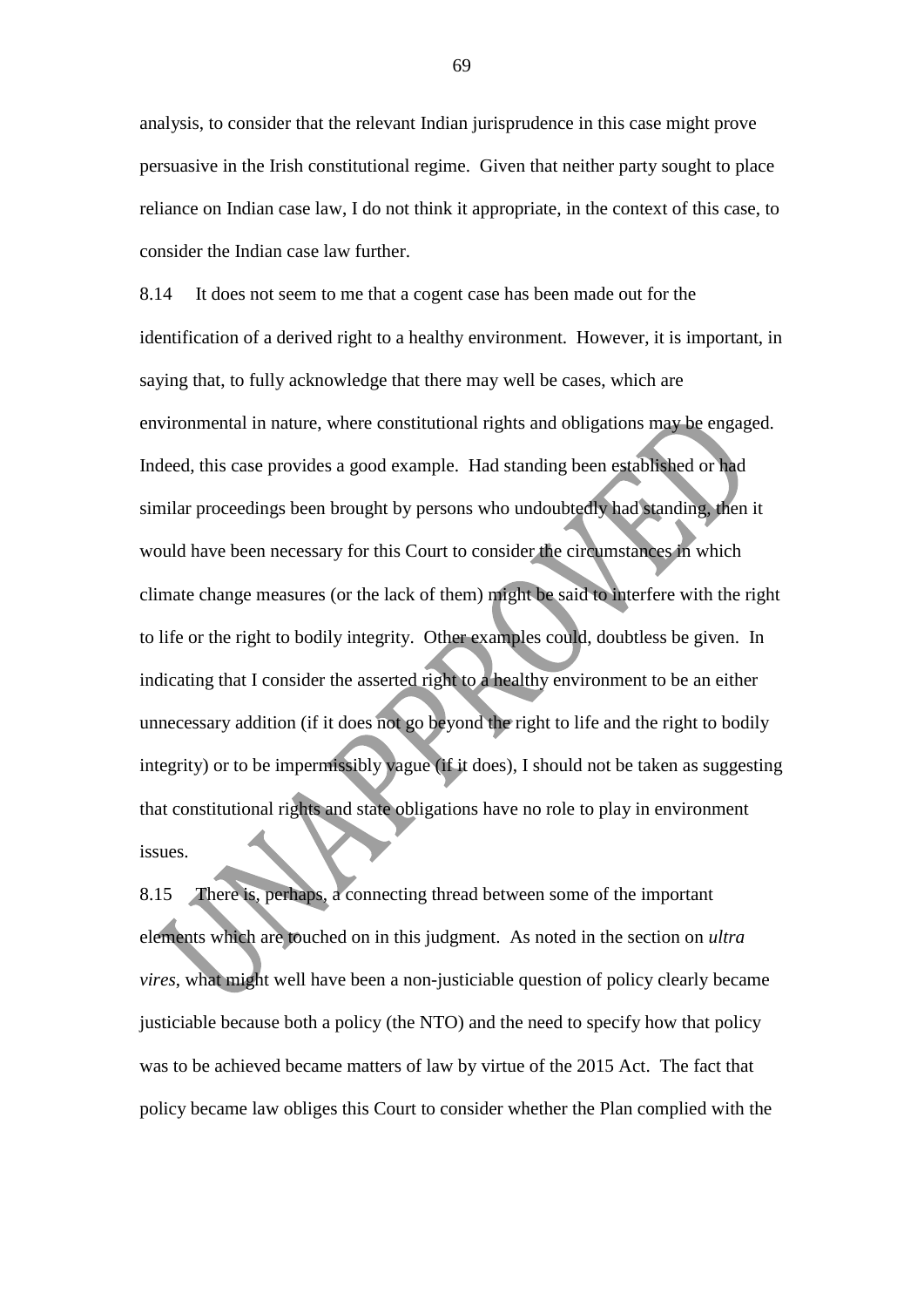legal obligations imposed on a plan by the 2015 Act and, if not satisfied that the Plan does so, to say so in clear terms.

8.16 Similar considerations apply in respect of constitutional claims. It is again important to reiterate that questions of general policy do not fall within the remit of the courts under the separation of powers. However, if an individual with standing to assert personal rights can establish that those rights have been breached in a particular way (or, indeed, that the Constitution is not being complied with in some matter that affects every citizen equally as occurred in *Crotty v An Taoiseach* [1987] I.R. 713), then the Court can and must act to vindicate such rights and uphold the Constitution. That will be so even if an assessment of whether rights have been breached or constitutional obligations not met may involve complex matters which can also involve policy. Constitutional rights and obligations and matters of policy do not fall into hermetically sealed boxes. There are undoubtedly matters which can clearly be assigned to one or other. However, there are also matters which may involve policy, but where that policy has been incorporated into law or may arguably impinge rights guaranteed under the Constitution, where the courts do have a role.

8.17 In that context, I do acknowledge that, in an appropriate case, it may well be that constitutional rights might play a role in environmental proceedings. I would not rule out the possibility that the interplay of existing constitutional rights with the constitutional values to be found in the constitutional text and other provisions, such as those to be found in Art. 10 and also the right to property and the special position of the home, might give rise to specific obligations on the part of the State in particular circumstances. Exactly how any such rights or obligations should be characterised and how the boundaries of such rights and obligations might be defined is a matter to be addressed in cases where they truly arise and have the potential to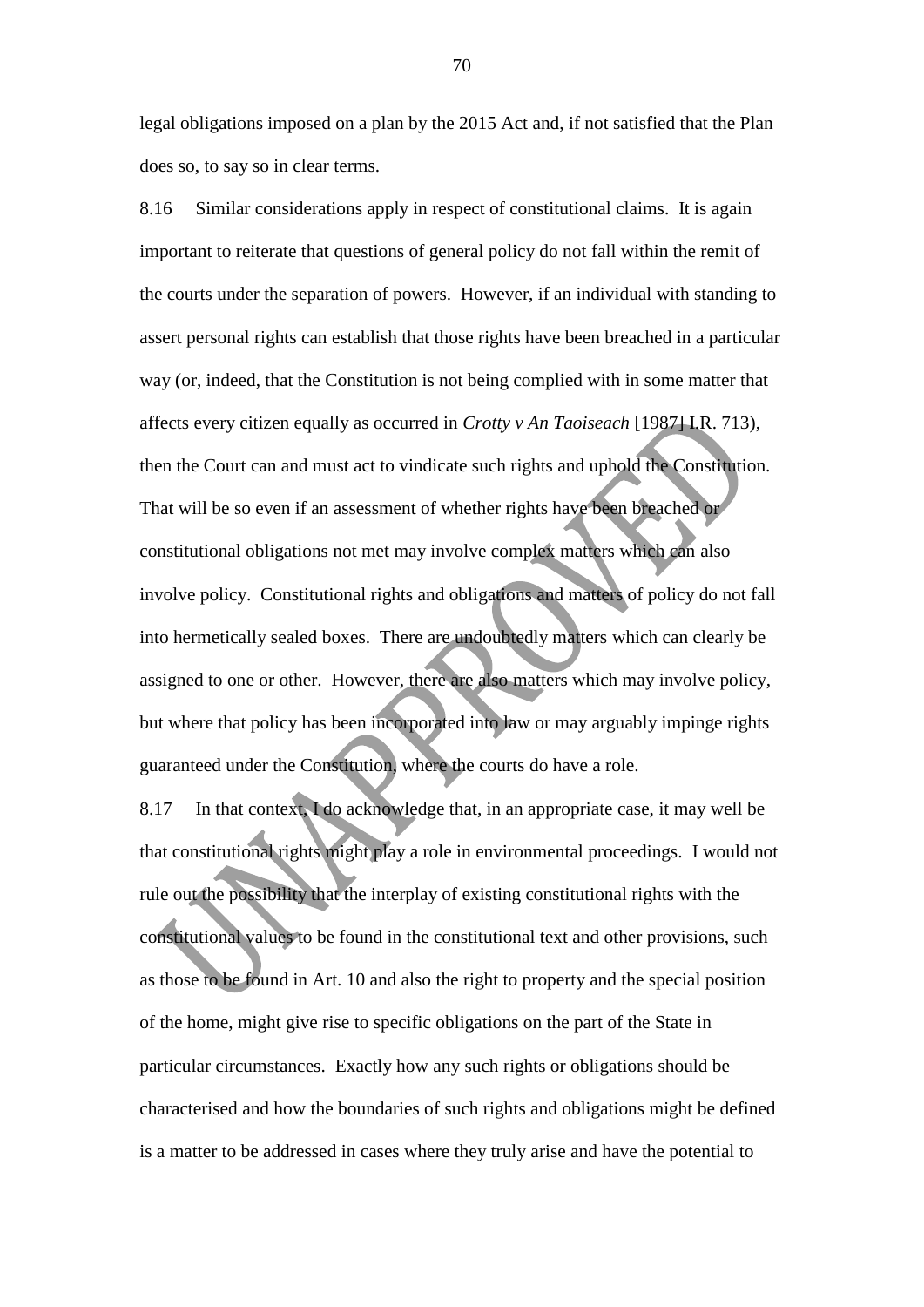affect the result. Those questions do not arise in this case and it would, therefore, be, in my view, wholly inappropriate to address them. For present purposes, I think it is sufficient to indicate that the ill-defined right to a healthy environment sought to be relied on is either superfluous or lacking in precision and I would not suggest that a right as so described can be derived from the Constitution.

## **9. Conclusions**

9.1 In this judgment I first consider the argument put forward by FIE to the effect that the Plan does not comply with its legislative remit under the 2015 Act and is, therefore, *ultra vires*. It is noted that there was no question raised at the hearing as to the standing of FIE to make arguments along those lines. For the reasons set out in this judgment I conclude that, contrary to the submissions made on behalf of the Government, FIE should be entitled to pursue the wider range of argument on this issue addressed in their written submissions. I also conclude that the issues are justiciable and do not amount to an impermissible impingement by the courts into areas of policy. What might once have been policy has become law by virtue of the enactment of the 2015 Act.

9.2 I also conclude that the 2015 Act, and in particular s.4, requires a sufficient level of specificity in the measures identified in a compliant plan that are required to meet the National Transitional Objective by 2050 so that a reasonable and interested person could make a judgement both as to whether the plan in question is realistic and as to whether they agree with the policy options for achieving the NTO which such a plan specifies. The 2015 Act as a whole involves both public participation in the process leading to the adoption of a plan but also transparency as to the formal government policy, adopted in accordance with a statutory regime, for achieving what is now the statutory policy of meeting the NTO by 2050. A compliant plan is not a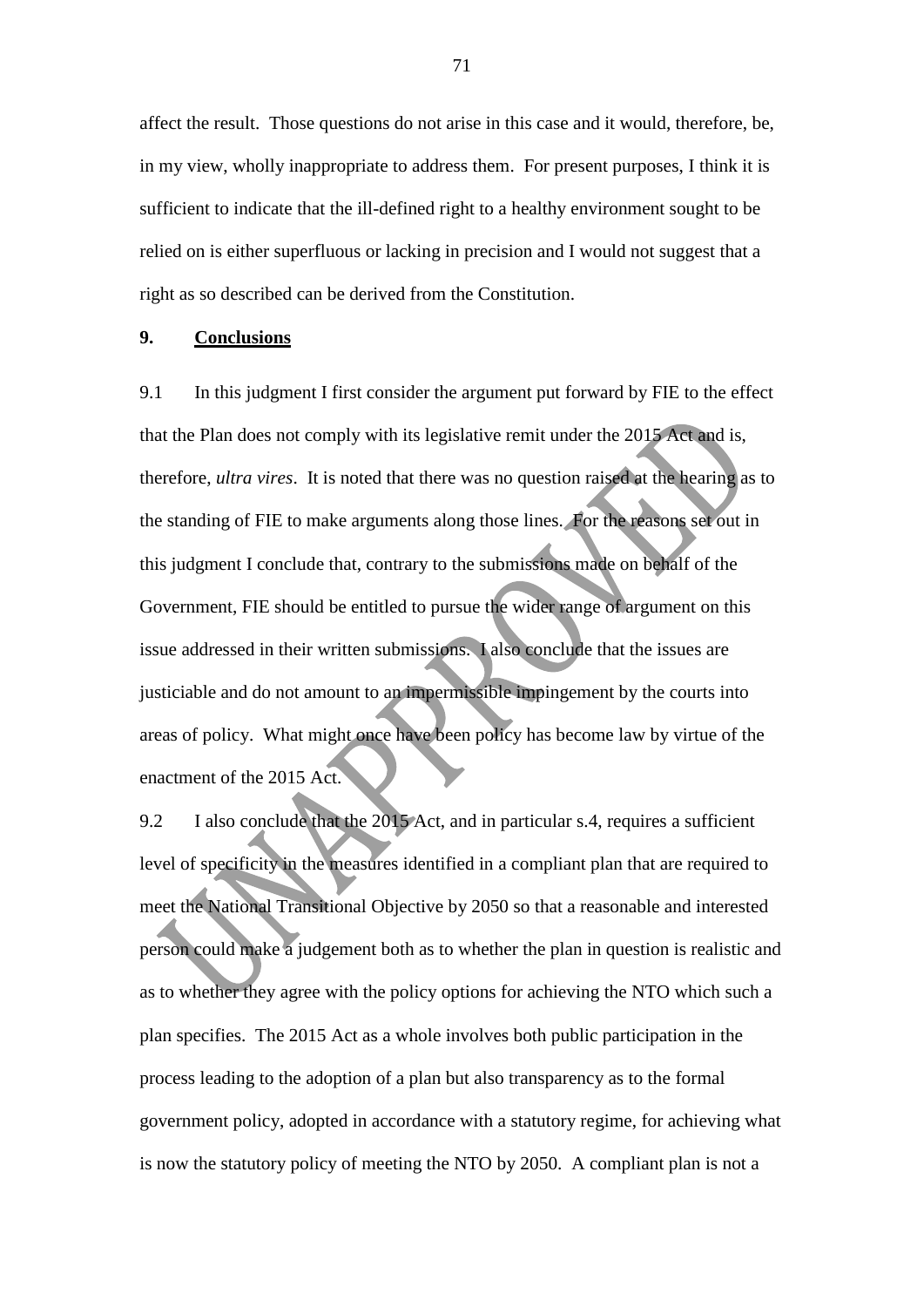five-year plan but rather a plan covering the full period remaining to 2050. While the detail of what is intended to happen in later years may understandably be less complete, a compliant plan must be sufficiently specific as to policy over the whole period to 2050.

9.3 For the reasons also set out in this judgment, I have concluded that the Plan falls well short of the level of specificity required to provide that transparency and to comply with the provisions of the 2015 Act. On that basis, I propose that the Plan be quashed.

9.4 I have also considered in this judgment whether it is appropriate to go on to deal with any of the further issues raised, given that I propose that the Plan be quashed and that it follows that an identical plan cannot be made in the future. However, as the issues of standing debated in this appeal could well arise in any future challenge to a new plan, I do address those questions. For the reasons set out in this judgment I conclude that FIE, as a corporate entity which does not enjoy in itself the right to life or the right to bodily integrity, does not have standing to maintain the rights based arguments sought to be put forward whether under the Constitution or under the ECHR. I also conclude that it has not been shown that it is necessary to allow FIE to have standing under the exception to the general rule, which arises in circumstances where refusing standing would make the enforcement of important rights either impossible or excessively difficult.

9.5 On that basis I did not consider it appropriate to address the rights-based arguments put forward, but do offer views on the question of whether there is an unenumerated or, as I would prefer to put it, derived right under the Constitution to a healthy environment. While not ruling out the possibility that constitutional rights and obligations may well be engaged in the environmental field in an appropriate